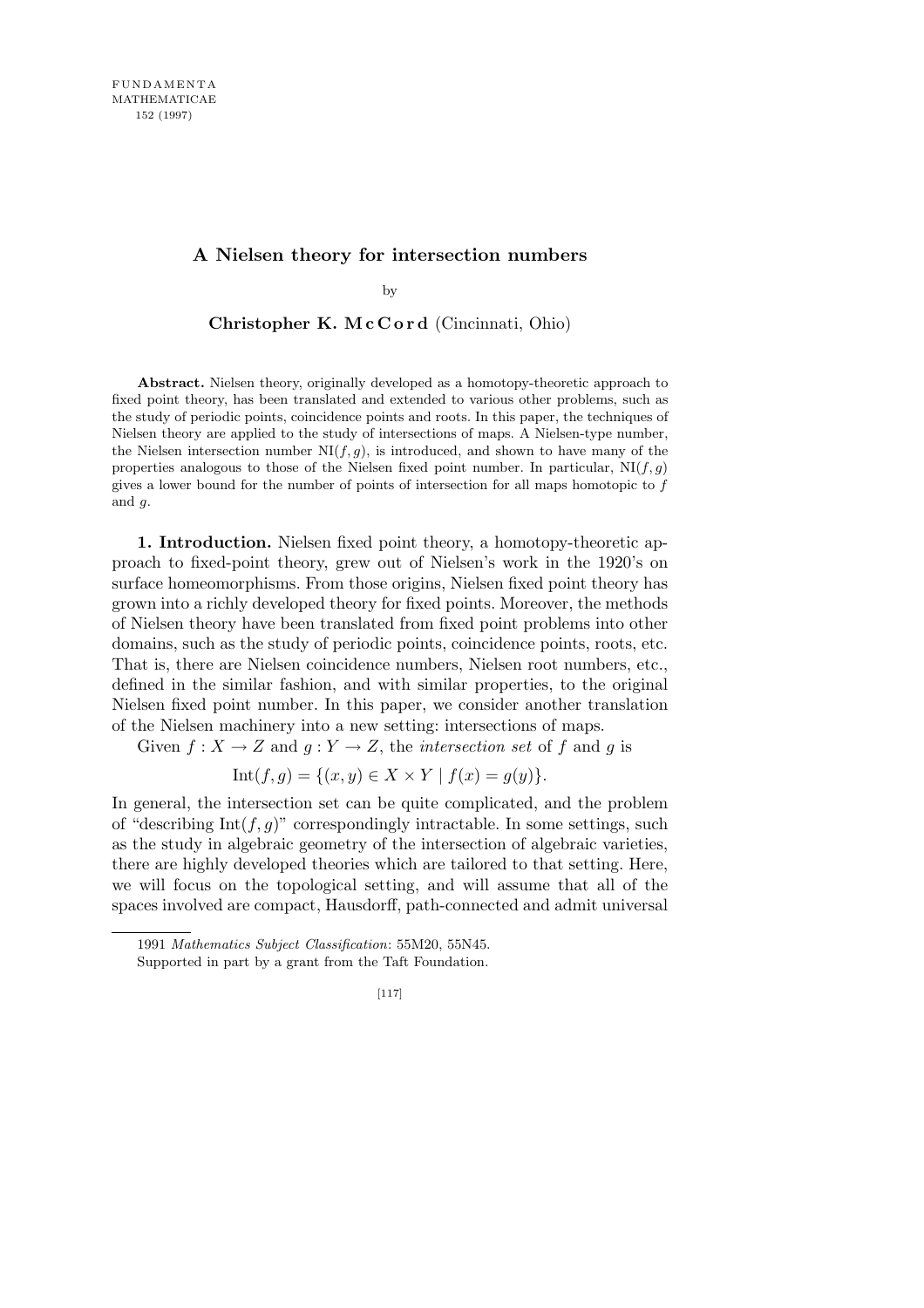covering spaces. In this setting, the intersection set is clearly compact, and our attempt to describe it will be limited to counting its components.

Actually, it is not exactly "counting components" for a single pair of maps *f* and *g* that we are interested in. If either *f* or *g* is deformed by a homotopy, the intersection set will change. In particular, we can create arbitrarily large intersection sets via homotopies of *f* and *g*. To discount the contribution of such spurious intersection points, we instead study

$$
MI(f,g) = \min\{|\pi_0(I(f',g'))| | f' \simeq f, g' \simeq g\}.
$$

Note that we count path components, rather than the cardinality of the set, so that  $\text{MI}(f,g)$  does not become "trivially infinite" when the intersection set has positive dimension. Even so, and even if *X*, *Y* and *Z* are all compact, it is not clear that  $MI(f, g)$  must be finite. However, in one important setting, it will be. Namely, if *X*, *Y* and *Z* are manifolds, then an arbitrarily small perturbation of *f* and/or *g* makes the two maps transverse at all intersection points. In particular, if  $dim(X) + dim(Y) = dim(Z)$ , then  $Int(f, g)$  will be discrete, and hence finite.

Now, just as the Nielsen fixed point number provides a lower bound for  $MF(f)$ , we will develop a Nielsen intersection number  $NI(f, g)$  that will provide a lower bound for  $MI(f, g)$ . In broad terms, the development of a Nielsen theory for intersections parallels that of fixed point theory. It is patterned even more strongly after the Nielsen theory for coincidences [1], and the Nielsen theory for roots and generalized roots [2, 4]. The reason for this is that there is an important property that distinguishes fixed point theory from both coincidence theory and intersection theory: the ability to define a fixed point index in great generality. A fixed point index can be defined for any self-map on a polyhedron. In contrast, a coincidence index is only defined when the domain and range are compact orientable manifolds of the same dimension; and an intersection index is only defined when *X*, *Y* and *Z* are compact orientable manifolds with  $\dim(X) + \dim(Y) = \dim(Z)$ . Since the fixed point index plays an essential role (pun intended) in the development of Nielsen fixed point theory, the lack of an index forces the development of coincidence theory down a different path, and suggests that intersection theory should follow that path.

We begin with a quick survey of the intersection index for manifolds. Even though this index can only be used in a special case, it is an important special case, and will be a valuable tool when available. The Nielsen intersection number is defined in *§*3, and its basic properties are established in the remaining sections. *§*4 explores the Wecken theorem and *§*5 establishes the Jiang condition for intersection numbers. The next three sections deal with the functoriality of Nielsen intersection numbers, and the ability to move the computation of Nielsen intersection numbers from one triple of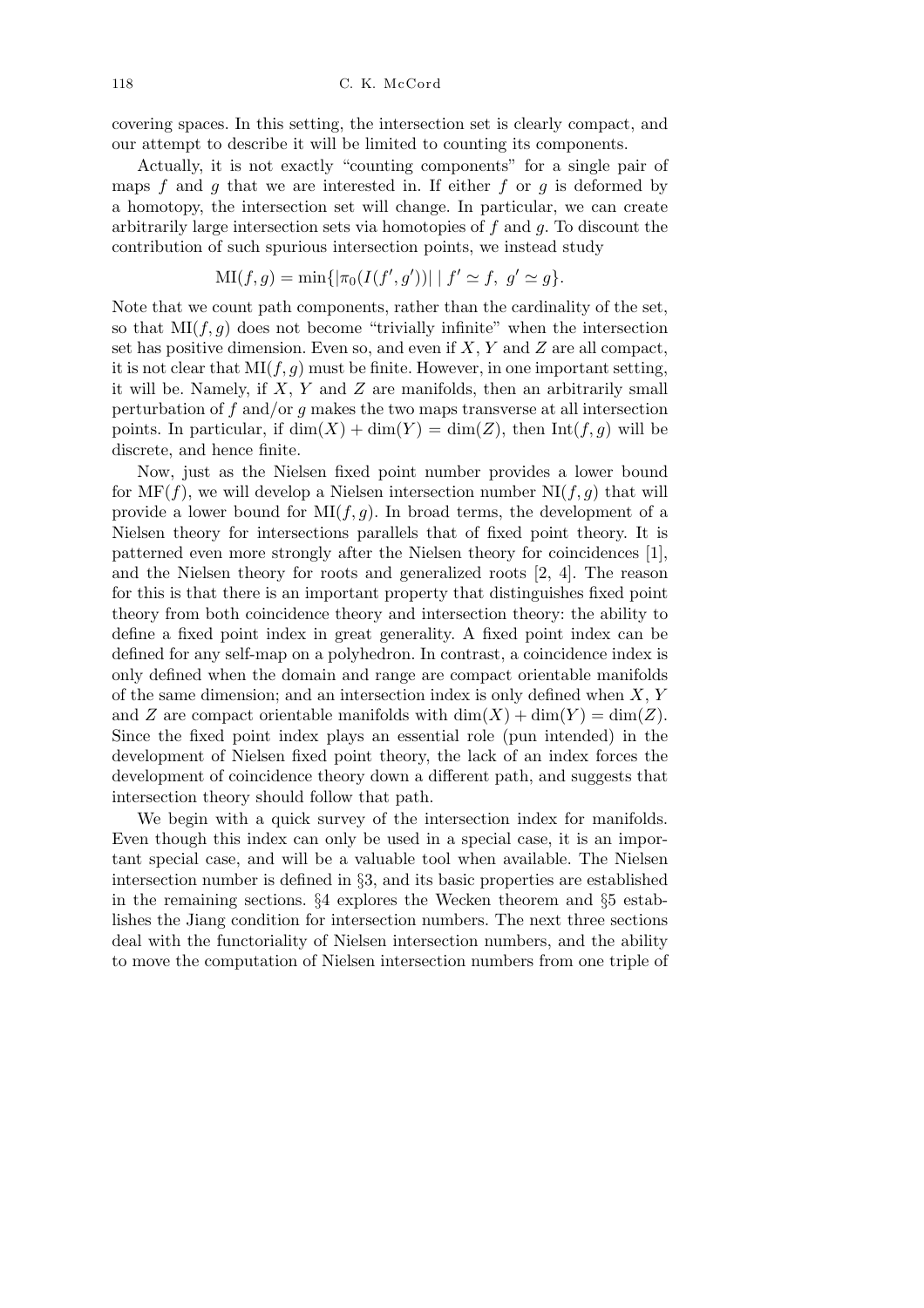spaces to another. *§*6 provides some of the general functoriality results, while *§§*7 and 8 apply these results to intersection number formulas for covering spaces and fibrations respectively. For all of these topics, the treatment here should be considered a preliminary effort. More can be proven about all of these topics, and there are many other aspects of Nielsen theory that are not considered at all in this paper. The last section surveys some of the open questions and directions for development that lie ahead for the theory.

**2. The intersection index.** The intersection index, like the fixed point and coincidence indices, can be constructed from either a differential [7] or homological [5] point of view. In either approach, we require that *X, Y* and *Z* are compact, orientable manifolds of dimensions  $p, q$  and  $n = p + q$ respectively. Fix orientations for *X*, *Y* and *Z*. A set  $J \subset \text{Int}(f,g)$  is an *isolated* set of intersections if there exists a neighborhood  $U \subset X \times Y$  of *J* such that  $Int(f, g) \cap U = J$ .

In the differential definition of the index, we can, by an arbitrarily small perturbation of *f* and *g*, assume that the maps are smooth and transverse at every point of intersection. For every  $(x, y) \in J$ , take a basis  $\{v_1, \ldots, v_p\}$ for  $T_xX$  and a basis  $\{w_1, \ldots, w_q\}$  for  $T_yY$ . Then

$$
\{Df_x(v_1),\ldots,Df_x(v_p),Dg_y(w_1),\ldots,Dg_y(w_q)\}\
$$

forms a basis for  $T_{f(x)}Z$ . If this basis has the same orientation as that fixed for *Z*, we define  $\text{Ind}(f, g; (x, y)) = 1$ ; if it has the opposite orientation, we define Ind $(f, g; (x, y)) = -1$ . We then define

$$
\operatorname{Ind}(f,g;J) = \sum_{(x,y)\in J} \operatorname{Ind}(f,g;(x,y)).
$$

Clearly, Ind $(f, g; J) = (-1)^{pq} \text{Ind}(g, f; J)$ . Of course, to show that this is well-defined, it must be shown that the quantity  $\text{Ind}(f, g; J)$  is independent of the transverse approximations of *f* and *g* chosen.

For the homological definition of  $\text{Ind}(f, g; J)$ , choose neighborhoods  $J \subset$  $U \subset V$  in  $X \times Y$  such that  $\overline{U} \subset V^{\circ}$  and such that  $V \cap \text{Int}(f,g) = J$ . Then consider the composition

$$
H_n(X \times Y) \to H_n(X \times Y, X \times Y \setminus U)
$$
  
\n
$$
\stackrel{\cong}{\leftarrow} H_n(V, V \setminus U) \xrightarrow{(f \times g)_*} H_n(Z \times Z, Z \times Z \setminus \Delta(Z))
$$

in integer homology. Since  $X \times Y$  and Z are compact orientable *n*-manifolds,

$$
H_n(X \times Y) \cong H_n(Z \times Z, Z \times Z \setminus \Delta(Z)) \cong \mathbb{Z},
$$

so the image of the generator of  $H_n(X \times Y)$  under this composition gives an integer quantity  $\text{Ind}(f, g; J)$ . Of course, here the index must be shown to be independent of the neighborhoods *U* and *V* chosen.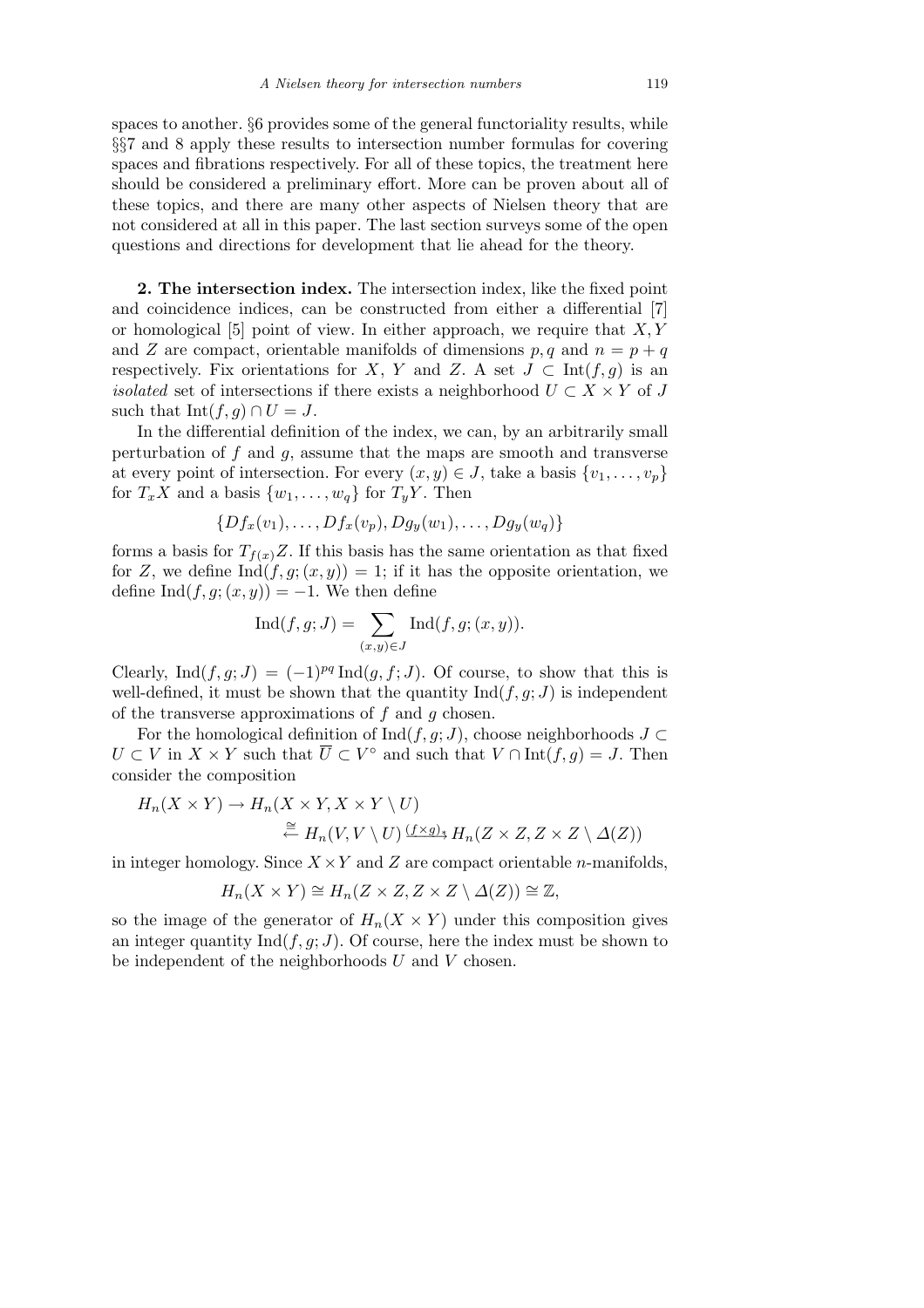Omitting a number of proofs (including the proof that the two definitions coincide), we have an integer index with the following properties:

1. Given  $F: X \times [0,1] \to Z$  and  $G: Y \to Z$ , consider the "fat homotopies"  $\mathbb{F}: X \times [0,1] \to Z \times [0,1]$  and  $\mathbb{G}: Y \times [0,1] \to Z \times [0,1]$ , defined by  $\mathbb{F}(x,t) = (F(x,t), t), \mathbb{G}(y,t) = (G(y,t), t)$ . If  $\mathcal{J} \subset \text{Int}(\mathbb{F}, \mathbb{G})$  is an isolated set of intersections, then so is every  $J_{t_0} = \mathcal{J} \cap \{t = t_0\}$ , and  $\text{Ind}(F_t, G_t; J_t)$ is independent of *t*.

2. If  $J = \emptyset$ , then Ind $(f, q; J) = 0$ .

3. If  $J_1, \ldots, J_n$  are disjoint isolated intersection sets, then

$$
\text{Ind}\left(f,g; \bigcup_{k=1}^n J_k\right) = \sum_{k=1}^n \text{Ind}(f,g; J_k).
$$

4. Suppose  $X = X_1 \times X_2$ ,  $Y = Y_1 \times Y_2$ , and  $Z = Z_1 \times Z_2$ , with dim( $X_i$ )+  $\dim(Y_i) = \dim(Z_i)$ . Given  $f_i: X_i \to Z_i$  and  $g_i: Y_i \to Z_i$  and isolated isolated intersection sets  $J_i \subset \text{Int}(f_i, g_i)$ , define  $f = f_1 \times f_2$ ,  $g = g_1 \times g_2$  and  $J = J_1 \times J_2$ . Then

$$
Ind(f, g; J) = Ind(f_1, g_1; J_1) Ind(f_2, g_2; J_2).
$$

5. If  $(x, y)$  is an isolated intersection of f and g with  $\text{Ind}(f, g; (x, y)) = 0$ and  $U \times V$  is a neighborhood of  $(x, y)$  in  $X \times Y$ , then there are homotopies *F* and *G* such that  $F_0 = f$ , and  $G_0 = g$ ; Int $(F_1, G_1) = \emptyset$ ; and  $F_t = F_0$  and  $G_t = G_0$  on  $X \setminus U$  and  $Y \setminus V$  respectively. Moreover, these homotopies can be chosen arbitrarily close to *f* and *g*.

The index of the total intersection set  $LI(f,g) = Ind(f,g; Int(f,g))$  $(\#(f, q)$  in [7]) is the (*Lefschetz*) *intersection number* of f and q. It should be thought of as an analogue to the Lefschetz number for fixed points or coincidences. From the properties above, it is clear that

THEOREM 2.1. LI $(f, g)$  *is a homotopy invariant*, *and if* LI $(f, g) \neq 0$ , *then for every*  $f' \simeq f$ ,  $g' \simeq g$ ,  $Int(f', g')$  *is nonempty.* 

However,  $LI(f,g)$  also suffers from the same limitations as the Lefschetz number: when nonzero, it does not estimate the number of intersections; and when zero, it does not guarantee that  $f$  and  $g$  are intersection-free. Consider the example from [7, Figure 5-3] shown in Figure 1. Let  $X = Y = S^1$ ,  $Z = T^2 \# T^2$ , and consider the submanifolds *M* and *N* to be the images of embeddings  $f, g: S^1 \to T^2 \# T^2$ . There are two intersections of opposite orientation, so  $LI(f,g) = 0$ . That is,  $LI(f,g) = 0$  does not imply that *f* and *g* are intersection-free. Moreover, it appears that no deformation of *f* or *g* will remove the intersections, so  $LI(f, g) = 0$  does not even imply that *f* and *g* can be deformed to be intersection-free. This picture is, in some sense, a motivating example: neither intersection point can be removed individually by a deformation of *f* or *g*; and the two intersection points cannot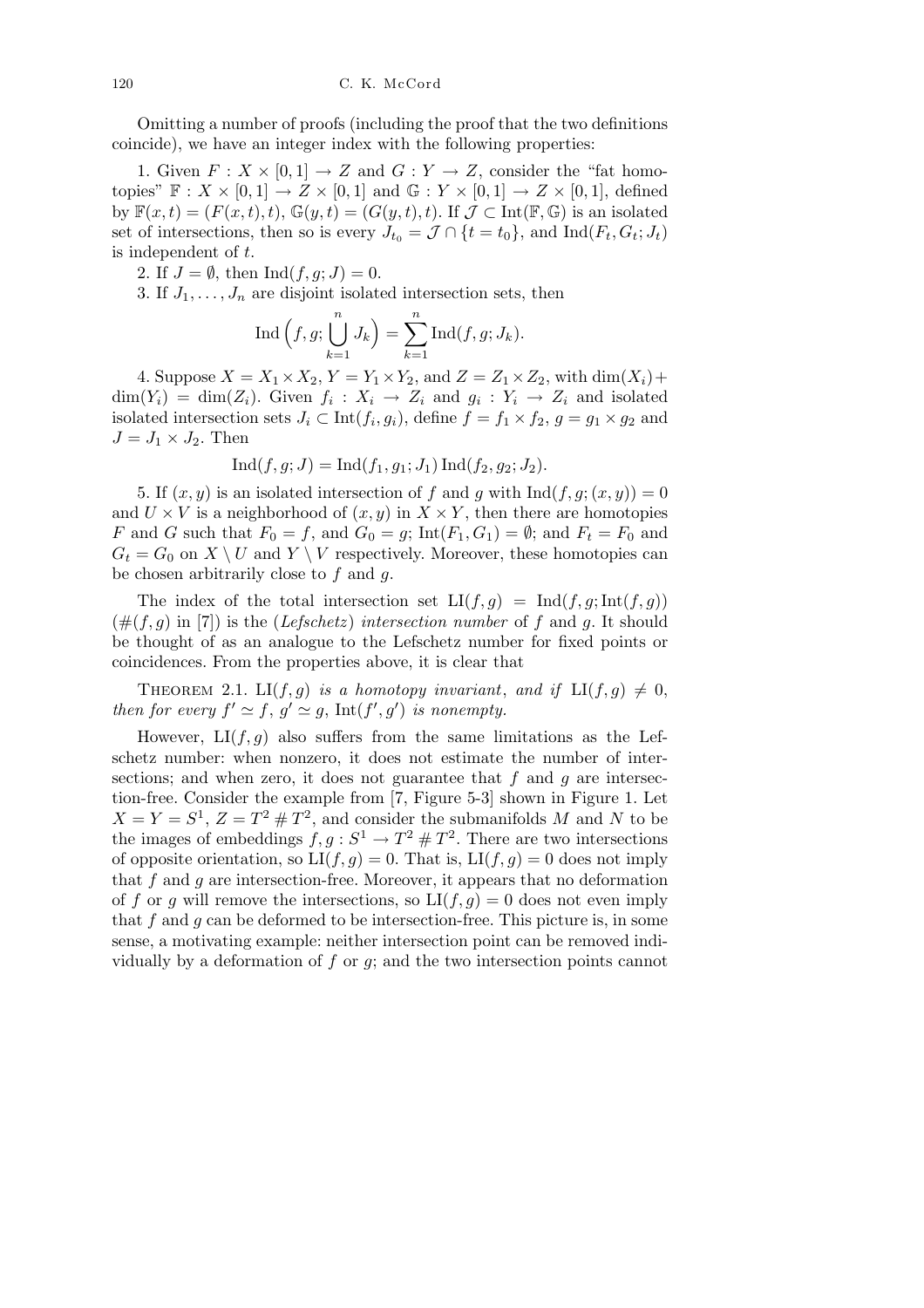

Fig. 1. Essential intersections in the double torus

be "cancelled" because we cannot deform the image of *f* into the image of *g*. The essence of the definition of the Nielsen intersection number lies in making these ideas precise and general.

**3. Nielsen intersection numbers.** As with any Nielsen-type number, the basic steps in the definition of the Nielsen intersection number are to partition the intersection set into intersection classes, define a notion of an essential class, and count the number of essential classes. The data required consists of compact, path-connected spaces *X*, *Y* and *Z*, and continuous functions  $f: X \to Z$  and  $g: Y \to Z$ . We define an equivalence relation on Int(f, g) by  $(x_0, y_0) \sim_N (x_1, y_1)$  if there exist paths  $\alpha$  in X from  $x_0$  to  $x_1$ and  $\beta$  in *Y* from  $y_0$  to  $y_1$  in *Y* such that  $f \alpha \simeq g \beta$  rel{0,1}. Alternatively, we can think of this as requiring a path  $\omega$  in  $X \times Y$  from  $(x_0, y_0)$  to  $(x_1, y_1)$ such that  $(f \times g)$  is homotopic rel{0,1} to a path in the diagonal  $\Delta(Z)$  in *Z × Z*. Equivalence classes will be called *intersection classes* and the set of intersection classes will be denoted by  $\mathcal{I}(f,g)$ .

PROPOSITION 3.1.  $\mathcal{I}(f, g)$  *is finite*, and each intersection class *J is a union of components of* Int(*f, g*)*.*

There is also a covering space approach to this partitioning of  $Int(f, g)$ into intersection classes. If  $\widetilde{X}$ ,  $\widetilde{Y}$  and  $\widetilde{Z}$  are the universal covers of  $X, Y$  and *Z*, and  $(x, y) \in \text{Int}(f, g)$ , choose  $\widetilde{x} \in p_X^{-1}(x)$  and  $\widetilde{y} \in p_Y^{-1}(y)$ . Then there exists a covering transformation  $\gamma \in \mathcal{D}(Z)$  such that  $\tilde{f}(\tilde{x}) = \gamma \tilde{g}(\tilde{y})$ .

PROPOSITION 3.2. *For every*  $\gamma \in \mathcal{D}(Z)$ ,  $(p_X \times p_Y)(\text{Int}(\tilde{f}, \gamma \tilde{g}))$  *is an intersection class. Further*,  $(p_X \times p_Y)(\text{Int}(\widetilde{f}, \gamma \widetilde{g})) = (p_X \times p_Y)(\text{Int}(\widetilde{f}, \gamma' \widetilde{g}))$ *if and only if there exist*  $\alpha \in \mathcal{D}(X)$ ,  $\beta \in \mathcal{D}(Y)$  *such that*  $(f_{\#}\alpha)\gamma = \gamma'(g_{\#}\beta)$ . *Otherwise*,  $(p_X \times p_Y)(\text{Int}(\tilde{f}, \gamma \tilde{g}))$  *and*  $(p_X \times p_Y)(\text{Int}(\tilde{f}, \gamma' \tilde{g}))$  *are disjoint.*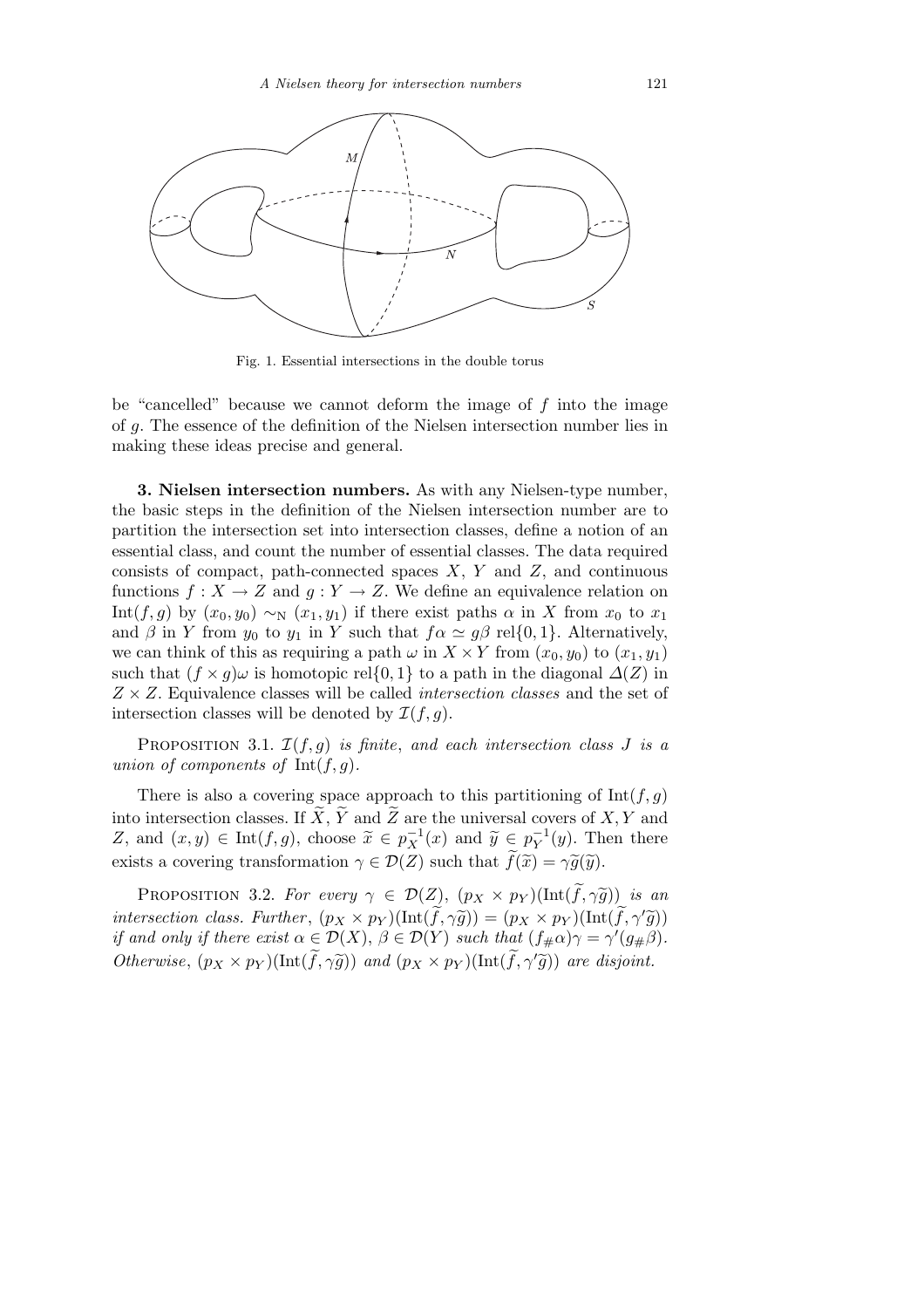$\text{Proof. First, suppose } (\tilde{x}, \tilde{y}), (\tilde{x}', \tilde{y}') \in \text{Int}(\tilde{f}, \gamma \tilde{g})$ . Choose a path  $\tilde{\omega}$  from  $(\widetilde{x}, \widetilde{y})$  to  $(\widetilde{x}', \widetilde{y}')$  in  $\widetilde{X} \times \widetilde{Y}$ . Then  $\omega = (p_X \times p_Y) \widetilde{\omega}$  is a path from  $(x, y) =$  $(p_X \times p_Y)(\widetilde{x}, \widetilde{y})$  to  $(x', y') = (p_X \times p_Y)(\widetilde{x}', \widetilde{y}')$ . Since  $(\widetilde{f} \times \gamma \widetilde{g})\widetilde{\omega}$  has its endpoints in  $\Delta(Z)$ , it is endpoint-homotopic to a path in  $\Delta(Z)$ . Clearly, its image  $(f \times g)$ *ω* is then endpoint-homotopic to a path in  $\Delta(Z)$ .

On the other hand, suppose  $(x, y) \in (p_X \times p_Y)(\text{Int}(\hat{f}, \hat{\gamma}\hat{g}))$ , and  $(x, y)$  and  $(x', y')$  are in the same intersection class, with a path  $\omega$  connecting them. Let  $\widetilde{\omega}$  be the lift of  $\omega$  in  $\widetilde{X} \times \widetilde{Y}$  based at  $(\widetilde{x}', \widetilde{y}') \in (p_X \times p_Y)(\text{Int}(\widetilde{f}, \gamma \widetilde{g}))$ . Let  $(\tilde{x}', \tilde{y}') = \tilde{\omega}(1)$ . Since  $(f \times g) \omega$  is endpoint-homotopic to a path in  $\Delta(Z)$ , its lift based at  $(\tilde{f}(\tilde{x}), \gamma \tilde{g}(\tilde{y}))$  is endpoint-homotopic to a path in  $\Delta(\tilde{Z})$ . But since its endpoint is  $(\tilde{f}(\tilde{x}'), \gamma \tilde{g}(\tilde{y}'))$ , the point  $(\tilde{f}(\tilde{x}'), \gamma \tilde{g}(\tilde{y}'))$  lies in  $\Delta(\tilde{Z})$ , and  $(\widetilde{x}', \widetilde{y}') \in \text{Int}(\widetilde{f}, \gamma \widetilde{g}).$ 

This establishes that  $(p_X \times p_Y)(\text{Int}(\tilde{f}, \gamma \tilde{g}))$  is an intersection class. Clearly, any two such sets either coincide or are disjoint. If  $(p_X \times p_Y)(\text{Int}(\widetilde{f}, \gamma \widetilde{g})) =$  $(p_X \times p_Y)(\text{Int}(\widetilde{f}, \gamma' \widetilde{g}))$ , then there are points  $(\widetilde{x}, \widetilde{y}) \in \text{Int}(\widetilde{f}, \gamma \widetilde{g})$  and  $(\widetilde{x}', \widetilde{y}') \in$ Int $(\widetilde{f}, \gamma' \widetilde{g})$  with  $(p_X \times p_Y)(\widetilde{x}, \widetilde{y}) = (p_X \times p_Y)(\widetilde{x}', \widetilde{y}')$ . That is,

$$
\widetilde{f}(\widetilde{x}) = \gamma \widetilde{g}(\widetilde{y}), \quad \widetilde{f}(\widetilde{x}') = \gamma' \widetilde{g}(\widetilde{y}'), \quad \widetilde{x}' = \alpha(\widetilde{x}), \quad \widetilde{y}' = \beta(\widetilde{y})
$$

for some  $\alpha \in \mathcal{D}(X)$ ,  $\beta \in \mathcal{D}(Y)$ ,  $\gamma, \gamma' \in \mathcal{D}(Z)$ . Then

$$
\begin{aligned}\n\widetilde{f}(\widetilde{x}') &= \gamma' \widetilde{g}(\widetilde{y}'), & (f_{\#}\alpha)\widetilde{f}(\widetilde{x}) &= (\gamma' g_{\#}\beta)\widetilde{g}(\widetilde{y}), \\
\widetilde{f}\alpha(\widetilde{x}) &= \gamma' \widetilde{g}\beta(\widetilde{y}), & (f_{\#}\alpha)\gamma \widetilde{g}(\widetilde{y}) &= \gamma' (g_{\#}\beta)\widetilde{g}(\widetilde{y}),\n\end{aligned}
$$

which implies that  $(f_{\#}\alpha)\gamma = \gamma'(g_{\#}\beta)$ .

We therefore define *Reidemeister intersection classes* in  $\mathcal{D}(Z)$  by the equivalence relation  $\gamma \sim \gamma'$  if and only if there exist  $\alpha \in \mathcal{D}(X)$ ,  $\beta \in \mathcal{D}(Y)$ such that  $(f_{\#}\alpha)\gamma = \gamma(g_{\#}\beta)$ . The set of Reidemeister intersection classes will be denoted by RI $(f, g)$ . Of course, if  $f(x) = z = g(y)$ , then we can also define the Reidemeister relation in terms of the fundamental group homomorphisms

$$
\pi_1(X,x) \xrightarrow{f_\#} \pi_1(Z,z) \xleftarrow{g_\#} \pi_1(Y,y).
$$

Note that  $RI(f, q)$  can be viewed as a double coset:

$$
RI(f, g) = f_{\#}(\pi_1(X)) \setminus \pi_1(Z) / g_{\#}(\pi_1(Y)).
$$

This can be approximated by abelianizing the problem (i.e. passing from homotopy to homology). Let  $\mathrm{RI}_*(f, g) = H_1(Z)/\langle \mathrm{im}(f_{1*}), \mathrm{im}(g_{1*}) \rangle$ . Clearly,  $\mathrm{RI}(f, g)$  maps onto  $\mathrm{RI}_*(f, g)$ , so we have

PROPOSITION 3.3. 1.  $|\mathcal{I}(f,g)| \leq |\text{RI}(f,g)|$ . 2.  $|\text{RI}_*(f, g)| \leq |\text{RI}(f, g)|$ , *with equality if*  $\pi_1(Z)$  *is abelian.*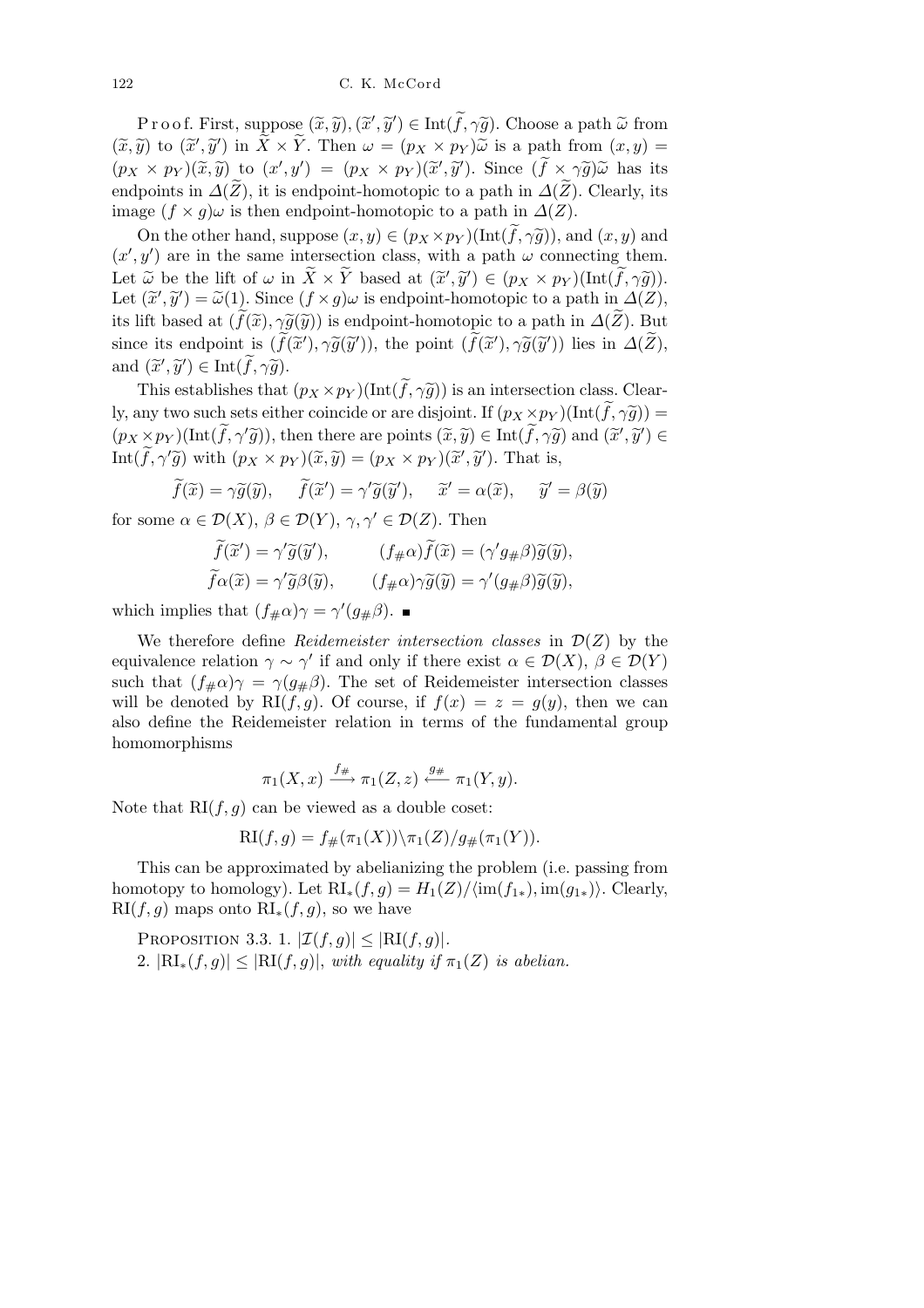The inequality  $|\mathcal{I}(f,g)| \leq |\text{RI}(f,g)|$  occurs because there may be Reidemeister classes for which the corresponding intersection class is empty. It will also be useful in later sections to consider intersections on the algebraic level. That is, given  $(x, y) \in \text{Int}(f, g)$ , we define

$$
I(f_{\#},g_{\#};(x,y))=\{\alpha\times\beta\in\pi_1(X,x)\times\pi_1(Y,y)\mid f_{\#}(\alpha)=g_{\#}(\beta)\}.
$$

It is a simple matter to check that

PROPOSITION 3.4. *For every*  $(x, y) \in \text{Int}(f, g)$ ,  $I(f_{\#}, g_{\#}; (x, y))$  *is a subgroup of*  $\pi_1(X, x) \times \pi_1(Y, y)$ *. If*  $(x, y) \sim_N (x', y')$ *, with paths*  $\alpha$  *in*  $X$  *and*  $\beta$ *in Y relating them*, *then the isomorphism*

$$
\alpha_{\#} \times \beta_{\#} : \pi_1(X, x) \times \pi_1(Y, y) \to \pi_1(X, x') \times \pi_1(Y, y')
$$

*maps*  $I(f_{\#}, g_{\#}; (x, y))$  *to*  $I(f_{\#}, g_{\#}; (x', y')).$ 

P r o o f. It is a simple matter to check that  $I(f_{\#}, g_{\#}; (x, y))$  is a subgroup of  $\pi_1(X, x) \times \pi_1(Y, y)$ .

Now, given paths  $\alpha$  from *x* to *x'* and  $\beta$  from *y* to *y'* with  $f\alpha \simeq g\beta$ , there is a commutative diagram

$$
\pi_1(X, x) \xrightarrow{f_\#} \pi_1(Z, z) \xleftarrow{g_\#} \pi_1(Y, y)
$$
\n
$$
\alpha_\# \downarrow \qquad \qquad f \alpha_\# \downarrow \downarrow g \beta_\# \qquad \qquad \downarrow g_\#
$$
\n
$$
\pi_1(X, x') \xrightarrow{f_\#} \pi_1(Z, z') \xleftarrow{g_\#} \pi_1(Y, y')
$$

with  $(f\alpha)_\# = (g\beta)_\#$ . Now, suppose  $\omega \in \pi_1(X, x)$ ,  $\omega' \in \pi_1(Y, y)$  such that  $f_{\#}(\omega) = g_{\#}(\omega')$ . Then

$$
f_{\#}\alpha_{\#}(\omega) = (f\alpha)_{\#}f_{\#}(\omega) = (g\beta)_{\#}g_{\#}(\omega') = g_{\#}\beta_{\#}(\omega'),
$$

so  $\alpha_{\#} \times \beta_{\#}$  maps  $I(f_{\#}, g_{\#}; (x, y))$  into  $I(f_{\#}, g_{\#}; (x', y'))$ . Clearly, reversing the path gives the reverse inclusion.

We can then unambiguously define  $I(f_{\#}, g_{\#}; J)$  for an intersection class *J*. This quantity will be useful in later sections, when we investigate the functorial properties of the Nielsen numbers.

But first we must complete the definition of the Nielsen intersection number. To do so, we first need the concept of an essential intersection class. When an intersection index is defined, we say that an intersection class *J* is *algebraically essential* if  $\text{Ind}(f, g; J) \neq 0$ . However, intersection indices are not defined in general, so we need a more general notion of an essential class. Following Brooks [1], we can define in full generality a concept of a *topologically essential* interesection class, which explicitly captures the meaning of "essential" as "unable to be removed by a homotopy".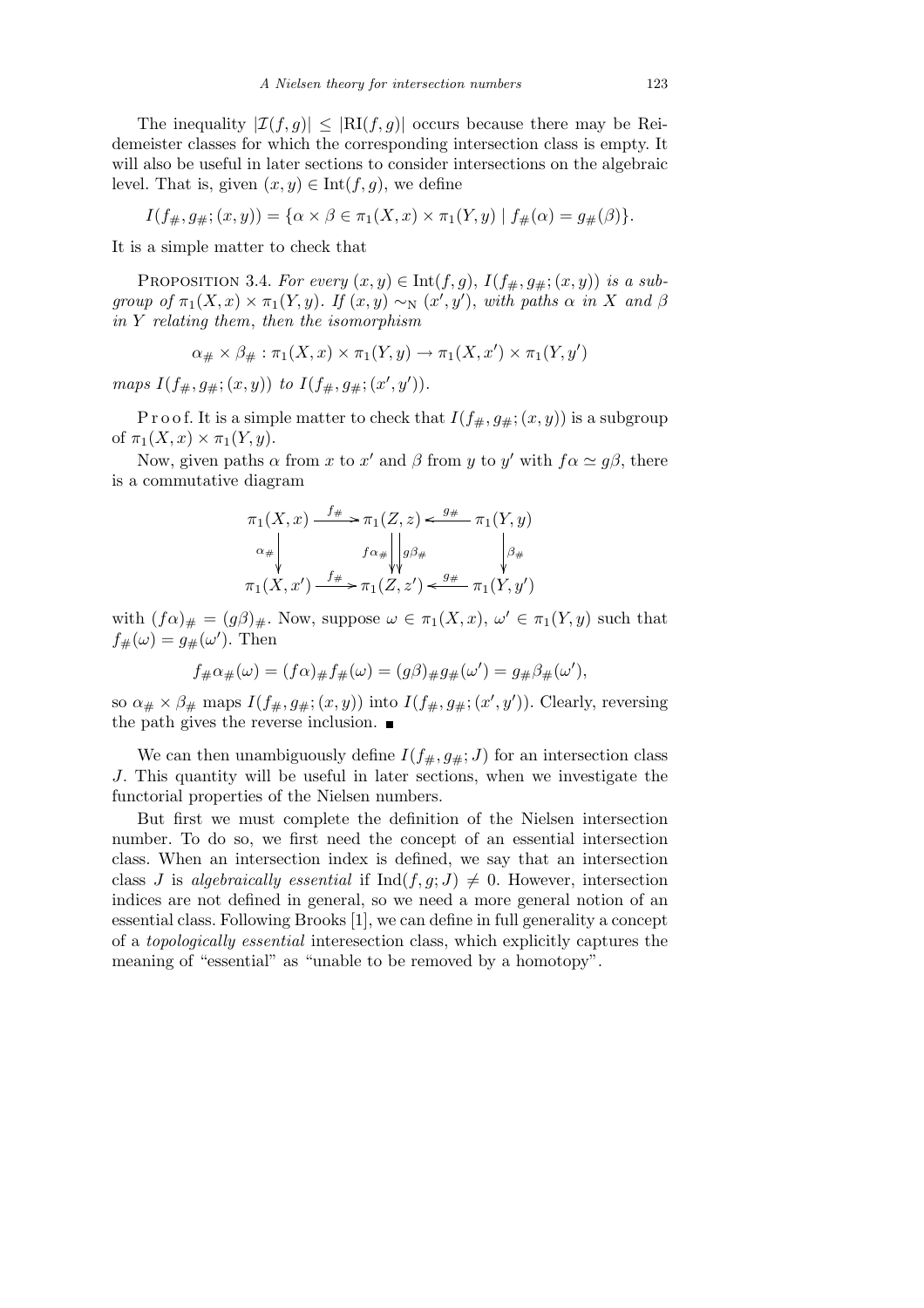To do so, we return to the fat homotopies introduced in the previous section. There, they were used (in the setting of orientable manifolds of the appropriate dimensions) to describe the homotopy invariance of the intersection index. It followed then that intersection classes with nonzero intersection index cannot be removed by a homotopy. We now use the fat homotopy construction to describe directly an essential intersection class. Consider homotopies  $F: X \times [0,1] \rightarrow Z$  and  $G: Y \times [0,1] \rightarrow Z$ . Define  $\mathbb{F}: X \times [0,1] \to Z \times [0,1]$  and  $\mathbb{G}: Y \times [0,1] \to Z \times [0,1]$  by  $\mathbb{F}(x,t) =$  $F: \mathcal{X} \times [0, 1] \to \mathbb{Z} \times [0, 1]$  and  $\mathbb{G}: \mathcal{Y} \times [0, 1] \to \mathbb{Z} \times [0, 1]$  by  $\mathbb{F}(x, t) = (F(x, t), t)$  and  $\mathbb{G}(y, t) = (G(y, t), t)$ . Then  $\text{Int}(\mathbb{F}, \mathbb{G}) = \bigcup_{t \in [0, 1]} \text{Int}(F_t, G_t)$ . Further, the partitioning of  $Int(\mathbb{F}, \mathbb{G})$  into intersection classes preserves this decomposition:

LEMMA 3.5. *Supppose J is an intersection class in*  $\mathcal{I}(\mathbb{F}, \mathbb{G})$ *. Then, for*  $every \ t \in [0,1], \ J_t = J \cap (X \times Y \times \{t\})$  *is an intersection class for*  $F_t$  *and*  $G_t$ *.* 

Proof. If *J* is an intersection class in  $\mathcal{I}(\mathbb{F}, \mathbb{G})$ , then there are lifts  $\mathbb{\tilde{F}}$ :  $\widetilde{X} \times [0,1] \rightarrow \widetilde{Z} \times [0,1]$  and  $\widetilde{\mathbb{G}} : \widetilde{Y} \times [0,1] \rightarrow \widetilde{Z} \times [0,1]$  such that  $J =$  $(p_X \times id \times p_Y \times id)(Int(\widetilde{\mathbb{F}}, \widetilde{\mathbb{G}})).$  Clearly then,  $J_t = (p_X \times p_Y)(Int(\widetilde{F}_t, \widetilde{G}_t)) \times \{t\},$ so  $J_t$  is an intersection class of  $(F_t, G_t)$ .

If  $(x, y)$ ,  $(x', y') \in J_{t_0}$ , then there exists a path  $\omega \subset X \times [0, 1] \times Y \times$  $[0,1]$  such that  $\omega(0) = (x, t_0, y, t_0), \omega(1) = (x', t_0, y', t_0)$  and  $\mathbb{F}\omega \simeq \mathbb{G}\omega$  in  $Z \times [0,1] \times Z \times [0,1]$ . If  $\omega(s) = (x(s), t_1(s), y(s), t_2(s))$ , then define  $\Psi(s) =$  $(x(s), t_0, y(s), t_0)$ . Clearly,  $\Psi \simeq \omega$ , so  $\overline{F}\Psi \simeq \overline{F}\omega \simeq \overline{G}\omega \simeq \overline{G}\Psi$ . Moreover, while the homotopy from  $\overline{F}\Psi$  to  $\overline{G}\Psi$  may run through all of  $Z \times [0,1] \times Z \times$  $[0,1]$ , it clearly projects to a homotopy contained in  $Z \times \{t_0\} \times Z \times \{t_0\}$ . Dropping the " $\times$ {*t*<sub>0</sub>}", we have a path  $\psi$  in  $X \times Y$  from  $(x, y)$  to  $(x'y')$  such that  $F_{t_0} \psi \simeq G_{t_0} \psi$ .

The converse is trivial.  $\blacksquare$ 

We say that  $J_0$  and  $J_1$  are  $(F, G)$ -*related*, or more informally, that  $J_0$ can be *deformed* to  $J_1$ . This defines an equivalence relation on the union  $f' \in [f], g' \in [g]} \mathcal{I}(f', g')$  by declaring  $J_0 \in \mathcal{I}(f', g')$  and  $J_1 \in \mathcal{I}(f'', g'')$  to be related if there exist homotopies  $F, G$  such that  $J_0$  and  $J_1$  are  $(F, G)$ -related. Now, given  $J \in \mathcal{I}(f, g)$ , we declare *J* to be *inessential* if it can be deformed to the empty set. *J* is *essential* if, for every  $F: X \times [0,1] \rightarrow Z$  and  $G:$  $Y \times [0,1] \rightarrow Z$  with  $F_0 = f$ ,  $G_0 = g$ , the set Int(*F*<sub>1</sub>, *G*<sub>1</sub>) is nonempty.

The *Nielsen intersection number*  $N(f, g)$  is the number of essential intersection classes in  $\mathcal{I}(f,g)$ . Clearly, from its construction,  $\text{NI}(f,g) \leq |\mathcal{I}(f,g)|$ . Moreover, for every  $f' \simeq f$ ,  $g' \simeq g$ ,  $N I(f, g) \leq N I(f', g')$ . That is,

THEOREM 3.6. NI $(f, g)$  *is a homotopy invariant*, *and* NI $(f, g) \leq$ MI(*f, g*)*.*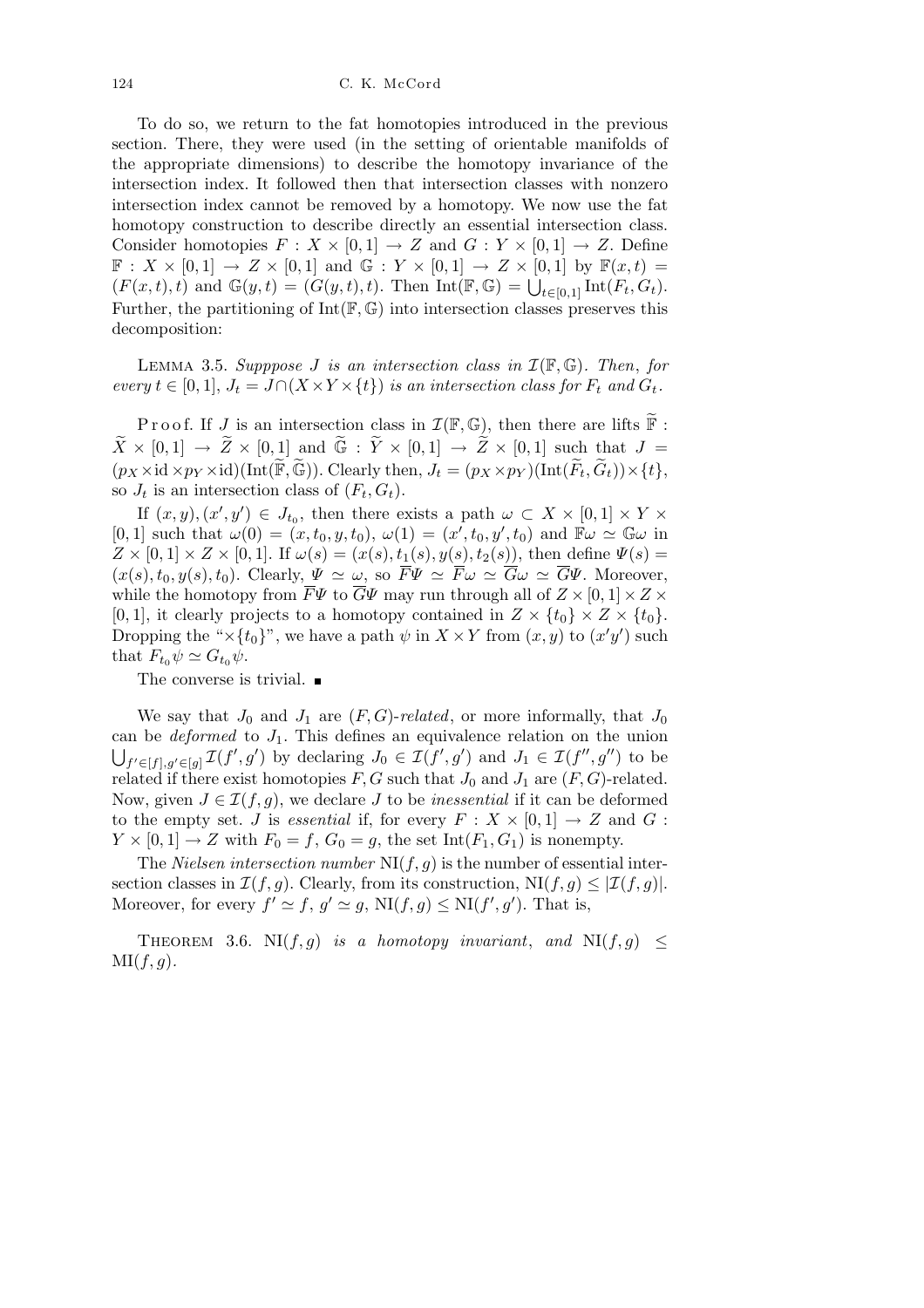Note that  $N(f, g)$  is not a homotopy-type invariant. For example, take  $X = Y = Z = S<sup>1</sup>$  and  $f = g = id$ . There is only one Reidemeister class, so there is only one intersection class. And, since any two maps  $f', g'$  homotopic to the identity must map onto *Z*, there is for every  $z \in Z$  an  $x \in X$  and  $y \in Y$ such that  $f'(x) = g'(y) = z$ . In particular,  $Int(f', g') \neq \emptyset$ , so the intersection class can never be removed by a homotopy, and so is essential. That is,  $N(Iid, id) = 1$ . But, if we replace *Z* by  $S^1 \times [0, 1]$ , and define  $f(x) = (x, 0)$ ,  $g(y) = (y, 1)$ , then Int(*f, g*) =  $\emptyset$ , and NI(*f, g*) = 0.

On the other hand, NI is a topological invariant, in the sense that precomposition or post-composition of *f* and *g* with homeomorphisms does not change  $NI(f, g)$ . More precisely,

PROPOSITION 3.7. *If*  $\alpha : X' \to X$ ,  $\beta : Y' \to Y$  and  $\gamma : Z \to Z'$  are *homeomorphisms*, *then for any*  $f: X \to Z \leftarrow Y : g$ ,

$$
NI(f,g) = NI(\gamma f \alpha, \gamma g \beta).
$$

Returning to the example at the end of *§*2, it is clear that the two intersection points lie in different intersection classes. To see this, take the representation

$$
\langle \alpha_1, \beta_1, \alpha_2, \beta_2 \mid \alpha_1 \beta_1 \alpha_1^{-1} \beta_1^{-1} = \alpha_2 \beta_2 \alpha_2^{-1} \beta_2^{-1} \rangle
$$

of  $\pi_1(S)$ . Then  $\pi_1(M) = \langle \alpha_1 \beta_1 \alpha_1^{-1} \beta_1^{-1} \rangle$  and  $\pi_1(N) = \langle \beta_1 \beta_2^{-1} \rangle$ . Thus, if we take any choice of paths  $\alpha$  and  $\beta$  in  $S^1$  between the intersection points, then

$$
[f\alpha\overline{g\beta}] = (\alpha_1\beta_1\alpha_1^{-1}\beta^{-1})^m \ast \beta_1(\beta_1\beta_2^{-1})^n
$$

for some choice of *m* and *n*. No choice of *m* and *n* ever renders the trivial element, so this loop is essential and the two intersection points are in different intersection classes. Since both classes consist of a single intersection point with index  $\pm 1$ , both classes are essential, and  $N I(f,g) = 2$ . Further, since

$$
\text{NI}(f,g) \le \text{MI}(f,g) \le |\text{Int}(f,g)|,
$$

it follows that  $M(f, g) = 2$  as well. That is, the Nielsen intersection number correctly detects the fact that every deformation of *f* and *g* has at least two intersection points.

**4. The Wecken theorem.** Having defined the Nielsen intersection number, we are faced immediately with two natural and interrelated questions. First, note that if *X*, *Y* and *Z* are compact orientable manifolds with  $\dim(X) + \dim(Y) = \dim(Z)$ , we have two alternatives for defining an essential intersection class, and hence for defining the Nielsen intersection number. On the one hand, we can count algebraically essential classes (i.e. those with nonzero index); or we can count topologically essential classes (i.e. those which cannot be removed by a homotopy). Clearly, we would like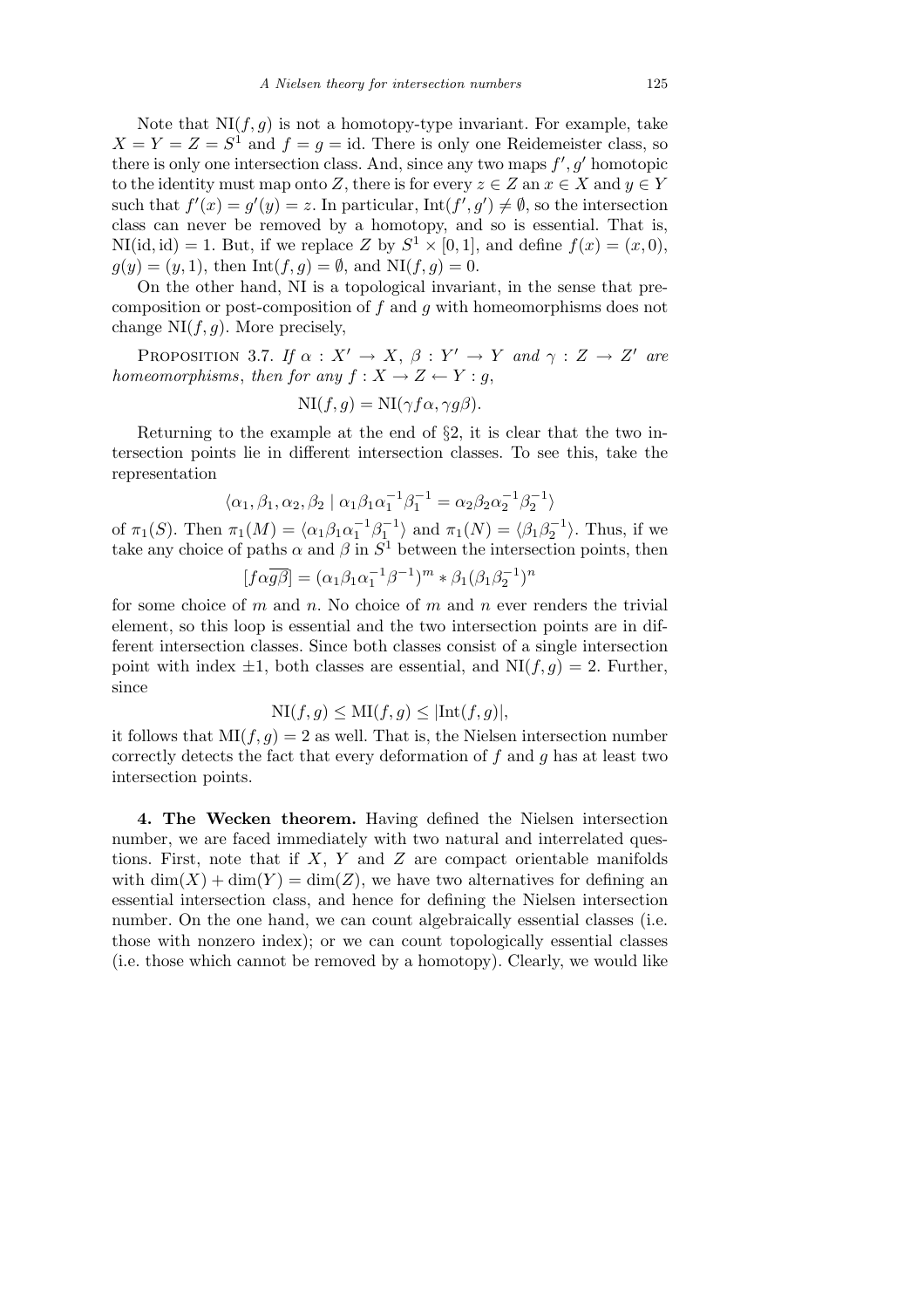to know if those two definitions coincide. Second, having established that  $NI(f, g)$  is a lower bound for  $MI(f, g)$ , we would like to know if it is a sharp lower bound. What conditions on *X, Y, Z* and *f, g* are needed to guarantee that there exist  $f' \simeq f$  and  $g' \simeq g$  such that  $Int(f', g')$  has cardinality  $N I(f, g)$ ? Our exploration of both of these questions closely parallels the work in  $[3]$  and  $[4]$ .

The two are actually closely related. The one setting in which we will show  $N(f, g) = M(f, g)$  is that of compact orientable manifolds, and the knowledge that algebraically essential classes coincide with topologically essential classes will be an important step in that proof. We begin, then, with the question of the relation between topologically essential and algebraically essential classes.

Suppose *X*, *Y* and *Z* are compact smooth orientable manifolds with  $dim(X) + dim(Y) = dim(Z)$ . We can assume without loss that  $f: X \to Z$ and  $g: Y \to Z$  are smooth maps which intersect each other transversely. Suppose  $J \in \mathcal{I}(f,g)$  is an intersection class. We will show that *J* is algebraically inessential if and only if it is topologically inessential. One direction is clear: if *J* is topologically inessential, then it can be deformed to the empty set, and so has index 0. The other implication requires more work and some hypotheses. The starting point is the Whitney lemma [11]:

LEMMA 4.1. *Consider embeddings*  $f : D^p \rightarrow M$  *and*  $g : D^q \rightarrow M$ , *where M is a compact orientable manifold of dimension*  $p + q$  *and*  $p, q > 2$ *. Suppose* Int $(f, g)$  *consists of exactly two points*  $(x_1, y_1)$ ,  $(x_2, y_2)$  *with*  $\text{Ind}(f, g; (x_1, y_1)) = -\text{Ind}(f, g; (x_2, y_2))$ *. If there are paths*  $\alpha$  *from*  $x_1$  *to*  $x_2$  *and*  $\beta$  *from*  $y_1$  *to*  $y_2$  *such that*  $f\alpha$  *is smoothly homotopic to*  $g\beta$ , *then there exists a smooth homotopy*  $F: D^p \times [0,1] \to M$  *such that*  $F_0 = f$  *and*  $Int(F_1, g) = \emptyset.$ 

Using this, we can show that

Lemma 4.2. *Suppose X*, *Y* , *Z are compact orientable manifolds with*  $\dim(X) + \dim(Y) = \dim(Z)$  *and*  $\max{\{\dim(X), \dim(Y)\}} > 2$ *. If*  $J \in \mathcal{I}(f, g)$ *has* Ind $(f, g; J) = 0$ , *then there exist homotopies*  $F: X \times [0, 1] \rightarrow Z$  *and*  $G: Y \times [0,1] \rightarrow Z$  *such that J is* (*F, G*)-*related to the empty set.* 

P r o o f. Since f and g intersect transversely, the only way J can have index 0 is for  $J$  to consist of  $2m$  points, half of which have index  $+1$ , the other half having index *−*1. To remove *J*, it suffices to show that we can cancel a pair of points  $(x, y)$ ,  $(x', y')$ . If we assume without loss that dim(*X*)  $\leq$  $\dim(Y)$ , we must consider separately the two cases  $\dim(X) < \dim(Y)$  and  $\dim(X) = \dim(Y)$ . In the former,  $\dim(Z) > 2 \dim(X)$ , and an arbitrarily small perturbation will make *f* an embedding [7, Theorem 2.2.13]. In the latter,  $\dim(Z) = 2 \dim(X)$ , and an arbitrarily small perturbation will make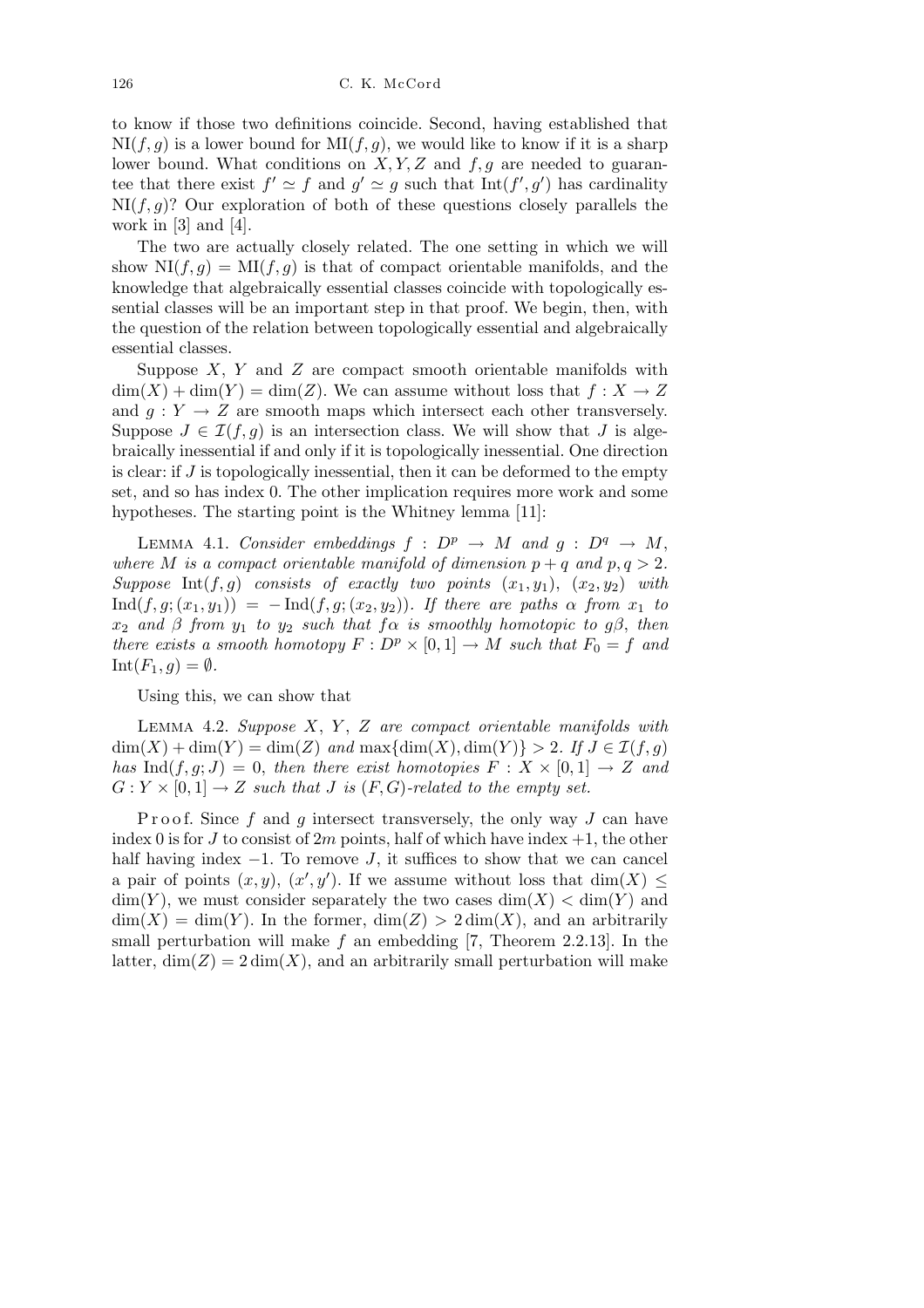*f* an immersion with *clean double points* [7, Theorem 2.2.12 & Ex. 3.2.1]. That is, there is a finite set  $S_f \subset X$  such that

- 1. *f* is injective on  $X \setminus S_f$ ;
- 2. for each  $x \in S_f$  there is a neighborhood *U* such that  $f|_U$  is injective;
- 3. if  $f(x_i) = f(x_j)$ , then  $f(U_i) \cap f(U_j) = f(x_i)$ , and  $f|_{U_i}$  and  $f|_{U_j}$  are transverse at that point.

Since  $\dim(Z) = 2 \dim(Y)$  as well, a similar deformation of *g* can be made, and a similar set  $S_q$  defined.

Case I:  $\dim(X) < \dim(Y)$ . To apply the Whitney lemma, both of the maps involved must be embeddings. Since embeddings are not dense in  $C<sup>0</sup>(Y, Z)$ , we must "manufacture" an embedding. To do so, consider  $f \times id$ :  $X \times Y \to Z \times Y$ , and  $\hat{g}: Y \to Z \times Y$  defined by  $\hat{g}(y) = (g(y), y)$ . These are both embeddings of manifolds with dimension at least 3. If  $\delta: Y \to Y \times Y$ is the diagonal embedding, then id  $\times \delta : X \times Y \to X \times Y \times Y$  maps Int(*f, q*) homeomorphically to Int( $f \times id$ ,  $\hat{g}$ ). There are paths  $\alpha \times \beta$  from  $(x, y)$  to  $(x', y')$  in  $X \times Y$  and  $\beta$  from y to y' in Y such that  $f \alpha \times \beta \simeq g \beta \times \beta$  in  $Z \times Y$ . To apply the Whitney lemma, we must verify that  $\text{Ind}(f \times \text{id}, \hat{g}; (x, y, y)) =$  $\text{Ind}(f, g; (x, y))$  and  $\text{Ind}(f \times \text{id}, \hat{g}; (x', y', y')) = \text{Ind}(f, g; (x', y')).$ 

If  $\{v_1, \ldots, v_p\}$  is a basis for  $T_x X$  and  $\{w_1, \ldots, w_q\}$  is a basis for  $T_y Y$ , then

- $\bullet$  { $Df_x(v_1), \ldots, Df_x(v_p), Dg_y(w_1), \ldots, Dg_y(w_q)$ } is a basis for  $T_{f(x)}Z$ ;
- $\{v_1 \times 0, \ldots, v_p \times 0, 0 \times w_1, \ldots, 0 \times w_q\}$  is a basis for  $T_{(x,y)}(X \times Y)$ ;
- $\{Df_x(v_1) \times 0, \ldots, Df_x(v_p) \times 0, Dg_y(w_1) \times 0, \ldots, Dg_y(w_q) \times 0, 0 \times w_1, \ldots\}$  $\dots, 0 \times w_q$  is a basis for  $T_{(f(x),y)}(Z \times Y)$ .

If we use these bases for  $Z$ ,  $X \times Y$  and  $Z \times Y$  (which we are free to do), then

$$
Ind(f, g; (x, y)) = Ind(f \times id, \hat{g}; (x, y, y)) = 1.
$$

We now have to consider  $\text{Ind}(f \times \text{id}, \hat{g}; (x', y', y'))$  and  $\text{Ind}(f, g; (x', y')).$ 

Since  $(x, y)$  and  $(x', y')$  lie in the same intersection class, there are paths *α* from *x* to *x*<sup>*'*</sup> and *β* from *y* to *y*<sup>*'*</sup> such that  $f \alpha \simeq g \beta$ . Let  $\{v'_1, \ldots, v'_p\}$ and  $\{w'_1, \ldots, w'_q\}$  denote the translates along  $\alpha$  and  $\beta$  of  $\{v_1, \ldots, v_p\}$  and  $\{w_1, \ldots, w_q\}$  to  $T_{x'}X$  and  $T_{y'}Y$ . For  $T_{f(x')}Z$ , there are two bases to consider:

$$
\{Df_{x'}(v'_1),\ldots,Df_{x'}(v'_p),Dg_{y'}(w'_1),\ldots,Dg_{y'}(w'_q)\}\
$$

and the basis formed by translating

$$
\{Df_x(v_1),\ldots,Df_x(v_p),Dg_y(w_1),\ldots,Dg_y(w_q)\}\
$$

along  $f\alpha$  from  $T_{f(x)}Z$  to  $T_{f(x')Z}$ . If C is the change of basis matrix relating these two bases, then  $\text{Ind}(f, g; (x', y')) = \text{det}(C)$ . Similarly, we can translate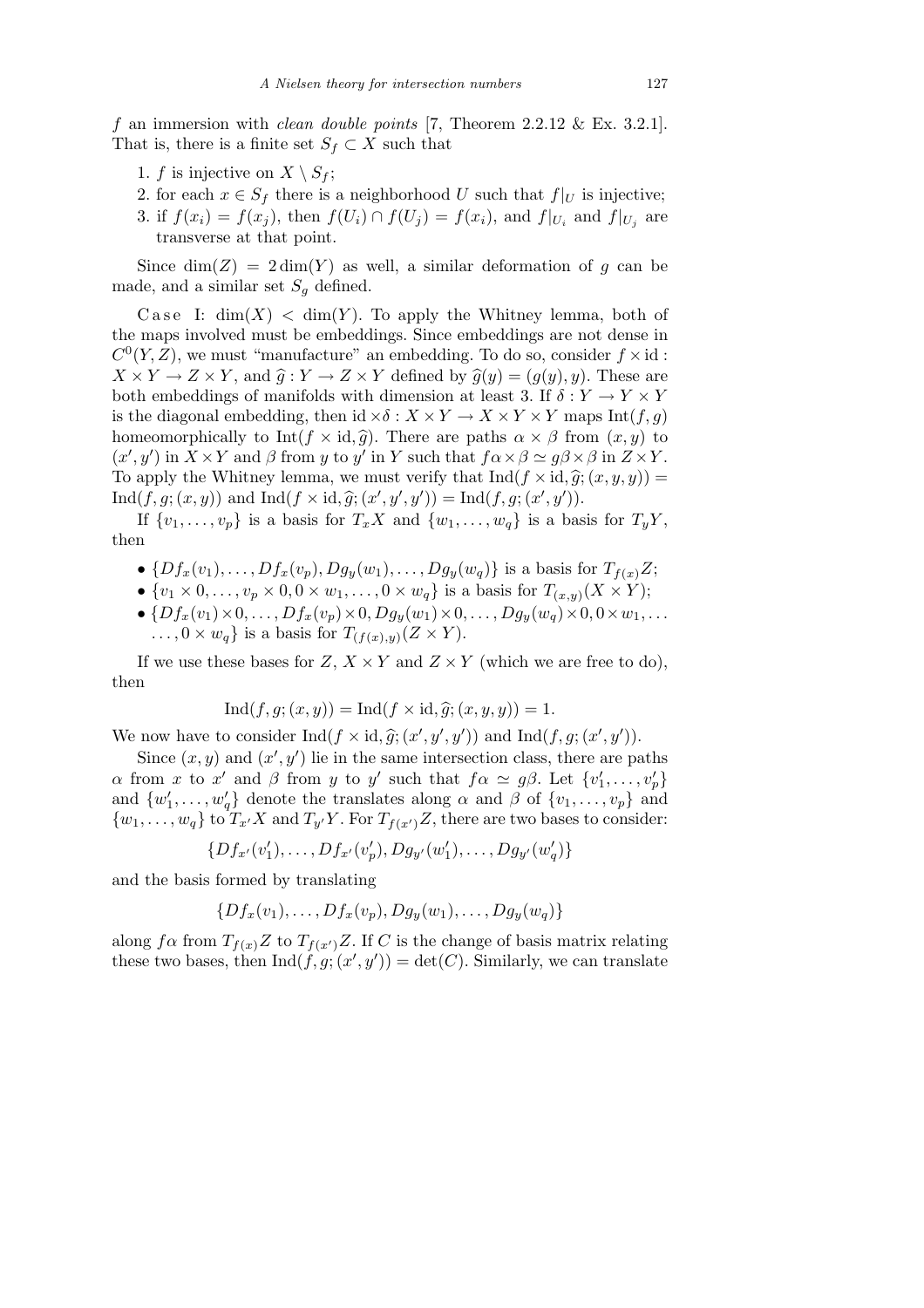the basis of  $T_{(x,y)}(X \times Y)$  to the basis

$$
\{v_1' \times 0, \dots, v_p' \times 0, 0 \times w_1', \dots, 0 \times w_q'\}
$$

for  $T_{(x',y')}(X \times Y)$ . Then  $T_{(f(x'),y')}(Z \times Y)$  has the basis

$$
\{Df_{x'}(v'_1) \times 0, \dots, Df_{x'}(v'_p) \times 0, Dg_{y'}(w'_1) \times 0, \dots, Dg_{y'}(w'_q) \times 0, 0 \times w'_1, \dots, 0 \times w'_q\}
$$

and the basis formed by translating

$$
\{Df_x(v_1) \times 0, \dots, Df_x(v_p) \times 0,
$$
  

$$
Dg_y(w_1) \times 0, \dots, Dg_y(w_q) \times 0, 0 \times w_1, \dots, 0 \times w_q\}
$$

from  $T_{(f(x),y)}(Z \times Y)$  along  $g\beta \times \beta$ . The change of basis matrix relating these two bases is  $\overline{r}$  $\overline{a}$ 

$$
D = \begin{bmatrix} C & 0 \\ 0 & I \end{bmatrix},
$$

so

$$
Ind(f \times id, \hat{g}; (x', y', y')) = det(D) = det(C) = Ind(f, g; (x', y')).
$$

The Whitney lemma then implies that there exists a  $\hat{G}$  :  $Y \times [0,1] \rightarrow$  $Z \times Y$  such that  $\hat{G}_0 = \hat{g}$  and  $\text{im}(\hat{G}_1) \cap (f \times id) = \emptyset$ . Let *G* be the projection  $\varrho_1 \circ \widehat{G} : Y \times [0,1] \to Z$  of  $\widehat{G}$  onto *Z*. It is a simple calculation to see that  $f \times$  id and  $\widehat{G}_1$  are intersection-free if and only if  $f$  and  $G_1$  are. This, then, is the required homotopy. Moreover, since the Whitney lemma is really a local result,  $\hat{G}$  and  $G$  can be constructed so that  $q$  is deformed only in a neighborhood of *β*. In particular, no new intersection points are formed. Applying this process iteratively removes all of the intersection points in *J*.

Case II:  $dim(X) = dim(Y)$ . If  $dim(Z) = 2 dim(X) = 2 dim(Y)$ , then arbitrarily small perturbations make *f* and *g* immersions with clean double points and with transverse intersections. Moreover, since *f* and *g* each have only a finite number of self-intersections, we may assume that  $Int(f, g)$  is disjoint from  $X \times S_q$  and  $S_f \times Y$ ; and that if  $\alpha$  and  $\beta$  are paths connecting points in *J*, then the homotopy  $H : f \alpha \simeq g \beta$  is likewise disjoint from  $f(S_f)$ and  $g(S_q)$ . Now, take a neighborhood *V* of  $\alpha([0,1])$  which avoids  $S_f$ , and whose only intersections with  $J$  are  $x_1$  and  $x_2$ . The Whitney lemma implies that there is a homotopy  $F: X \times [0, 1] \rightarrow Z$  such that  $F_0 = f, F_t = f$  outside of *V* for every *t*, and  $F_1(V) \cap g(Y) = \emptyset$ . Applying this process successively to pairs of points in *J* eventually eliminates all intersections in *J*.

Thus we know that

Theorem 4.3. *If X*, *Y and Z are compact orientable manifolds with*  $\dim(Z) \geq \dim(X) + \dim(Y)$  and  $\max{\dim(X), \dim(Y)} > 2$ , then for any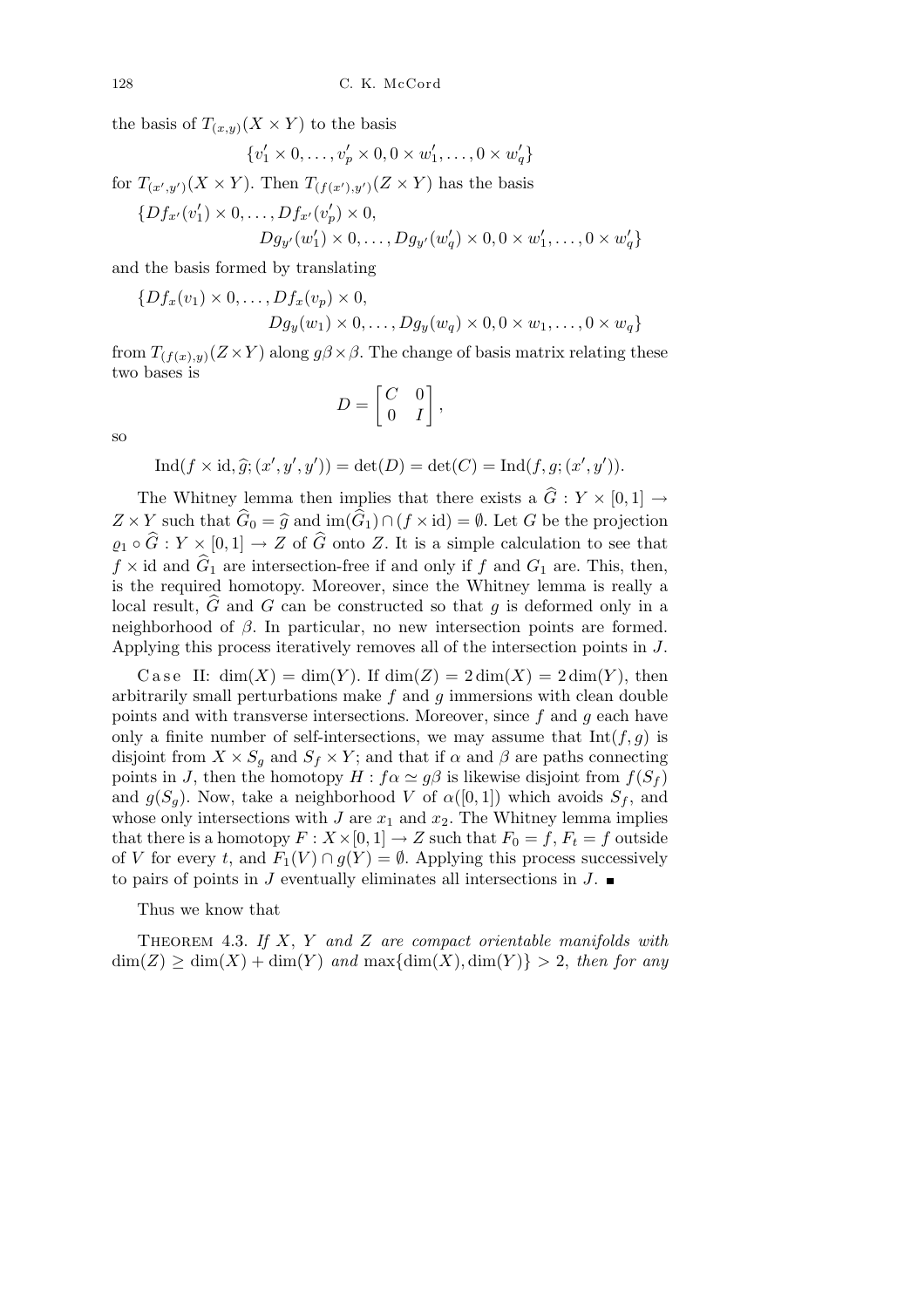$f: X \to Z$  *and*  $g: Y \to Z$ , *an intersection class J is topologically essential if and only if it is algebraically essential.*

Now, apart from its own intrinsic importance, this result is also a significant step towards establishing the Wecken theorem for intersection numbers. For fixed points, it is true for almost all spaces that, given  $f: X \to X$ , there is an  $f' \simeq f$  such that  $f'$  has exactly  $N(f)$  fixed points. For coincidences and roots, the results are more restrictive, requiring that the spaces be manifolds of sufficiently high dimension. Our results for intersection numbers parallel these, requiring the same restrictions for the same reason—to allow use of the Whitney lemma. It is not clear, however, that such restrictions are truly necessary. While certainly not the last word on the subject, we do have the following

Theorem 4.4. *If X, Y and Z are compact orientable manifolds such that*  $\dim(Z) \geq \dim(X) + \dim(Y)$  and  $\max{\dim(X), \dim(Y)} > 2$ , then for every  $f: X \to Z$  and  $g: Y \to Z$ , there exists  $f' \simeq f$  and  $g' \simeq g$  such that  $f'$  and  $g'$  have exactly  $N I(f, g)$  points of intersection.

P r o o f. The case  $\dim(Z) > \dim(X) + \dim(Y)$  is trivial: in this case, transversality allows us to perturb *f* and *g* to be intersection free. The case we are really interested in is  $dim(Z) = dim(X) + dim(Y)$ . As with Lemma 4.2, we assume  $\dim(Y) \geq \dim(X)$ . We follow the canonical construction to obtain  $f' \simeq f$ ,  $g' \simeq g$  such that  $|\text{Int}(f', g')| = \text{NI}(f, g)$ :

1. If an intersection class *J* has index 0, deform *f* and *g* to remove *J*.

2. If an intersection class has nonzero index and contains more than one point, deform *f* and *g* to consolidate the class into a single point.

Lemma 4.2 takes care of the first step. For the second step, suppose *J* is an intersection class with  $\text{Ind}(f, g; J) = \nu \neq 0$ . We may apply the same process to cancel all intersections in *J* with indices of opposite sign, so we may assume that *J* consists of  $|\nu|$  intersection points, all having the same index. We may also assume that either *f* is an embedding (if  $dim(X) < dim(Y)$ ) or both *f* and *g* are immersions with clean double points (if  $\dim(X) = \dim(Y)$ ). Choose a point  $(x_0, y_0) \in J$ , and euclidean neighborhoods *V* of  $y_0$  and *W* of  $g(y_0)$  such that  $V \cap \varrho_2(\text{Int}(f,g)) = y_0$ ;  $V \cap S_g = \emptyset$  and  $W \cap (f(S_f) \cup g(S_g)) = \emptyset$ (if  $S_f$  is nonempty); and  $f(V) \subset W$ . Now,  $f(X) \cap W$  is a submanifold of *W*, so we are in the same setting as [4, *§*3.3]. The argument used there may be employed to produce points  $y_1, \ldots, y_{|\nu|}, \overline{y} \in V$  and  $g' \simeq g$  such that

1.  $g' = g$  outside of *V*.

2.  $\varrho_2(\text{Int}(f,g')) \cap V = \{y_0, y_1, \ldots, y_{|\nu|}, \overline{y}\}.$ 

3. All intersection points in *V* lie in a single intersection class, which is related to *J*.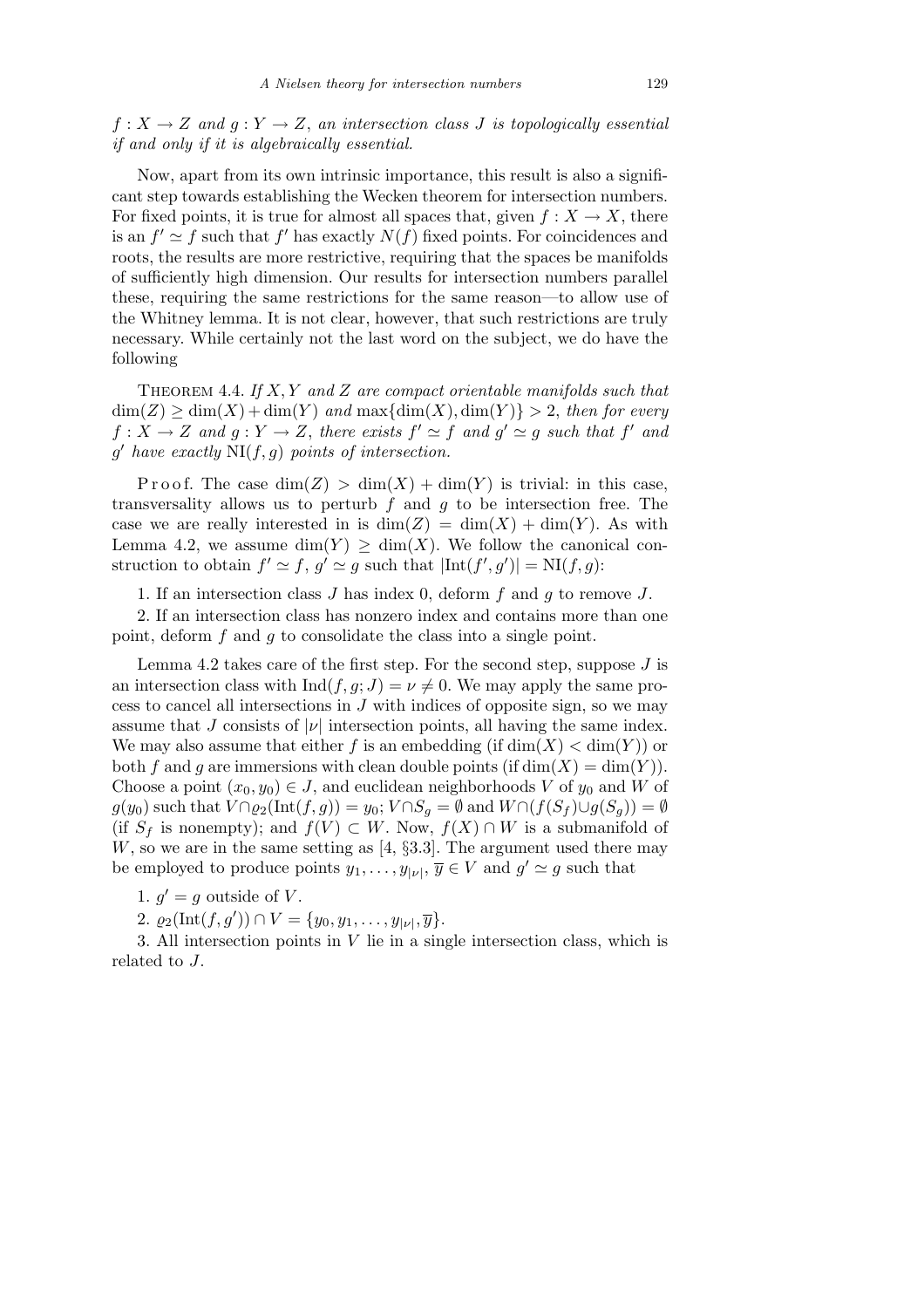4. Ind $(f, g'; (x_0, y_0)) = \text{Ind}(f, g; (x_0, y_0)), \text{Ind}(f', g; (\overline{x}, \overline{y})) = \nu$  and, for  $i = 1, \ldots, |\nu|, \text{Ind}(f', g; (x_i, y_i)) = - \text{Ind}(f, g; (x_0, y_0)).$ 

Thus *J* is deformed to an intersection class with  $2|\nu|+1$  intersection points. Of these,  $|\nu|$  have index +1,  $|\nu|$  have index -1 and one has index  $\nu$ . Applying the arguments used in Lemma 4.2 again, we can cancel the  $2|\nu|$  points with index  $\pm 1$ , and deform *J* to the single point  $(\overline{x}, \overline{y})$  with index *ν*.

It is worth noting in this result that, in all cases, we realized the lower bound  $N(f, g)$  by first deforming one map to an immersion with at most finitely many self-intersections, then deforming the other to eliminate all extra intersection points. We can interpret this as saying that the Nielsen intersection number is "almost" one-sided. That is, if we allow one arbitrarily small perturbation of one of the maps, we can eliminate all inessential classes by then holding that map fixed, and performing all deformations on the other map.

**5. The Jiang condition.** At this point, we have established some of the properties that make Nielsen intersection numbers useful. However, we have not established any properties that help us to actually compute them. In the remaining sections, we turn to computational issues. In this section, we consider the Jiang condition as an aid in directly computing  $N I(f, g)$ . In the remaining sections, we consider methods by which Nielsen intersection numbers for one intersection problem can be related to intersection numbers for other (presumably solved) intersection problems.

The Jiang condition is a well-known computational technique for Nielsen fixed point numbers [8]. It has been generalized to coincidence numbers [1]. Its generalization to intersection theory is similar, and arises quite naturally in the process of defining Nielsen intersection numbers. To determine if an intersection class  $J \in \mathcal{I}(f, g)$  is essential, all homotopies  $F$  and  $G$  based at *f* and *g* are considered. If *J* cannot be deformed to the empty set, it is essential—and so is any class that *J* can be deformed to. Now, among all of the homotopies based at *f*, there may be *cyclic homotopies*: maps *F* :  $X \times [0, 1] \rightarrow Z$  such that  $F_0 = F_1 = f$ . Then  $J_0$  and  $J_1$  are both intersection classes in  $\mathcal{I}(f,g)$  and they are either both essential, or both inessential. This suggests that there should be an equivalence relation on  $\mathcal{I}(f,g)$ , generated by examining cyclic homotopies, and that given a "Jiang equivalence class", either all intersection classes in that Jiang class are essential, or all are inessential. If this equivalence relation can be clearly understood, it can greatly simplify the computation of NI(*f, g*).

To make this idea precise, we begin by considering the Jiang subgroup for a single map  $f: X \to Z$ . If we fix a "reference lift"  $\tilde{f}: \tilde{X} \to \tilde{Z}$  of  $\tilde{f}$ , then any other lift of *f* has the form  $\gamma \tilde{f}$ ,  $\gamma \in \mathcal{D}(Z)$ . If we take the lift  $\tilde{F}$  of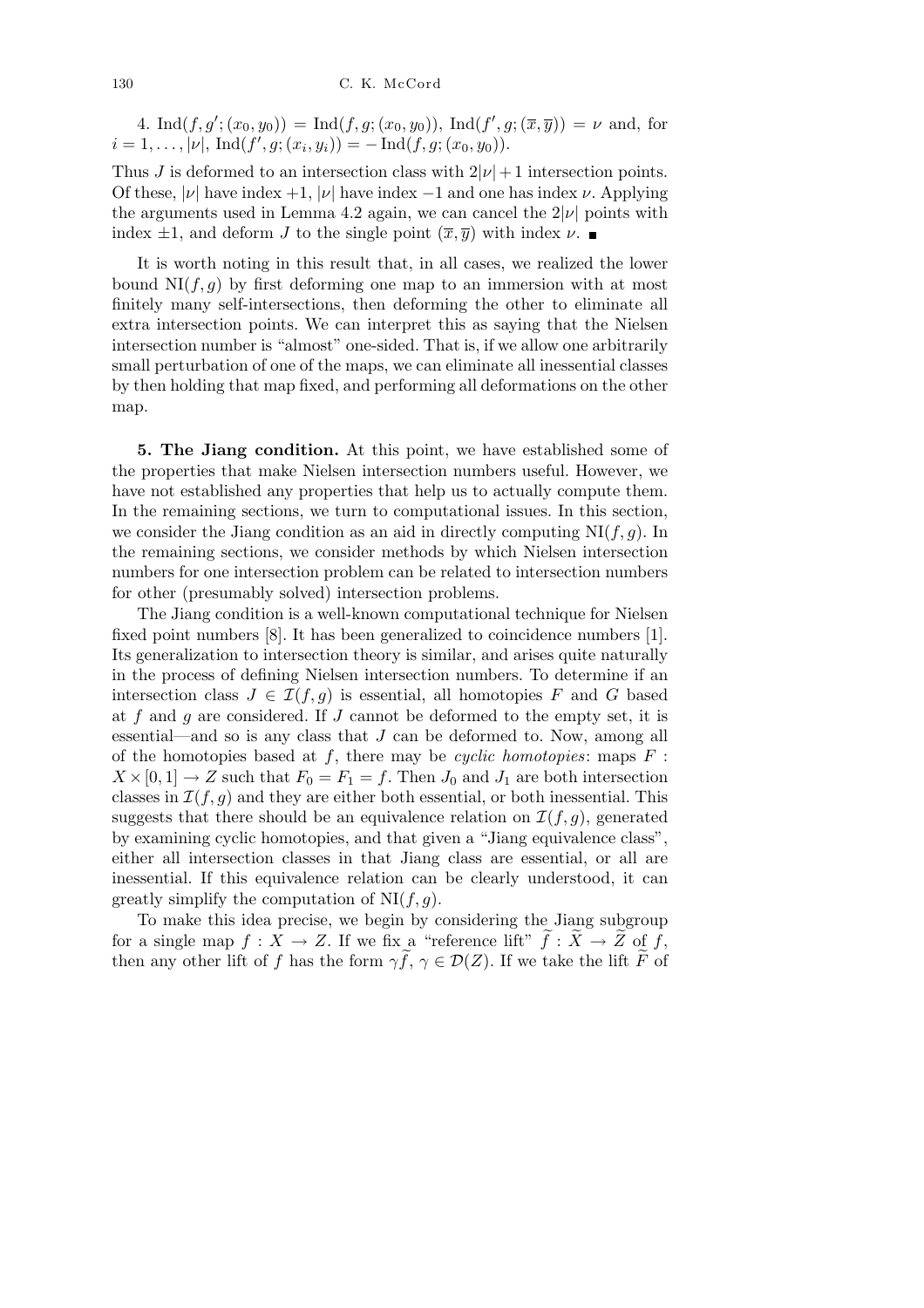a cyclic homotopy *F* with  $\widetilde{F}_0 = \gamma \widetilde{f}$ , then  $\widetilde{F}_1 = \delta \widetilde{f}$  for some  $\delta \in \mathcal{D}(Z)$ . We then declare  $\gamma$  and  $\delta$  to be *Jiang equivalent*, written  $\gamma \sim J$   $\delta$ . This is easily seen to be an equivalence relation. In fact, equivalence classes are actually cosets of  $\mathcal{D}(Z)$ . To see this, define

$$
J(\widetilde{f}) = \{ \gamma \in \mathcal{D}(Z) \mid \exists \text{ a cyclic homotopy } F : f \simeq f \text{ with lift } \widetilde{F}
$$
  
such that  $\widetilde{F}_0 = \widetilde{f} \text{ and } \widetilde{F}_1 = \gamma \widetilde{f} \}.$ 

LEMMA 5.1.  $J(\widetilde{f})$  *is a subgroup of*  $\mathcal{D}(Z)$ *. If*  $\delta \in \mathcal{D}(Z)$ *, then*  $J(\delta \widetilde{f}) =$  $\delta^{-1} J(\widetilde{f}) \delta$ .

Proof. If  $F: f \simeq f$  and  $F': f \simeq f$  are cyclic homotopies that lift to  $\widetilde{F}$ :  $\widetilde{f} \simeq \gamma \widetilde{f}$  and  $\widetilde{F}'$ :  $\widetilde{f} \simeq \delta \widetilde{f}$ , then

$$
F''(x,t) = \begin{cases} F(x, 2t), & t \le 1/2, \\ F'(x, 2t - 1) & t \ge 1/2, \end{cases}
$$

is a cyclic homotopy that lifts to

$$
\widetilde{F}''(x,t) = \begin{cases}\n\widetilde{F}(x, 2t), & t \le 1/2, \\
\gamma \widetilde{F}'(x, 2t - 1), & t \ge 1/2.\n\end{cases}
$$

That is,  $\widetilde{F}'' : \widetilde{f} \simeq \gamma \delta f$ , so  $\gamma \delta \in J(\widetilde{f})$ . Similarly, if  $\overline{F}(x,t) = F(x, 1-t)$ , then  $\overline{F}$  lifts to  $\widetilde{\overline{F}}$  :  $\gamma \widetilde{f} \simeq \widetilde{f}$ , or  $\gamma^{-1} \widetilde{\overline{F}}$  :  $\widetilde{f} \simeq \gamma^{-1} \widetilde{f}$ . That is,  $\gamma^{-1} \in J(\widetilde{f})$ .

If  $\gamma \in J(\delta \tilde{f})$ , then there is a cyclic homotopy  $F : f \simeq f$  with lift  $\tilde{F}$  such that  $\widetilde{F}_0 = \delta \widetilde{f}$  and  $\widetilde{F}_1 = \gamma \delta \widetilde{f}$ . Then  $\delta^{-1} \widetilde{F}$  is a homotopy from  $\widetilde{f}$  to  $\delta^{-1} \gamma \delta \widetilde{f}$ , so  $\delta^{-1}\gamma\delta \in J(\tilde{f})$ .

We refer to  $J(\tilde{f})$  as the *Jiang subgroup* of f based at  $\tilde{f}$ . Clearly, the Jiang equivalence classes are just the cosets of  $\mathcal{D}(Z)/J(\widetilde{f})$ .

In its covering space formulation, the Jiang subgroup depends on the lift  $\tilde{f}$  chosen as the reference lift. There is a fundamental group formulation, which replaces this dependence on the lift with a dependence on a base point. If  $f(x) = z$ , define

$$
J(f, x) = \{ [\omega] \in \pi_1(Z, z) \mid \omega(t) = F(x, t) \text{ for some } F : f \simeq f \}.
$$

It is easy to check that  $J(f, x)$  is a subgroup of  $\pi_1(Z, z)$ . To determine the dependence on *x*, take  $x' \in X$ , and choose a path  $\alpha$  from *x* to *x'*. Then  $F(x, -) * f\alpha$  is endpoint-homotopic to  $f\alpha * F(x', -)$ , with homotopy  $H(s,t) = F(\alpha(s),t)$ , so the isomorphism  $(f\alpha)_{\#} : \pi_1(Z,z) \to \pi_1(Z,z')$  maps  $J(f, x)$  isomorphically to  $J(f, x')$ .

Let  $\Phi_{\tilde{f}}: \mathcal{D}(Z) \to \pi_1(Z, z)$  denote the isomorphism that identifies  $\gamma$  with the projection of a path from  $\tilde{f}(\tilde{x})$  to  $\gamma \tilde{f}(\tilde{x})$ . Then the two formulations of the Jiang subgroup coincide:

PROPOSITION 5.2.  $\Phi_{\tilde{f}}$  maps  $J(\tilde{f})$  isomorphically to  $J(f, x)$ .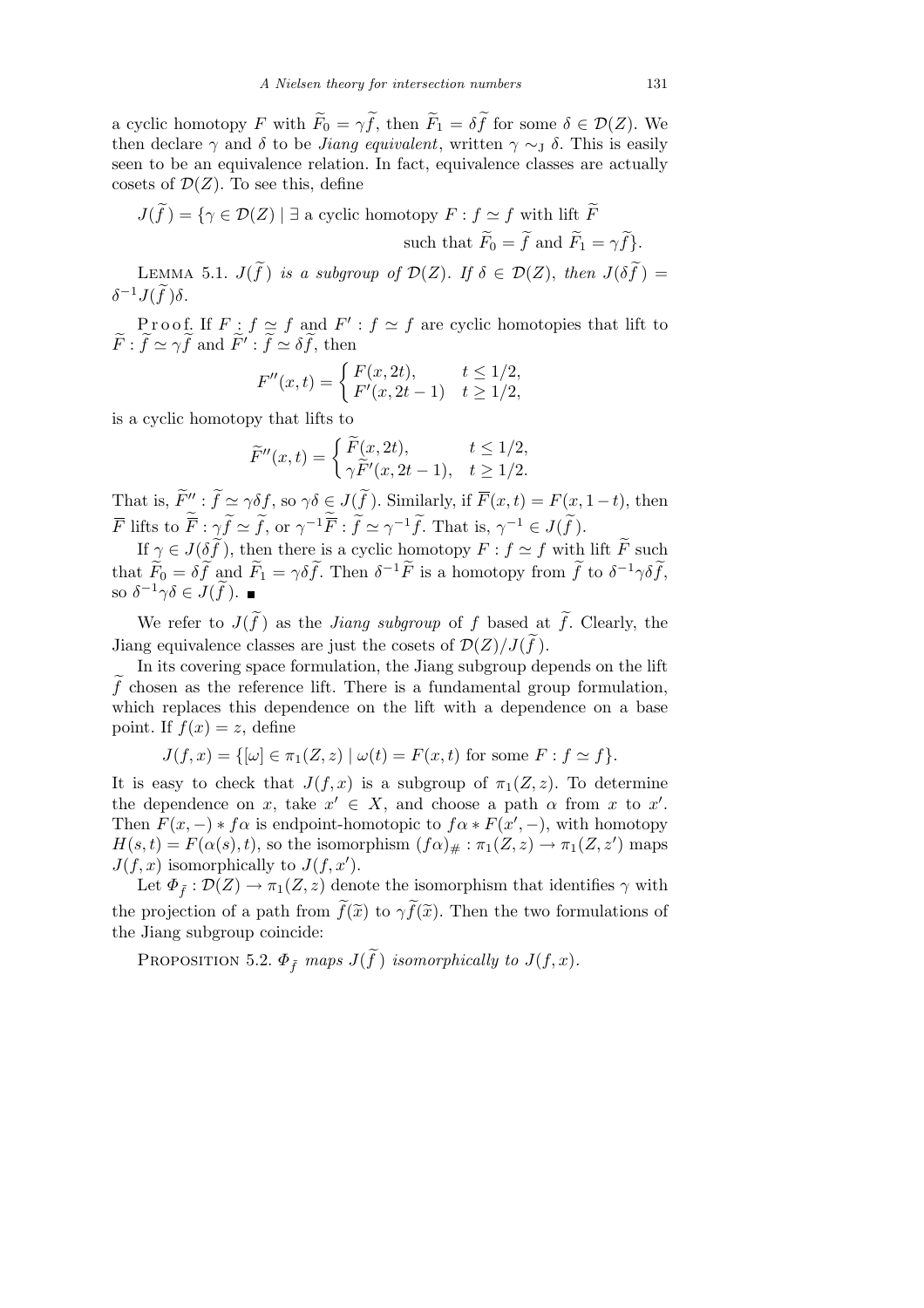We will find it more convenient to work with the fundamental group formulation, but we will move back and forth between the two whenever it is convenient to do so.

The two most important properties of the Jiang subgroup (cf. [8, Lemmas II.3.3, II.3.4]) are:

PROPOSITION 5.3. *Given*  $X \stackrel{f}{\rightarrow} Y \stackrel{g}{\rightarrow} Z$  *with*  $f(x) = y$ ,  $g(y) = z$ , *we have* 1.  $g# J(f, x) ⊂ J(gf, x)$  *and*  $J(g, y) ⊂ J(gf, x);$ 2.  $J(f, x) \subset Z_{\pi_1(Y, y)}(f \# (\pi_1(X, x))).$ 

Proof. If  $F : f \simeq f$  has  $F(x,t) = \omega(t)$ , then  $gF : gf \simeq gf$  has  $gF(x,t) =$  $g\omega(t)$ , so  $g_{\#}[\omega] \in J(gf, x)$ . Similarly, given  $G : g \simeq g$ ,  $Gf : gf \simeq gf$  has  $Gf(x,t) = G(y,t)$ , so  $[G(y,t)] \in J(gf, x)$ .

Finally, given  $[\alpha] \in \pi_1(X, x)$  and  $[F(x, t)] \in \pi_1(Y, y)$ , define  $H : [0, 1] \times$  $[0,1] \rightarrow Y$  by  $H(s,t) = F(\alpha(s),t)$ . Then the two "edges" of the square are  $f\alpha * F(x, -)$  and  $F(x, -) * f\alpha$ , and  $F(x, -)$  centralizes  $[f\alpha]$ .

COROLLARY 5.4. *The isomorphism*  $(f\alpha)_{\#}: J(f,x) \to J(f,x')$  *is independent of the path*  $\alpha$  *from*  $x$  *to*  $x'$ *.* 

In particular, if we take  $Y = Z$  and  $q = id$  then the Jiang group  $J(Y) = J(\text{id}, y)$  is an abelian subgroup (since  $J(\text{id}, y) \subset Z(\pi_1(Y, y))$ ). Then composing id<sub>*Y*</sub> with any  $f: X \to Y$ , we see that  $J(Y) \subset J(f, x) \subset Y$  $Z_{\pi_1(Y,y)}(f \# \pi_1(X,x))$ . If *Y* is a Jiang space (i.e.  $J(Y) = \pi_1(Y,y)$ ), then  $\pi_1(Y, y)$  must be abelian, and  $J(f, x) = \pi_1(Y, y)$  for every *f*.

It is also worth noting that, since  $J(f, x)$  centralizes  $f_{\#}(\pi_1(X, x))$ , their product

$$
J(f, x)f_{\#}(\pi_1(X, x)) = f_{\#}(\pi_1(X, x))J(f, x)
$$

is a subgroup of  $\pi_1(Z, z)$ . We will denote this subgroup by  $J_*(f, x)$ . Like  $J(f, x)$ ,  $J_*(f, x)$  is in some sense independent of the basepoint chosen, in that we can canonically identify the subgroups defined at different points.

PROPOSITION 5.5. *If*  $\alpha$  *is a path in X from x to x*<sup>'</sup>, *then*  $(f\alpha)_\#$  *maps*  $J_*(f, x)$  *isomorphically to*  $J_*(f, x')$ *.* 

To make contact with intersection theory, consider cyclic homotopies  $F: X \times [0,1] \to Z$  and  $G: Y \times [0,1] \to Z$ . Suppose that *J* is an intersection class of  $f = F_0$  and  $g = G_0$ . Choose lifts  $\tilde{f}$  and  $\tilde{g}$  such that *J* has the form  $(p_X \times p_Y)(\text{Int}(\widetilde{f}, \widetilde{g}))$ , and lift *F* and *G* to  $\widetilde{F}$  and  $\widetilde{G}$  with  $\widetilde{F}_0 = \widetilde{f}$  and  $\widetilde{G}_0 = \widetilde{g}$ . Then  $\widetilde{F}_1 = \gamma_1 \widetilde{f}$ ,  $\widetilde{G}_1 = \gamma_2 \widetilde{g}$  for some  $\gamma_1 \in J(\widetilde{f})$ ,  $\gamma_2 \in J(\widetilde{g})$ , and *J* is (*F, G*)-related to

$$
(p_X \times p_Y)(\text{Int}(\gamma_1 \tilde{f}, \gamma_2 \tilde{g})) = (p_X \times p_Y)(\text{Int}(\tilde{f}, \gamma_1^{-1} \gamma_2 \tilde{g})),
$$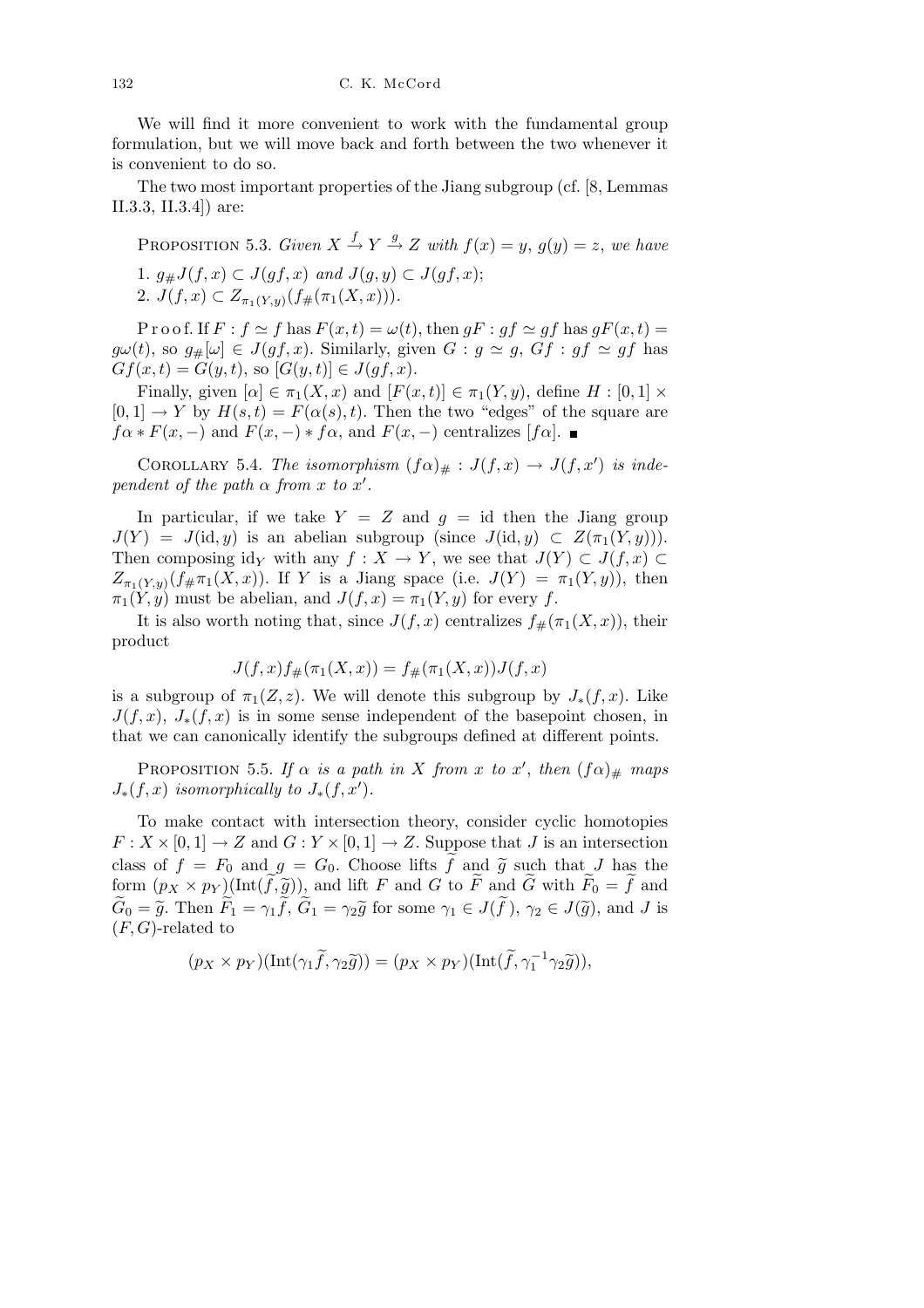which we label as  $J_{\gamma_1^{-1}\gamma_2}$ . Clearly, *J* is essential if and only if  $J_{\gamma_1^{-1}\gamma_2}$  is; and if an intersection index is defined,  $\text{Ind}(f, g; J) = \text{Ind}(f, g; J_{\gamma_1^{-1}\gamma_2})$ .

This motivates the definition of a Jiang equivalence relation:  $J \sim J$ if  $J' = J_{\gamma_1 \gamma_2}$  for some  $\gamma_1 \in J(\tilde{f}), \gamma_2 \in J(\tilde{g})$ . Similarly, we can define an equivalence relation on the set of Reidemeister classes  $RI(f,g)$  =  $f_{\#}(\pi_1(X,x))\setminus \pi_1(Z,z)/g_{\#}(\pi_1(Y,y))$  by taking a further double quotient by *J*(*f, x*) and *J*(*Y, y*). That is,  $\gamma \sim_J \gamma'$  in  $\pi_1(Z, z)$  if

$$
\gamma' = f_{\#}(\alpha)\gamma_1\gamma\gamma_2g_{\#}(\beta)
$$

with  $\alpha \in \pi_1(X)$ ,  $\beta \in \pi_1(Y)$ ,  $\gamma_1 \in J(f)$  and  $\gamma_2 \in J(g)$ . The set of equivalence classes is the double coset  $J_*(f, x) \setminus \pi_1(Z, z) / J_*(g, y)$ .

PROPOSITION 5.6. *If*  $J \sim_J J'$  *in*  $\mathcal{I}(f,g)$ , *then J is essential if and only if*  $J'$  *is. If there is an intersection index defined, then*  $\text{Ind}(f, g; J) =$  $\text{Ind}(f, g; J').$ 

This analysis is most valuable when all intersection classes lie in a single Jiang class. In fixed point theory, the Jiang condition is a condition on the fundamental group level which guarantees that there is a single Jiang classs. The efficacy of that condition depends heavily on the ability to iterate selfmaps. Since there is no such ability in the intersection problem, the "Jiang condition" takes a rather different form, but the significance of the condition remains the same.

THEOREM 5.7. If *J* is an intersection class in  $Int(f, g)$  and

$$
J_*(f,x)J_*(g,y) = \pi_1(Z,z)
$$

*for some*  $(x, y) \in J$ , *then every intersection class is Jiang equivalent to J. That is*, *either all intersection classes are essential*, *or all are inessential*; and either  $N I(f,g) = 0$  or  $N I(f,g) = |R I(f,g)|$ . If the intersection *index* Ind( $f, g$ ) *is defined, then all intersection classes have the same index, and*

$$
\mathrm{NI}(f,g) = \begin{cases} 0, & \mathrm{LI}(f,g) = 0, \\ |\mathrm{RI}(f,g)|, & \mathrm{LI}(f,g) \neq 0. \end{cases}
$$

Some comments on the quantity  $J_*(f, x)J_*(g, y)$  are in order. First, since the two subgroups  $J_*(f, x)$  need not normalize each other, their product is *not* a subgroup of  $\pi_1(Z, z)$  in general. Second, while  $J_*(f, x)J_*(g, y)$  is constant (or canonically isomorphic) as (*x, y*) varies across an intersection class, it can vary as (*x, y*) moves from one intersection class to another. On the other hand, the Jiang condition  $J_*(f, x)J_*(g, y) = \pi_1(Z, z)$  is independent of the intersection class  $(x, y)$  lies in. That is,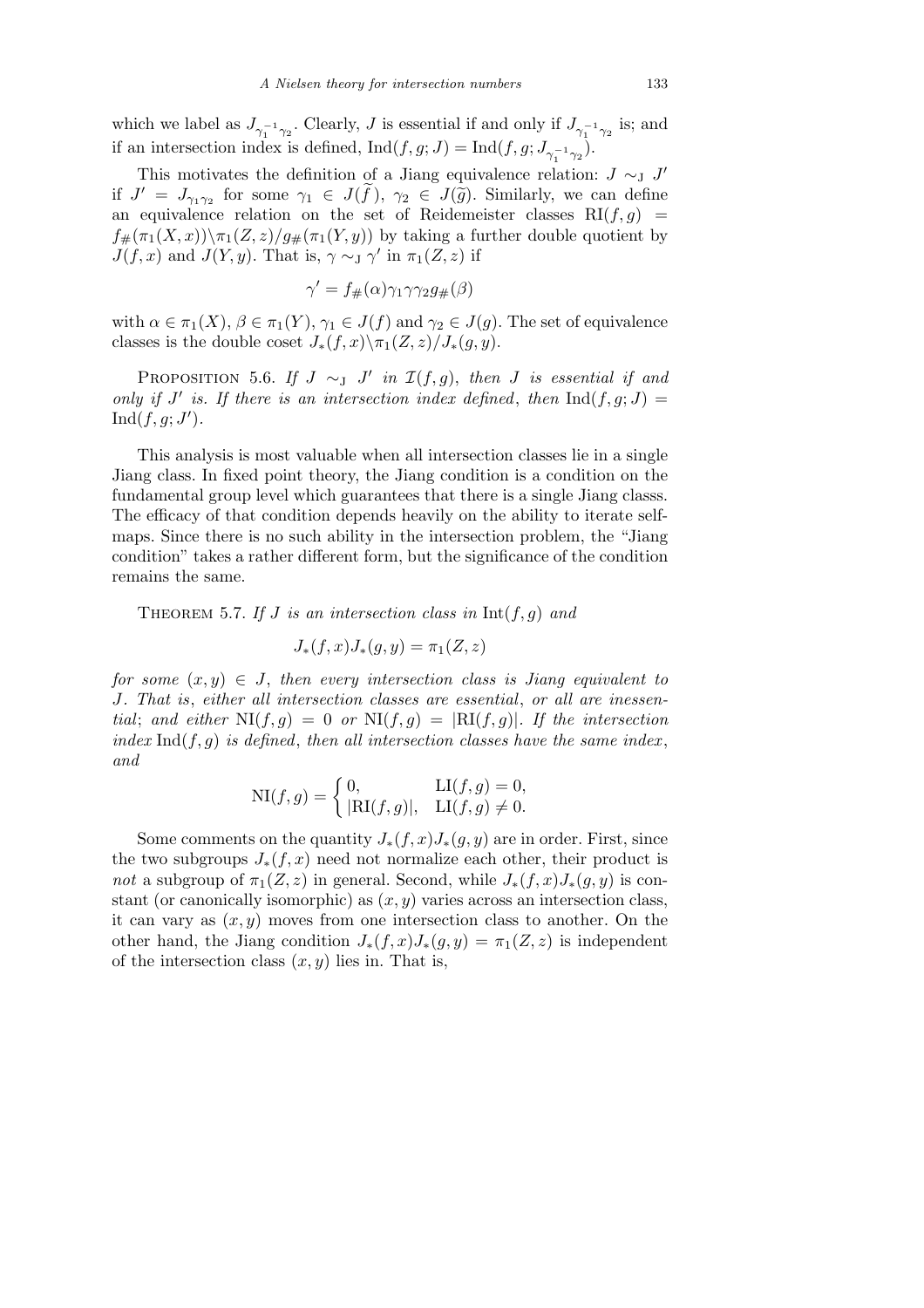PROPOSITION 5.8. *If*  $J_*(f, x)J_*(g, y) = \pi_1(Z, z)$  *for some*  $(x, y) \in$  $Int(f,g), then$ 

$$
J_*(f, x')J_*(g, y') = \pi_1(Z, z')
$$

*for all*  $(x', y') \in \text{Int}(f, g)$ *.* 

Proof. Choose paths  $\alpha$  from  $x$  to  $x'$  and  $\beta$  from  $y$  to  $y'$ . Then

 $J_*(f, x')J_*(g, y') = (f\alpha)^{-1} \cdot J_*(f, x) \cdot (f\alpha) \cdot (g\beta)^{-1} \cdot J_*(g, y) \cdot (g\beta).$ 

Now  $(f\alpha) * (g\beta)^{-1}$  is a loop at *z*, and so is an element of  $J_*(f, x)J_*(g, y)$ . That is,

$$
J_*(f, x')J_*(g, y') = (f\alpha)^{-1} * J_*(f, x)J_*(g, y) * (g\beta)
$$
  
=  $(f\alpha)^{-1} * \pi_1(Z, z) * (g\beta) = \pi_1(Z, z).$ 

Thus, the Jiang condition is satisfied at every point in  $Int(f, g)$ , or at none.

Finally, if *Z* is a Jiang space, then  $J(Z) = \pi_1(Z, z)$ , so  $J(f, x) = J(f)$  $\pi_1(Z, z)$  for all  $f: X \to Z$ , and the Jiang condition is satisfied for all intersection problems. Of course, if *Z* is a Jiang space, then  $\pi_1(Z, z)$  is abelian, and Proposition 3.3 allows us to replace  $RI(f,g)$  with the more computable RI*∗*(*f, g*).

THEOREM 5.9. If  $Z$  is a Jiang space, then for every  $X$  and  $Y$  and every  $f: X \to Z$  *and*  $g: Y \to Z$ , *either all intersection classes in*  $\mathcal{I}(f,g)$  *are essential, or all are inessential. Thus, either*  $NI(f,g) = 0$  *or*  $NI(f,g) =$ *|*RI*∗*(*f, g*)*|. If the intersection index* Ind(*f, g*) *is defined*, *then all intersection classes have the same index* , *and*

$$
\text{NI}(f,g) = \begin{cases} 0, & \text{LI}(f,g) = 0, \\ |\text{RI}_*(f,g)|, & \text{LI}(f,g) \neq 0. \end{cases}
$$

Let *Z* be the *n*-torus  $T^n$ , and let *X*, *Y* be tori of dimension *p* and  $q = n-p$ respectively. *Z* is a Jiang space, so

$$
\text{NI}(f,g) = \begin{cases} 0, & \text{LI}(f,g) = 0, \\ |\text{RI}_*(f,g)|, & \text{LI}(f,g) \neq 0. \end{cases}
$$

If  $LI(f, g) \neq 0$ , then  $RI_*(f, g) = H_1(T^n) / \langle im(f_{1*}), im(g_{1*})\rangle$  is just the cokernel of the  $n \times n$  matrix  $A = [f_{1*} \ g_{1*}] : H_1(T^p; \mathbb{Q}) \oplus H_1(T^q; \mathbb{Q}) \to H_1(T^n; \mathbb{Q}),$ so  $NI(f, g) = |det(A)|$ . In fact, by exploiting the relationship between Nielsen intersection numbers and root numbers, we will show [10] that

$$
NI(f,g) = |LI(f,g)| = |\det[f_{1*} g_{1*}]|
$$

for all maps from tori to tori.

**6. Functoriality.** As with any topological invariant, the range of computability in Nielsen theory is expanded by the ability to relate Nielsen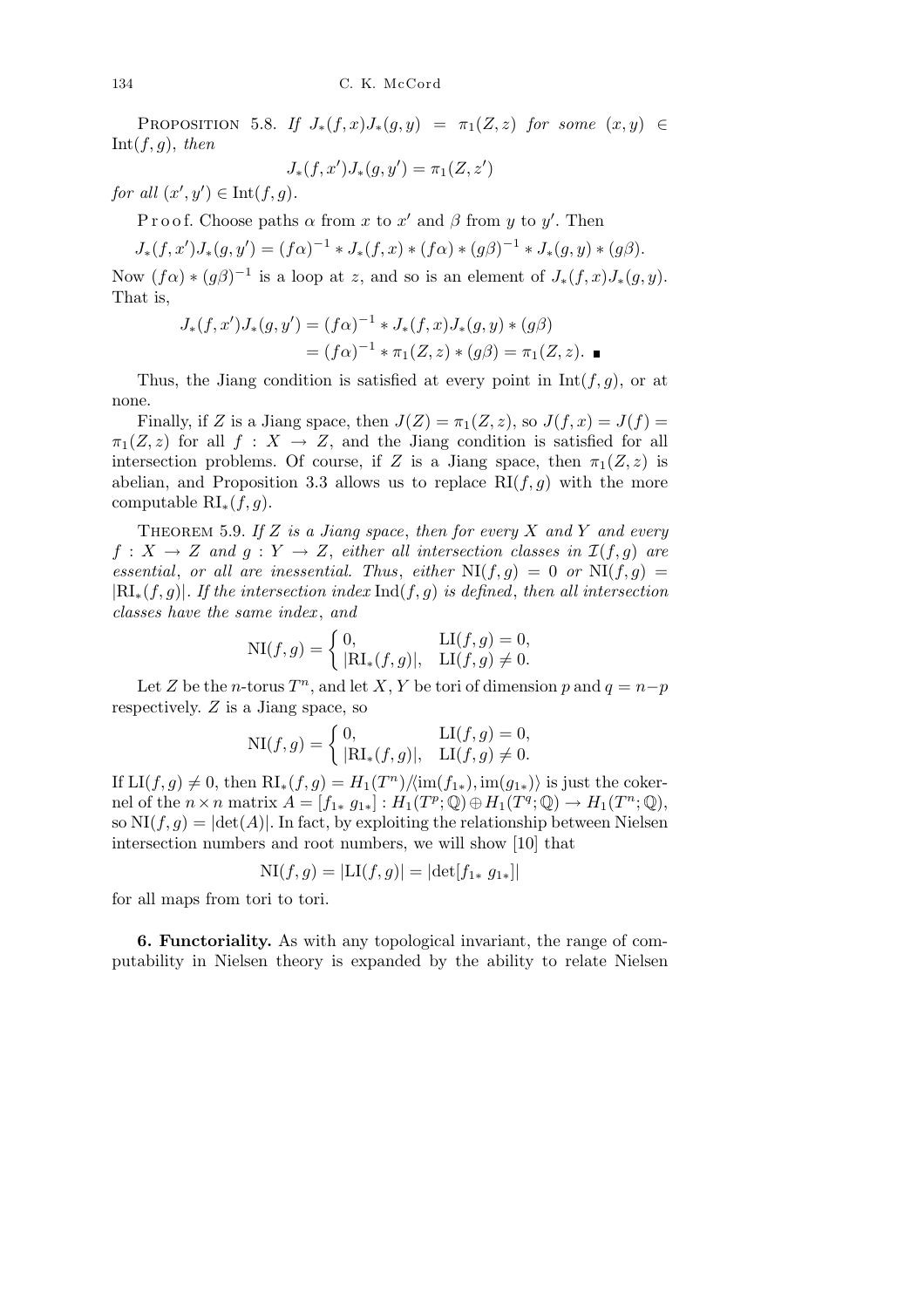numbers from one problem to those from another. In particular, computational formulas for fibrations and finite covering spaces have been extensively developed. An important preliminary to developing these formulas for intersection theory is the establishment of the basic functorial properties of Nielsen intersection numbers. We consider then the following diagram:



That is, if we wanted to define a category of intersection problems, we could consider  $X_1 \stackrel{f_1}{\longrightarrow} Z_1 \stackrel{g_1}{\longleftarrow} Y_1$  and  $X_2 \stackrel{f_2}{\longrightarrow} Z_2 \stackrel{g_2}{\longleftarrow} Y_2$  to be objects in the category and the trio of maps  $(a, b, c)$  to be a morphism.

Some of the basic questions to be asked here are:

- Do intersection points map to intersection points, and intersection classes to intersection classes?
- Given a class  $J_2 \in \mathcal{I}(f_2, g_2)$ , how many classes in  $\mathcal{I}(f_1, g_1)$  map to it?
- *•* Do essential classes map to essential classes? Do inessential classes map to inessential classes?

If we could answer all of these questions, we could relate  $NI(f_1, g_1)$  and  $NI(f_2, g_2)$ . Unfortunately, we will not be able to answer these questions in general. However, we will establish some partial results, which will be useful in the examination of finite covers and fibrations.

PROPOSITION 6.1. *The map*  $(a \times b)$  :  $X_1 \times Y_1 \rightarrow X_2 \times Y_2$  *maps*  $Int(f_1, g_1)$ *to* Int $(f_2, g_2)$ *. Moreover, if*  $J_1$  *is an intersection class in* Int $(f_1, g_1)$ *, then*  $(a \times b)(J_1)$  *is contained in a single intersection class in*  $Int(f_2, g_2)$ *.* 

P r o o f. It is trivial to check that  $a \times b$  maps Int( $f_1, g_1$ ) into Int( $f_2, g_2$ ). If  $(x, y) \sim_N (x', y')$  in Int $(f_1, g_1)$ , with paths  $\alpha$  in  $X_1$  and  $\beta$  in  $Y_1$  relating them, then *aα* and  $b\beta$  are paths in  $X_2$  and  $Y_2$  with  $a\alpha : a(x) \simeq a(x')$ ,  $b\beta : b(y) \simeq b(y')$  and  $f_2 a\alpha \simeq g_2 b\beta$ .

There is then a well-defined map  $\mathcal{I}(a \times b) : \mathcal{I}(f_1, g_1) \to \mathcal{I}(f_2, g_2)$ . Similarly,  $c_{\#} : \pi_1(Z_1, z_1) \to \pi_1(Z_2, z_2)$  maps Reidemeister classes to Reidemeister classes, so there is a well-defined map  $\text{RI}(c) : \text{RI}(f_1, g_1) \rightarrow \text{RI}(f_2, g_2)$ . Moreover, these maps are intertwined.

Proposition 6.2. *There is a commutative diagram*

$$
\mathcal{I}(f_1, g_1) \longrightarrow \mathrm{RI}(f_1, g_1)
$$
\n
$$
\downarrow \mathcal{I}(a \times b) \qquad \qquad \downarrow \mathrm{RI}(c)
$$
\n
$$
\mathcal{I}(f_2, g_2) \longrightarrow \mathrm{RI}(f_2, g_2).
$$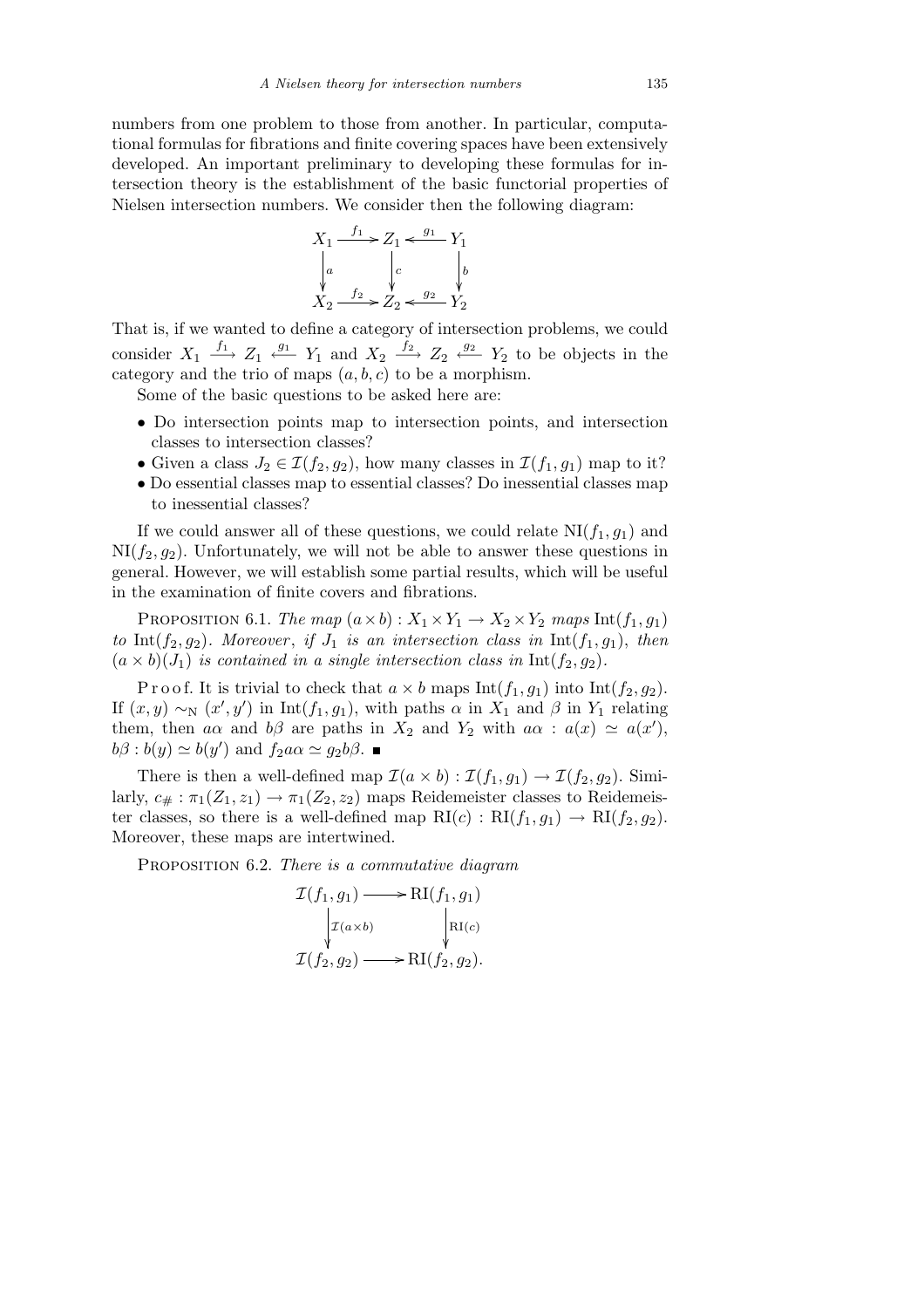Now, given  $J, J' \in \mathcal{I}(f_1, g_1)$ , we would like to know when  $\mathcal{I}(a \times b)(J) =$  $I(a \times b)(J')$ . As approximation of this, we would like to be able to compute the cardinality of  $\text{RI}(c)^{-1}[\gamma_2]$  for any  $[\gamma_2] \in \text{RI}(f_2, g_2)$ . This is slightly less useful, because we may not know whether or not  $Int(\widetilde{f}_2, \gamma_2 \widetilde{g}_2)$  (or its preimages) is essential, or even non-empty. That is, we do not know if we are obtaining information about intersection classes when we get information about Reidemeister classes. On the other hand, since  $RI(c)$  is defined algebraically, we might expect it to be more easily understood.

Unfortunately, even calculations with  $RI(c)$  are difficult. Following [8, Proposition III.1.15, we can determine the cardinality of  $RI(c)^{-1}$  in one important case. Suppose that

 $\lim(a_{\#}) \lhd \pi_1(X_2, x_2), \quad \lim(b_{\#}) \lhd \pi_1(Y_2, y_2), \quad \lim(c_{\#}) \lhd \pi_1(Z_2, z_2).$ 

There is then a commutative diagram of groups and homomorphisms

$$
\pi_1(X_1, x_1) \xrightarrow{f_1 \#} \pi_1(Z_1, z_1) \xleftarrow{g_1 \#} \pi_1(Y_1, y_1)
$$
\n
$$
\downarrow_{a \#} \qquad \qquad \downarrow_{c \#} \qquad \qquad \downarrow_{b \#}
$$
\n
$$
\pi_1(X_2, x_2) \xrightarrow{f_2 \#} \pi_1(Z_2, z_2) \xleftarrow{g_2 \#} \pi_1(Y_2, y_2)
$$
\n
$$
\downarrow_{e} \qquad \qquad \downarrow_{e} \qquad \qquad \downarrow_{e} \qquad \qquad \downarrow_{e}
$$
\n
$$
\text{coker}(a_{\#}) \xrightarrow{\bar{f}} \text{coker}(c_{\#}) \xleftarrow{\bar{g}} \text{coker}(b_{\#})
$$

Just as Int $(f_{2\#}, g_{2\#}; (x_2, y_2))$  is a subgroup of  $\pi_1(X_2, x_2) \times \pi_1(Y_2, y_2)$ , Int $(\bar{f}, \bar{g})$  is a subgroup of coker $(a_{\#}) \times \text{coker}(b_{\#})$ . Further,  $(\varrho_a \times \varrho_b)$  maps Int( $f_{2\#}, g_{2\#}$ ;  $(x_2, y_2)$ ) into Int( $\overline{f}, \overline{g}$ ). Indeed, while we will not make use of the fact,  $(\varrho_a \times \varrho_b)(\text{Int}(f_{2\#}, g_{2\#}; (x_2, y_2)))$  is a normal subgroup of  $\text{Int}(\bar{f}, \bar{g})$ . In any event, we define

$$
P(\overline{f},\overline{g};(x_2,y_2))=|\text{Int}(\overline{f},\overline{g}):(\varrho_a\times\varrho_b)\,\text{Int}(f_{2\#},g_{2\#};(x_2,y_2))|.
$$

PROPOSITION 6.3.  $P(\bar{f}, \bar{g}; (x_2, y_2))$  depends only on the intersection class *of*  $(x_2, y_2)$ *.* 

 $Proof.$  Take  $(x_1, y_1), (x'_1, y'_1) \in Int(f_1, g_1)$  such that  $(x_2, y_2) =$  $(a(x_1), b(y_1))$  and  $(x'_2, y'_2) = (a(x'_1), b(y'_1))$  are in the same intersection class in Int $(f_2, g_2)$ . We must show that the diagrams

$$
\pi_1(X_2, x_2) \xrightarrow{f_{2\#}} \pi_1(Z_2, z_2) \xleftarrow{g_{2\#}} \pi_1(Y_2, y_2)
$$
\n
$$
\downarrow_{\varrho_a} \qquad \qquad \downarrow_{\varrho_c} \qquad \qquad \downarrow_{\varrho_b}
$$
\n
$$
\operatorname{coker}(a_{\#}) \xrightarrow{\bar{f}} \operatorname{coker}(c_{\#}) \xleftarrow{\bar{g}} \operatorname{coker}(b_{\#})
$$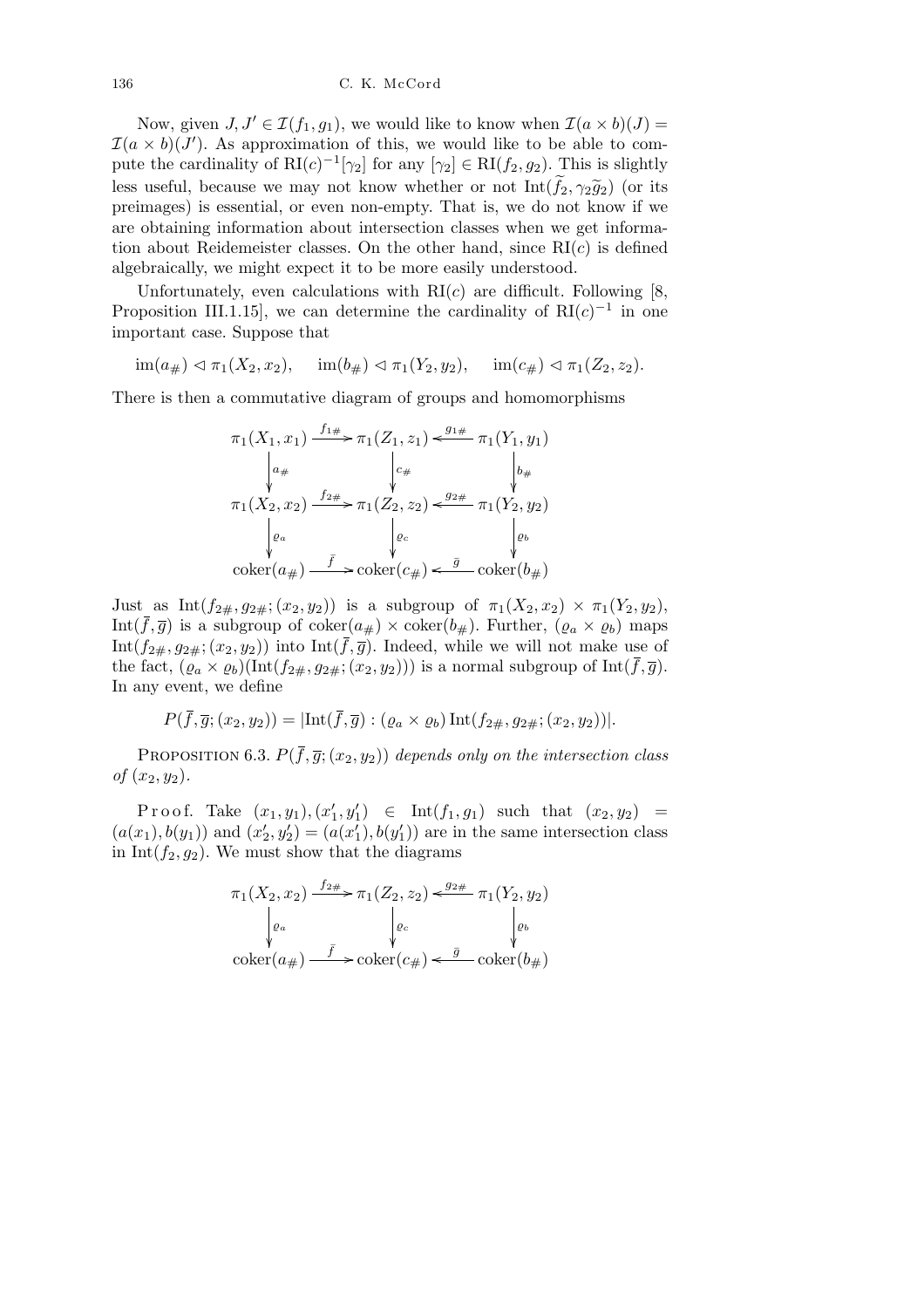and

$$
\pi_1(X_2, x_2') \xrightarrow{f_2 \#} \pi_1(Z_2, z_2') \xleftarrow{g_2 \#} \pi_1(Y_2, y_2')
$$

$$
\downarrow e_a'
$$

$$
\downarrow e_c'
$$

$$
\downarrow e_b'
$$

$$
\downarrow e_b'
$$

$$
\downarrow e_b'
$$

$$
\downarrow e_b'
$$

$$
\downarrow e_b'
$$

$$
\downarrow e_b'
$$

$$
\downarrow e_b'
$$

$$
\downarrow e_b'
$$

$$
\downarrow e_b'
$$

are conjugate. Now, there are paths  $\alpha$  from  $x_2$  to  $x'_2$  and  $\beta$  from  $y_2$  to  $y'_2$ such that  $\gamma = f_2 \alpha \simeq g_2 \beta$ . There is then a commutative diagram

$$
\pi_1(X_2, x_2) \xrightarrow{f_{2\#}} \pi_1(Z_2, z_2) \xleftarrow{g_{2\#}} \pi_1(Y_2, y_2)
$$
\n
$$
\downarrow_{\alpha_{\#}} \qquad \qquad \downarrow_{\gamma_{\#}} \qquad \qquad \downarrow_{\beta_{\#}}
$$
\n
$$
\pi_1(X_2, x_2') \xrightarrow{f_{2\#}} \pi_1(Z_2, z_2') \xleftarrow{g_{2\#}} \pi_1(Y_2, y_2')
$$

Since  $\text{im}(a_{\#})$  is normal in  $\pi_1(X_2, x_2)$ ,  $\alpha_{\#}$  maps  $\text{im}(a_{\#})$  to  $\text{im}(a'_{\#})$ . Thus  $\alpha_{\#}$ defines an isomorphism  $\overline{\alpha}_{\#}: \text{coker}(a_{\#}) \to \text{coker}(a_{\#}^{\prime}).$  Likewise,  $\beta_{\#}$  and  $\gamma_{\#}$ define isomorphisms  $\beta_{\#}$  and  $\overline{\gamma}_{\#}$ . These isomorphisms conjugate the diagram at  $(x_2, y_2)$  to the diagram at  $(x'_2, y'_2)$ , and so map  $(\varrho_a \times \varrho_b)(\text{Int}(f_{2\#}, g_{2\#};$  $(x_2, y_2))$  and  $\text{Int}(\bar{f}, \bar{g})$  to  $(\varrho_a' \times \varrho_b')(\text{Int}(f_{2\#}, g_{2\#}; (x_2', y_2')))$  and  $\text{Int}(\bar{f}', \bar{g}')$ .

We can then speak of  $P(\bar{f}, \bar{g}; J_2)$  for  $J_2 \in \mathcal{I}(f_2, g_2)$ . This quantity is of interest in determining how intersection classes in  $Int(f_1, g_1)$  map to intersection classes in  $Int(f_2, g_2)$ .

PROPOSITION 6.4. *Suppose*  $J_i \in \mathcal{I}(f_i, g_i)$  are intersection classes such *that*  $\mathcal{I}(a \times b)(J_1) = J_2$ *. Fix basepoints*  $(x_1, y_1) \in J_1$  *and let*  $x_2 = a(x_1)$ ,  $y_2 = b(y_1), z_i = f_i(x_i) = g_i(y_i)$ . If  $c_{\#} : \pi_1(Z_1, z_1) \to \pi_1(Z_2, z_2)$  is injective *and*

 $\text{im}(a_{\#}) \triangleleft \pi_1(X_2, x_2), \quad \text{im}(b_{\#}) \triangleleft \pi_1(Y_2, y_2), \quad \text{im}(c_{\#}) \triangleleft \pi_1(Z_2, z_2),$ *then*  $\text{RI}(c)^{-1}(J_2)$  *has cardinality*  $P(\bar{f}, \bar{g}; J_2)$ *.* 

Proof. We will work with the diagram

$$
\pi_1(X_1, x_1) \xrightarrow{f_1 \#} \pi_1(Z_1, z_1) \xleftarrow{g_1 \#} \pi_1(Y_1, y_1)
$$
\n
$$
\downarrow_{a \#} \qquad \qquad \downarrow_{c \#} \qquad \qquad \downarrow_{b \#}
$$
\n
$$
\pi_1(X_2, x_2) \xrightarrow{f_2 \#} \pi_1(Z_2, z_2) \xleftarrow{g_2 \#} \pi_1(Y_2, y_2)
$$

In these coordinates,

$$
RI(c)^{-1}(J_2) = \{ [\gamma_1] \in RI(f_1, g_1) \mid \gamma_1 = f_{2\#}(\alpha_2)g_{2\#}(\beta_2^{-1})
$$
  
for some  $\alpha_2 \in \pi_1(X_2), \ \beta_2 \in \pi_1(Y_2) \}$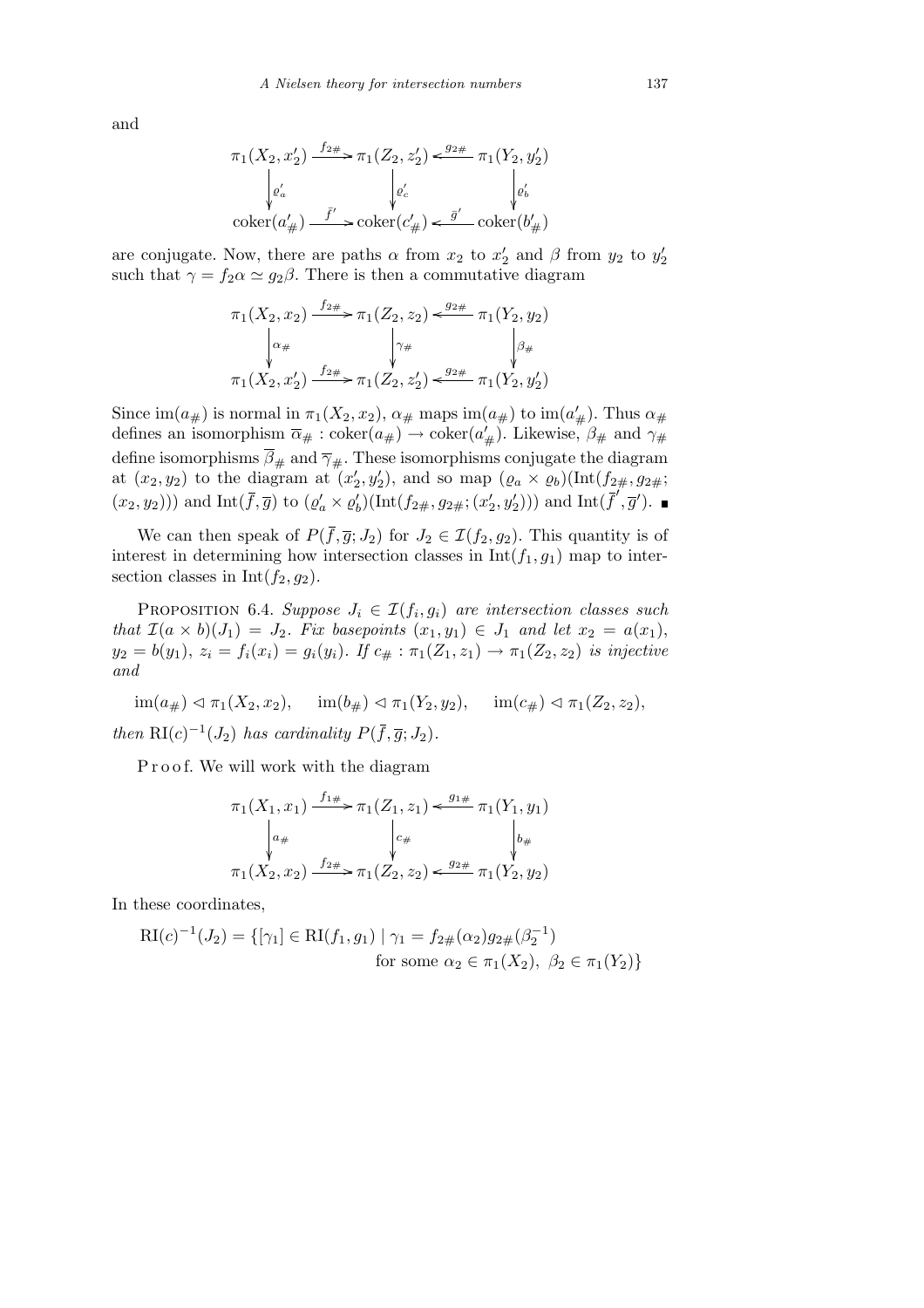= im
$$
(f_{1\#})
$$
 $\langle c_{\#}^{-1}(\text{im}(f_{2\#}) \text{im}(g_{2\#}) \cap \text{im}(c_{\#})) / \text{im}(g_{1\#})$   
\n $\cong$  im $(f_{2\#}a_{\#})$  $\langle$  im $(f_{2\#})$  im $(g_{2\#}) /$  im $(g_{1\#}b_{\#})$ .

Similarly,

Int
$$
(\bar{f}, \bar{g})/( \varrho_a \times \varrho_b) (\text{Int}(f_{2\#}, g_{2\#}; J_2))
$$
  
\n $\cong (\varrho_a \times \varrho_b)^{-1} (\text{Int}(\bar{f}, \bar{g})) / \text{Int}(f_{2\#}, g_{2\#}; J_2) (\text{im}(a_{\#}) \times \text{im}(b_{\#})).$ 

Define  $\Psi : (\varrho_a \times \varrho_b)^{-1}(\text{Int}(\bar{f}, \bar{g})) \to \text{im}(f_{2\#})\text{im}(g_{2\#}) \cap \text{im}(c_{\#}) \text{ by } \Psi(\alpha_2, \beta_2) =$  $f_{2\#}(\alpha_2)g_{2\#}(\beta_2^{-1})$ . Clearly, *Ψ* maps into  $\text{im}(f_{2\#})\text{im}(g_{2\#})$ . And, if  $(\alpha_2, \beta_2)$  $\in$   $(\varrho_a \times \varrho_b)^{-1}(\text{Int}(\bar{f}, \bar{g}))$ , then  $\varrho_c f_{2\#}(\alpha_2) = \varrho_c g_{2\#}(\beta_2)$ , so  $f_{2\#}(\alpha_2) =$  $c_{\#}(\gamma_1)g_{2\#}(\beta_2)$ , and  $f_{2\#}(\alpha_2)g_{2\#}(\beta_2^{-1}) = c_{\#}(\gamma_1) \in \text{im}(c_{\#})$ . If  $(\alpha, \beta) \in$  $\text{Int}(f_{2\#}, g_{2\#}; J_2)(\text{im}(a_{\#}) \times \text{im}(b_{\#})), \text{ then } (\alpha, \beta) = (\alpha' a_{\#}(\alpha_1), \beta' b_{\#}(\beta_1)) \text{ with }$  $f_{2\#}(\alpha') = g_{2\#}(\beta')$ . Then  $\Psi(\alpha, \beta) = f_{2\#}a_{\#}(\alpha_1)g_{2\#}b_{\#}(\beta_1)$ , so  $\Psi(\alpha, \beta)$  becomes trivial in the double coset  $\lim(f_{2\#}a_{\#})\cdot(\lim(f_{2\#})\cdot\lim(g_{2\#})\cap\lim(c_{\#}))/$  $\lim(g_{1\#}b_{\#})$ . There is then a well-defined function

$$
(\varrho_a \times \varrho_b)^{-1}(\text{Int}(\bar{f}, \bar{g})) / \text{Int}(f_{2\#}, g_{2\#}; J_2)(\text{im}(a_{\#}) \times \text{im}(b_{\#}))
$$

$$
\downarrow \psi
$$

$$
\text{im}(f_{2\#}a_{\#}) \setminus \text{im}(f_{2\#}) \text{im}(g_{2\#}) / \text{im}(g_{1\#}b_{\#}).
$$

We claim that  $\psi$  is a bijection.  $\Psi$  is surjective, so  $\psi$  is surjective. To see that  $\psi$  is injective, take  $(\alpha_2, \beta_2)$  and  $(\alpha'_2, \beta'_2) \in (\varrho_a \times \varrho_b)^{-1}(\text{Int}(\bar{f}, \bar{g}))$  such that  $\Psi(\alpha_2, \beta_2)$  and  $\Psi(\alpha'_2, \beta'_2)$  lie in the same double coset. That is,

$$
f_{2\#}(\alpha'_2)g_{2\#}(\beta'^{-1}_2)=f_{2\#}a_\#(\alpha_1)f_{2\#}(\alpha_2)g_{2\#}(\beta_2^{-1})g_{2\#}b_\#(\beta_1^{-1})
$$

for some  $\alpha_1 \in \pi_1(X_1)$ ,  $\beta_1 \in \pi_1(Y_1)$ . Then  $(\alpha_2^{-1}a_{\#}(\alpha_1^{-1})\alpha_2', \beta_2^{-1}b_{\#}(\beta_1^{-1})\beta_2') \in$ Int $(f_{2\#}, g_{2\#}; J_2)$ . Since  $\text{im}(a_{\#}) \triangleleft \pi_1(X_2)$  and  $\text{im}(b_{\#}) \triangleleft \pi_1(Y_2)$ , there exist  $\alpha'_1 \in \pi_1(X_1)$  and  $\beta'_1 \in \pi_1(Y_1)$  such that

$$
a_{\#}(\alpha'_1) = \alpha'_2 a_{\#}(\alpha_1) {\alpha'}_2^{-1}, \quad b_{\#}(\beta'_1) = \beta'_2 b_{\#}(\beta_1) {\beta'}_2^{-1}.
$$

Then

$$
(\alpha'_2, \beta'_2) = (\alpha_2, \beta_2)(\alpha_2^{-1}a_{\#}(\alpha_1^{-1})\alpha'_2, \beta_2^{-1}b_{\#}(\beta_1^{-1})\beta'_2)(a_{\#}(\alpha'_1), b_{\#}(\beta'_1))
$$

and  $[\alpha'_2, \beta'_2] = [\alpha_2, \beta_2]$  in

$$
(\varrho_a \times \varrho_b)^{-1}(\text{Int}(\bar{f}, \bar{g})) / \text{Int}(f_{2\#}, g_{2\#}; J_2)(\text{im}(a_{\#}) \times \text{im}(b_{\#})).
$$

In the settings we will be concerned with in the remaining sections, this will give us sufficient information about the behavior of  $\mathcal{I}(a \times b)$  and  $\text{RI}(c)$ . However, this provides no information about the relation between essential and inessential classes in  $\mathcal{I}(f_1, g_1)$  and  $\mathcal{I}(f_2, g_2)$ . Here too, there do not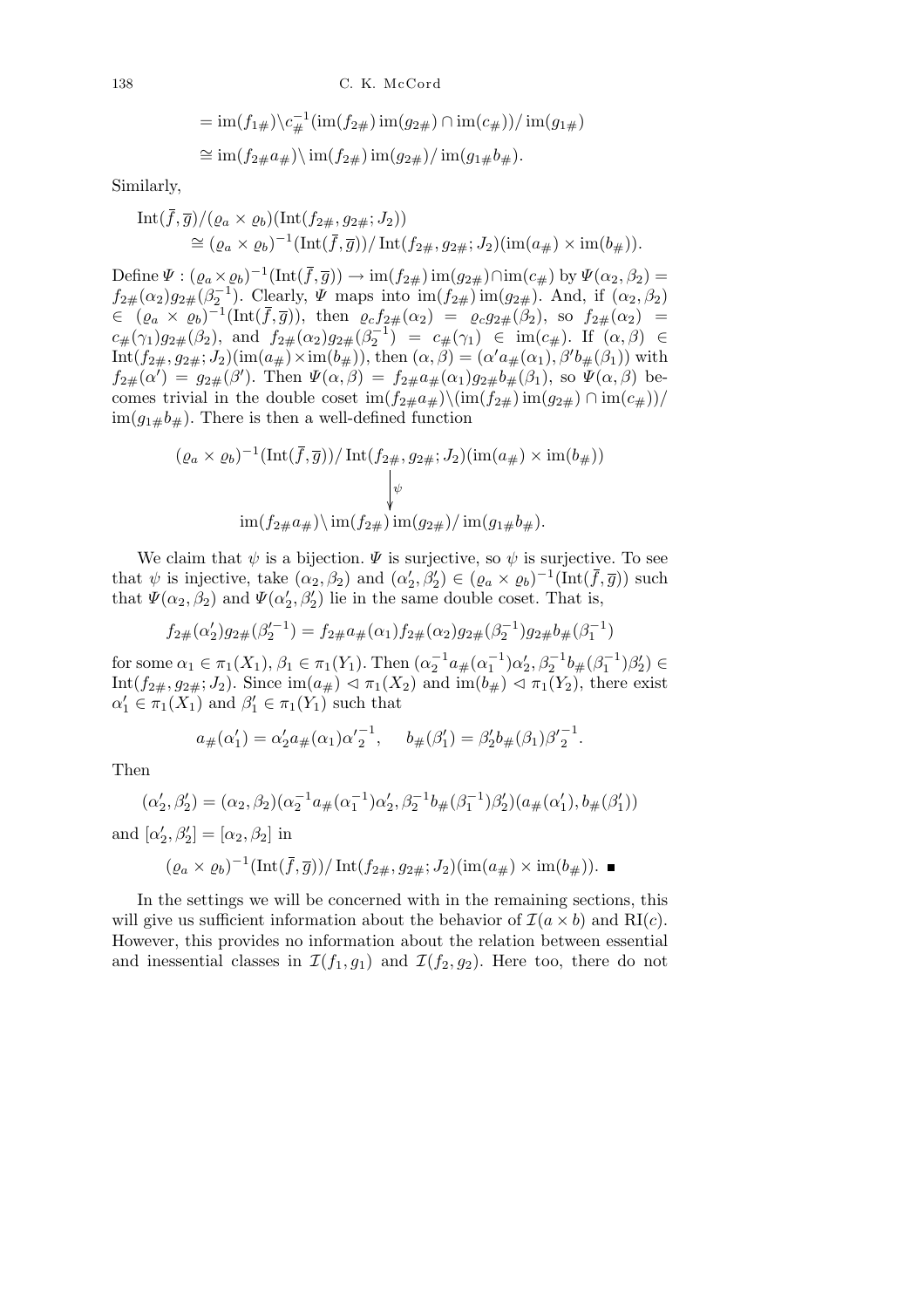appear to be any strong general results, but there are some partial results that will be of use.

**PROPOSITION** 6.5. *Suppose that*  $c: Z_1 \rightarrow Z_2$  *has the homotopy lifting property.* If  $J_1$  *is an essential intersection class in*  $\mathcal{I}(f_1, g_1)$ , *then*  $J_2$  =  $\mathcal{I}(a \times b)(J_1)$  *is an essential intersection class in*  $\mathcal{I}(f_2, g_2)$ *.* 

P r o o f. Suppose  $J_2$  is inessential. Then there exist homotopies  $F_2$  and  $G_2$  such that  $J_2$  is  $(F_2, G_2)$ -related to the empty set. Lift  $F_2a$  and  $G_2b$  to homotopies  $F_1: X_1 \times [0,1] \rightarrow Z_1$  (based at  $f_1$ ) and  $G_1: Y_1 \times [0,1] \rightarrow Z_1$ (based at  $g_1$ ). Then  $J_1$  is  $(F_1, G_1)$ -related to an intersection class which maps into the empty set. That is,  $J_1$  is  $(F_1, G_1)$ -related to the empty set, and so is inessential.  $\blacksquare$ 

**7. Finite covers.** As our first application of these functoriality results, we consider how the computation of Nielsen intersection numbers can be facilitated by lifting the problem to a finite cover. This analysis will follow that of [9, *§*5]. Its results will be of particular interest in two settings. First, when *Z* has finite fundamental group, we can lift the problem to a compact simply connected space, in which there is only one intersection class. Second, when *X*, *Y* and *Z* are manifolds, but not all are orientable, we can lift the problem to orientable manifolds, where we can employ the intersection index. In general, consider the following diagram:

$$
\overline{X} \xrightarrow{\overline{f}} \overline{Z} \xleftarrow{\overline{g}} \overline{Y}
$$
\n
$$
\downarrow p_X
$$
\n
$$
\downarrow p_Z
$$
\n
$$
\downarrow p_Y
$$
\n
$$
X \xrightarrow{f} Z \xleftarrow{g} Y
$$

where all of the vertical maps are finite regular covers. Denote the covering groups by  $\mathcal{D}(p_X)$ , etc., and the induced maps from  $\mathcal{D}(p_X)$  and  $\mathcal{D}(p_Y)$  to  $\mathcal{D}(p_Z)$  by  $f_{p\#}$  and  $g_{p\#}$ . We want to consider NI(*f, g*) as the quantity we are trying to compute, and  $NI(\tilde{f},\tilde{g})$  as a quantity that we know how to compute. The problem is to relate the two.

In this setting, the hypotheses of Propositions 6.4 and 6.5 are satisfied, so we know that

• If  $J \in \mathcal{I}(f,g)$ , then  $\mathrm{RI}(c)^{-1}(J)$  is either empty, or has cardinality *P*(*f, g*; *J*).

• If *J* is inessential, then every  $\overline{J} \in \mathcal{I}(a \times b)^{-1}(J)$  is inessential.

The additional structure supplied by the covering maps allows us to refine these results considerably. If  $\overline{X}$ ,  $\overline{Y}$  and  $\overline{Z}$  are the universal covers of *X*, *Y* and *Z* respectively, then they are also the universal covers of  $\overline{X}$ ,  $\overline{Y}$ and  $\overline{Z}$ . There are lifts  $\overline{\widetilde{f}}$  and  $\overline{\widetilde{g}}$  of  $\overline{f}$  and  $\overline{g}$  forming a commutative diagram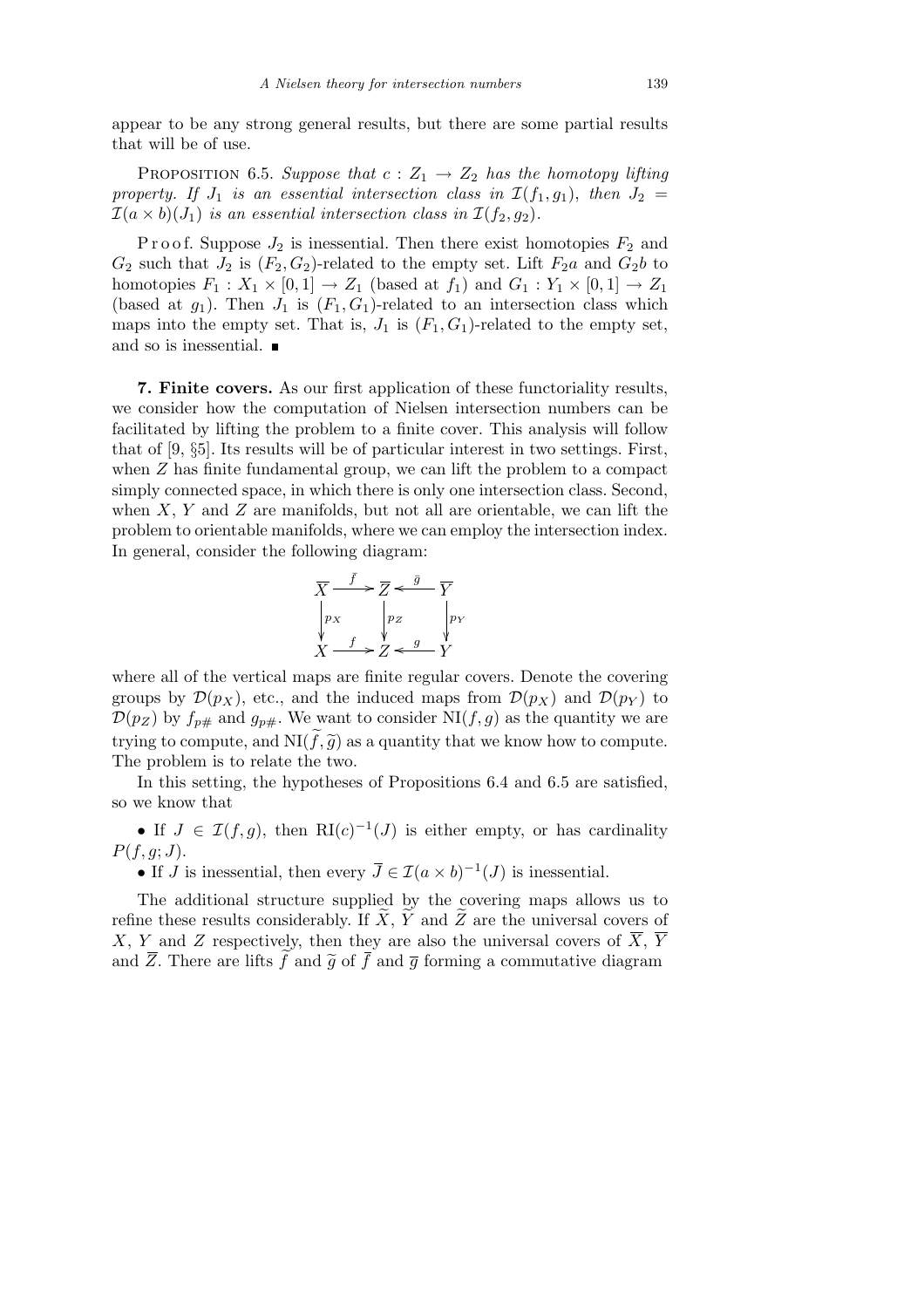

The compositions  $\tilde{p}_X = p_X p_{\bar{X}}, \tilde{p}_Y = p_Y p_{\bar{Y}}, \tilde{p}_Z = p_Z p_{\bar{Z}}$  are of course the universal covering maps of *X*, *Y* and *Z*. Moreover, for any  $\gamma \in \mathcal{D}(Z)$ , there is a  $\overline{\gamma} \in \mathcal{D}(p_Z)$  such that  $\overline{\gamma}p_{\overline{Z}} = p_{\overline{Z}}\gamma$ .

Thus, if  $J = (\widetilde{p}_X \times \widetilde{p}_Y)(\text{Int}(\widetilde{f}, \gamma \widetilde{g}))$  is an intersection class in  $\mathcal{I}(f, g)$ , then

$$
J = (p_X \times p_Y)(p_{\bar{X}} \times p_{\bar{Y}})(\text{Int}(\widetilde{f}, \gamma \widetilde{g}))
$$

with  $\bar{J} = (p_{\bar{X}} \times p_{\bar{Y}})(\text{Int}(\tilde{f}, \gamma \tilde{g}))$  an intersection class in  $\mathcal{I}(\bar{f}, \overline{\gamma g})$ .

PROPOSITION 7.1. *For every*  $J \in \mathcal{I}(f,g)$ , *there is a unique*  $\overline{\gamma} \in \mathcal{D}(p_Z)$ *such that J is in the image of*  $\mathcal{I}(\bar{f}, \bar{\gamma g})$  *under*  $\mathcal{I}(p_X \times p_Y)$ *.* 

Thus, as we range over  $\mathcal{D}(p_Z)$ , we range (without repetition) over  $I(f,g)$ . We can then concentrate on a single choice of lifts  $\bar{f}$  and  $\bar{g}$ , and determine the relationship between  $\mathcal{I}(\bar{f}, \bar{g})$  and its image in  $\mathcal{I}(f, g)$  under  $\mathcal{I}(p_X \times p_Y)$ .

PROPOSITION 7.2. *If*  $J \in \mathcal{I}(f,g)$  *is in the image of*  $\mathcal{I}(\bar{f},\bar{g})$ , *then there are*  $P(f, g; J)$  *intersection classes*  $\overline{J}$  *in*  $\mathcal{I}(\overline{f}, \overline{g})$  *such that*  $\mathcal{I}(p_X \times p_Y)(\overline{J}) =$ *J. Each of these sets J is a covering space over J*, *with covering group*  $(\varrho_X \times \varrho_Y)(\text{Int}(f_{\#}, g_{\#}; J)) \cong \text{Int}(f_{\#}, g_{\#}; J)/(p_{X\#} \times p_{Y\#}) \text{Int}(\overline{f}_{\#}, \overline{g}_{\#}; \overline{J}).$ 

P r o o f. We know that there are  $P(f, g; J)$  Reidemeister classes covering *J*, and that at least one of them is non-empty. We must show that in fact all of them are non-empty. Consider  $\overline{J} = (\overline{p}_{\tilde{X}} \times p_{\tilde{Y}})(\text{Int}(\tilde{f}, \tilde{g}))$  and  $\overline{J}' =$  $(p_{\tilde{X}} \times p_{\tilde{Y}})(\text{Int}(\tilde{f}, \gamma \tilde{g}))$  for some  $\gamma \in \mathcal{D}(\overline{Z})$ . Suppose that  $\overline{J}$  is non-empty, and that both  $\overline{J}$  and  $\overline{J}'$  map into  $J$ .

Now  $\gamma$  can also be viewed as an element of  $\mathcal{D}(Z)$ , and

$$
(p_X \times p_Y)(\overline{J}') = (p_X \times p_Y)(p_{\tilde{X}} \times p_{\tilde{Y}})(Int(\tilde{f}, \gamma \tilde{g}))
$$
  
=  $(\tilde{p}_X \times \tilde{p}_Y)(Int(\tilde{f}, \gamma \tilde{g})) = J.$ 

That is,  $\overline{J}'$  maps *onto J*, and so must be non-empty.

We now want to show that every  $\overline{J}$  that maps onto  $J$  is in fact a covering space, with covering group  $Int(f_{\#}, g_{\#}; J)/(p_{X\#} \times p_{Y\#}) Int(\bar{f}_{\#}, \bar{g}_{\#}; \bar{J}).$  Suppose  $(\overline{x}, \overline{y}) \in \overline{J}$ , and  $(\alpha(\overline{x}), \beta(\overline{y})) \in \overline{J}$  for some  $\alpha \in \mathcal{D}(p_X)$ ,  $\beta \in \mathcal{D}(p_Y)$ . Then there are paths  $\overline{\omega}_1$  from  $\overline{x}$  to  $\alpha(\overline{x})$  and  $\overline{\omega}_2$  from  $\overline{y}$  to  $\beta(\overline{y})$  such that  $\bar{f}(\bar{\omega}_1) \simeq \bar{g}(\bar{\omega}_2)$  in  $\bar{Z}$ . Thus  $[f p_X \bar{\omega}_1] = [qp_Y \bar{\omega}_2]$  in  $\pi_1(Z)$ . That is,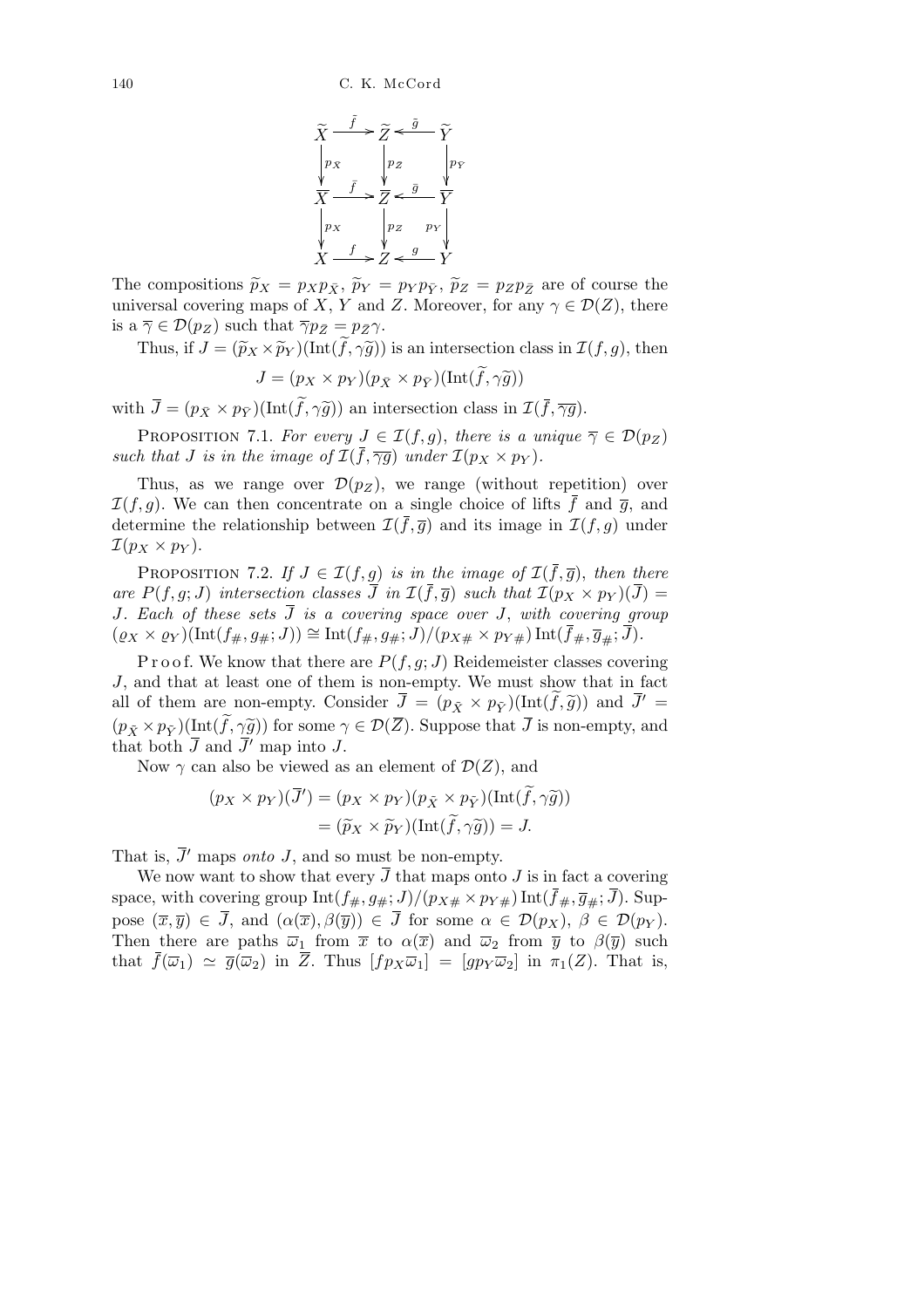$([p_X\overline{\omega}_1], [p_Y\overline{\omega}_2]) \in \text{Int}(f_{\#}, g_{\#}; J)$ . On the other hand, suppose  $([\omega_1], [\omega_2]) \in$ Int( $f_{\#}, g_{\#}; J$ ). Lift  $\omega_1$  to a path  $\overline{\omega}_1$  based at  $\overline{x}$ , and  $\omega_2$  to a path  $\overline{\omega}_2$  based at  $\bar{y}$ . Then  $\bar{f}\bar{\omega}_1(0)$  and  $\bar{g}\bar{\omega}_2(0)$  coincide, and their projections are endpointhomotopic. Thus  $\bar{f}\overline{\omega}_1$  and  $\bar{g}\overline{\omega}_2$  are endpoint-homotopic, and in particular,  $\bar{f}\overline{\omega}_1(1) = \bar{g}\overline{\omega}_2(1)$ . Thus there is an element of  $\bar{J}$  corresponding to every  $([\omega_1], [\omega_2]) \in \text{Int}(f_{\#}, g_{\#}; J)$ . It is easy to check that the kernel of this representation is  $(p_{X\#} \times p_{Y\#})$  Int $(\bar{f}_{\#}, \bar{g}_{\#}; \bar{J})$ .

It remains to determine the relation between essential classes in  $\mathcal{I}(f, q)$ and essential classes in  $\mathcal{I}(\bar{f}, \bar{g})$ . We already know from Proposition 6.5 that inessential classes in  $\mathcal{I}(f,g)$  are covered by inessential classes. Unfortunately, the converse is false: we will see below (Example 7.7) that it is possible for an essential class in  $\mathcal{I}(f,g)$  to be covered by an inessential class in  $\mathcal{I}(f,\overline{g})$ . On the other hand, while it is possible that an essential class could be covered by inessential classes, it cannot occur that some of the  $P(f, g; J)$  intersection classes are inessential and some are essential.

PROPOSITION 7.3. If  $\overline{J}$ ,  $\overline{J}$ <sup>*f*</sup> are intersection classes in  $\mathcal{I}(\overline{f}, \overline{g})$  such that  $(p_X \times p_Y)(\overline{J}) = (p_X \times p_Y)(\overline{J}'), \text{ then } \overline{J} \text{ is essential if and only if } \overline{J}' \text{ is.}$ 

Proof. Write  $\overline{J}$  as  $(p_{\bar{X}} \times p_{\bar{Y}})(\text{Int}(\widetilde{f}, \widetilde{g}))$  and  $\overline{J}'$  as  $(p_{\bar{X}} \times p_{\bar{Y}})(\text{Int}(\widetilde{f}, \gamma \widetilde{g}))$ for some  $\gamma \in \mathcal{D}(\overline{Z})$ . Now, since  $(p_{\overline{X}} \times p_{\overline{Y}})(\text{Int}(\widetilde{f}, \widetilde{g})) = (p_X \times p_Y)(\text{Int}(\widetilde{f}, \gamma \widetilde{g}))$ in  $X \times Y$ , Proposition 6.4 implies that, when  $\gamma$  is viewed as an element of  $\mathcal{D}(Z)$ ,  $\gamma = f_{\#}(\alpha^{-1})g_{\#}(\beta)$  for some  $\alpha \in \mathcal{D}(X)$ ,  $\beta \in \mathcal{D}(Y)$ . Then  $\overline{J}' =$  $(p_{\bar{X}} \times p_{\bar{Y}})(\text{Int}(\tilde{f}\alpha, \tilde{g}\beta)).$  Let  $\overline{\alpha} \in \mathcal{D}(p_X)$  and  $\overline{\beta} \in \mathcal{D}(p_Y)$  be the covering transformations generated by  $\alpha$  and  $\beta$ . Then, if *J* can be deformed to the empty set by homotopies  $\overline{F}$  and  $\overline{G}$ ,  $\overline{J}$  can be deformed to the empty set by *F* $\overline{\alpha}$  and  $\overline{G\beta}$ . ■

We are now in a position to compare  $N I(f, g)$  with the intersection numbers NI( $\bar{f}, \overline{\gamma g}$ ), with  $\bar{\gamma}$  ranging over  $\mathcal{D}(p_Z)$ . Every essential class in  $I(f,g)$  is covered by either  $P(f,g;J)$  essential classes, or by none. Further,  $|P(f,g;J)| \leq d_X d_Y$ , where  $d_X = |D(p_X)|$  and  $d_Y = |D(p_Y)|$  are the orders of the covering spaces. That is, each essential intersection class in  $\mathcal{I}(f,g)$ is covered by at most  $d_X d_Y$  essential intersection classes in the covering spaces. In summary, we have

Theorem 7.4. *Given a diagram*

$$
\overline{X} \xrightarrow{\overline{f}} \overline{Z} \xleftarrow{\overline{g}} \overline{Y}
$$
\n
$$
\downarrow p_X
$$
\n
$$
\downarrow p_Z
$$
\n
$$
\downarrow p_Y
$$
\n
$$
X \xrightarrow{f} Z \xleftarrow{g} Y
$$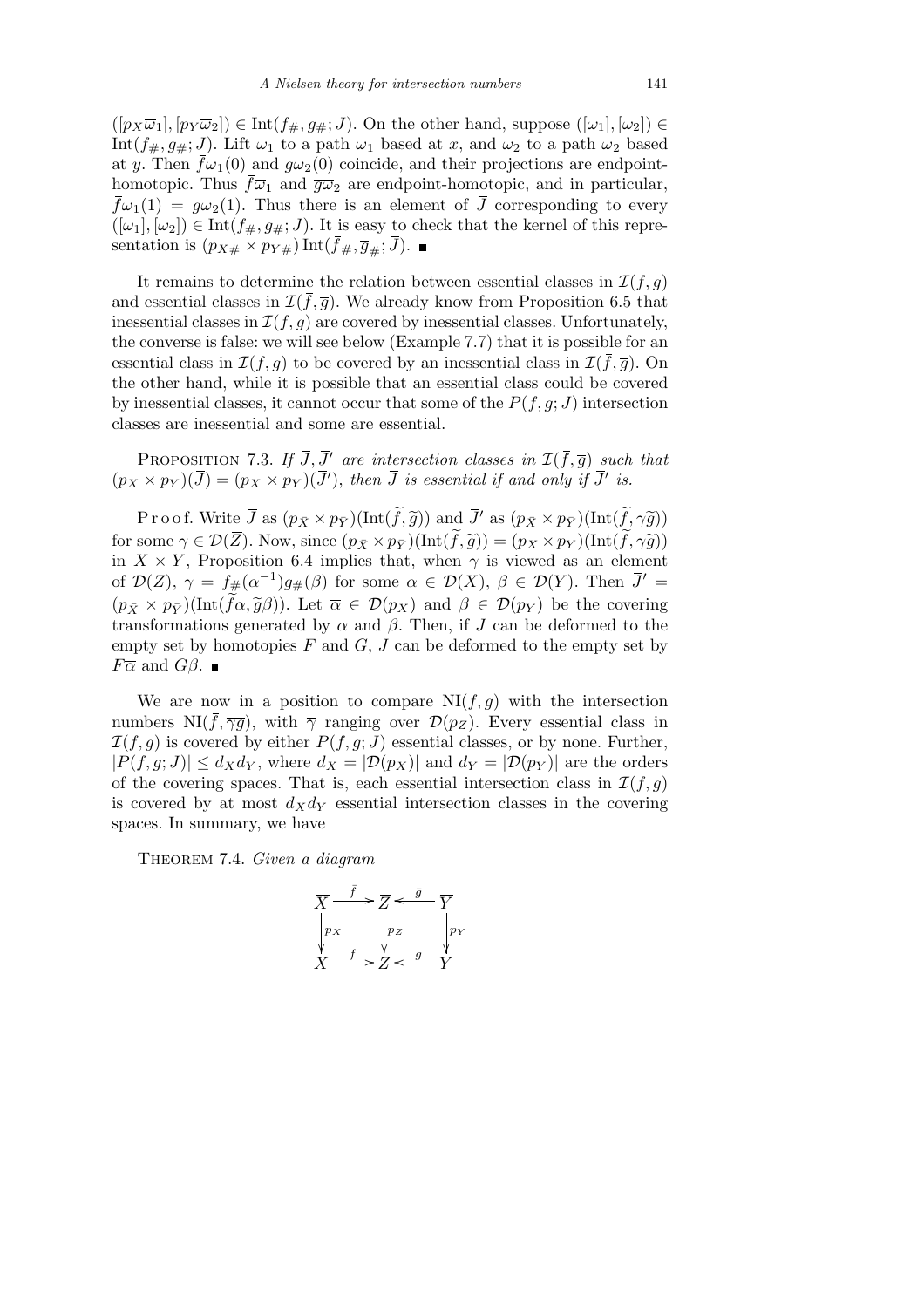*in which all of the vertical maps are finite regular covers*, *we have*

$$
\mathrm{NI}(f,g)\geq \frac{1}{d_Xd_Y}\sum_{\bar{\gamma}\in \mathcal{D}(p_Z)}\mathrm{NI}(\bar{f},\gamma\bar{g}).
$$

If this is viewed as a way of estimating  $N I(f, g)$ , we can ask how different choices of covering spaces will effect the estimate. That is, what is the dependence of the quantity

$$
\frac{1}{d_X d_Y} \sum_{\bar{\gamma} \in \mathcal{D}(p_Z)} \text{NI}(\bar{f}, \gamma \overline{g})
$$

on the covering spaces  $\overline{X}$ ,  $\overline{Y}$  and  $\overline{Z}$  chosen? In fact, it is independent of the choice of  $\overline{Z}$ , in the following sense.

PROPOSITION 7.5. *Given*  $f: X \to Z$  *and*  $g: Y \to Z$ , *suppose*  $p: \overline{Z} \to Z$ *is a finite regular cover such that*  $f$  *and*  $g$  *lift to*  $\overline{f}$  :  $X \rightarrow \overline{Z}$  *and*  $\overline{g}$  :  $Y \rightarrow \overline{Z}$ *. Then*  $\text{NI}(f, g) = \sum_{\bar{\gamma} \in \mathcal{D}(p)} \text{NI}(\bar{f}, \overline{\gamma g}).$ 

P roof. We can apply the analysis leading up to Theorem 7.4, with  $\overline{X} = X$  and  $\overline{Y} = Y$ . Then  $\mathcal{D}(p_X)$  and  $\mathcal{D}(p_Y)$  are trivial, so  $P(f, g; J) = 1$ for every intersection class *J*. Thus every intersection class in  $\mathcal{I}(f, g)$  is also an intersection class in  $\mathcal{I}(\bar{f}, \overline{\gamma g})$  for some (unique) covering transformation  $\bar{\gamma}$ .

We already know from Proposition 6.5 that if *J* is essential as an intersection class in  $\mathcal{I}(\bar{f}, \overline{\gamma g})$ , then it is essential as an intersection class in *I*(*f, g*). Conversely, suppose that *J* is inessential in  $\mathcal{I}(\bar{f}, \overline{\gamma g})$ . Then there are homotopies  $\overline{F}: X \times [0,1] \to \overline{Z}$  and  $\overline{G}: Y \times [0,1] \to \overline{Z}$  such that *J* is  $(F, \overline{G})$ -related to the empty set. If we compose  $\overline{F}$  and  $\overline{G}$  with *p*, then *J* is  $(p\overline{F}, p\overline{G})$ -related to the empty set, so *J* is inessential as in intersection class in  $\mathcal{I}(f, q)$ .

Corollary 7.6. *Consider the diagram*



*with all of the vertical arrows finite regular covers. If*  $p_{1Z} = p_{2Z}\overline{p}$ , *then* 

$$
\frac{1}{d_X d_Y} \sum_{\bar{\gamma}_1 \in \mathcal{D}(p_{1Z})} \text{NI}(\bar{f}_1, \bar{\gamma}_1 \bar{g}) = \frac{1}{d_X d_Y} \sum_{\bar{\gamma}_2 \in \mathcal{D}(p_{2Z})} \text{NI}(\bar{f}_2, \bar{\gamma}_2 \bar{g}_2).
$$

Having established that the sum is independent of  $\overline{Z}$ , it is now clear that it cannot be independent of  $\overline{X}$  and  $\overline{Y}$  in general. For, if it were, then the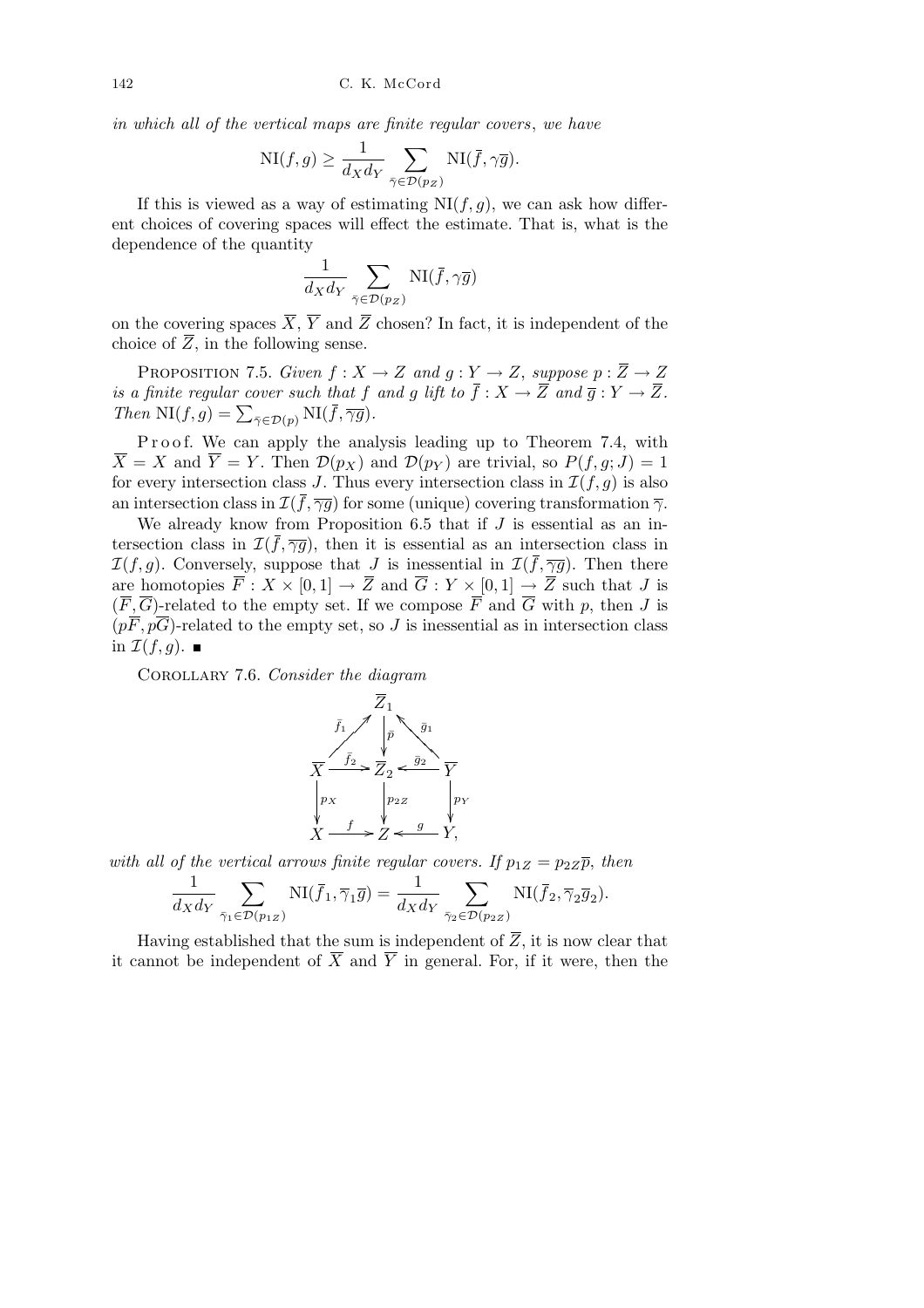sum would be independent of all of the lifts involved, and in particular, the inequality in Theorem 7.4 would be an equality for all lifting diagrams. This in turn would imply that essential classes are always covered by essential classes. Again, Example 7.7 will show that this is not true in general.

At the beginning of the section, we indicated two natural applications of these results: first, if *Z* has finite fundamental group; second, if *X*, *Y* and *Z* are compact manifolds, but not all are orientable. In the first case, we can take  $\overline{Z}$  to be the universal cover of  $Z$ , and  $\overline{X}$  and  $\overline{Y}$  to be the covering spaces with  $\text{im}(p_{X#}) = \text{ker}(f_{#})$  and  $\text{im}(p_{Y#}) = \text{ker}(g_{#})$ . It is then a simple calculation to see that  $\text{Int}(\bar{f}, \bar{g}) = (\varrho_X \times \varrho_Y) \text{Int}(\bar{f}, \bar{g}, \bar{g}, \bar{g})$ , so  $|P(f, g; J)| = 1$  for every *J*. That is, we have recovered the construction that defines NI $(f, g)$ : every intersection class  $J \in \mathcal{I}(f, g)$  is covered by a single intersection class  $\overline{J} \in \mathcal{I}(\overline{f}, \gamma \overline{g})$  for a single  $\gamma \in \mathcal{D}(Z)$ , and *J* is essential if and only if  $\bar{J}$  is. This gives us the (hardly surprising) formula

$$
\mathrm{NI}(f,g) = \sum_{\gamma \in \mathcal{D}(Z)} \mathrm{NI}(\bar{f}, \gamma \bar{g}).
$$

A more interesting application arises when all of the spaces *X*, *Y* and *Z* are compact manifolds, but not all are orientable. There are a variety of cases to consider (e.g. *Z* non-orientable, both *X* and *Y* non-orientable; *Z* non-orientable and one of *X*, *Y* orientable; etc.). For the sake of definiteness, we will consider a single case: suppose *Z* is non-orientable, and *X* and *Y* are orientable. In this case,  $Z$  has an orientable double cover  $\overline{Z}$ , so we have the beginning of a lifting diagram:



Since  $\text{im}(p_{Z\#})$  is a normal subgroup of index 2 in  $\pi_1(Z)$ ,  $f_{\#}^{-1}(\text{im}(p_{Z\#}))$ is a normal subgroup of index at most 2 in  $\pi_1(X)$ , and likewise for  $g_{\#}^{-1}(\text{im}(p_{Z\#}))$  in  $\pi_1(Y)$ . There are finite regular covers  $\overline{X}$  and  $\overline{Y}$  such that  $\lim(p_{X\#}) = f_{\#}^{-1}(\text{im}(p_{Z\#}))$  and  $\lim(p_{Y\#}) = g_{\#}^{-1}(\text{im}(p_{Z\#})).$  Thus the lifting condition is satisfied, and *fp<sub>X</sub>* and *gp<sub>Y</sub>* lift to  $\overline{f}$  :  $\overline{X} \rightarrow \overline{Z}$  and  $\overline{g}$  :  $\overline{Y} \rightarrow \overline{Z}$ . We then have a lifting diagram

$$
\overline{X} \xrightarrow{\overline{f}} \overline{Z} \xleftarrow{\overline{g}} \overline{Y}
$$
\n
$$
\downarrow p_X \qquad \downarrow p_Z \qquad \downarrow p_Y
$$
\n
$$
\overline{X} \xrightarrow{f} \overline{Z} \xleftarrow{g} \overline{Y}
$$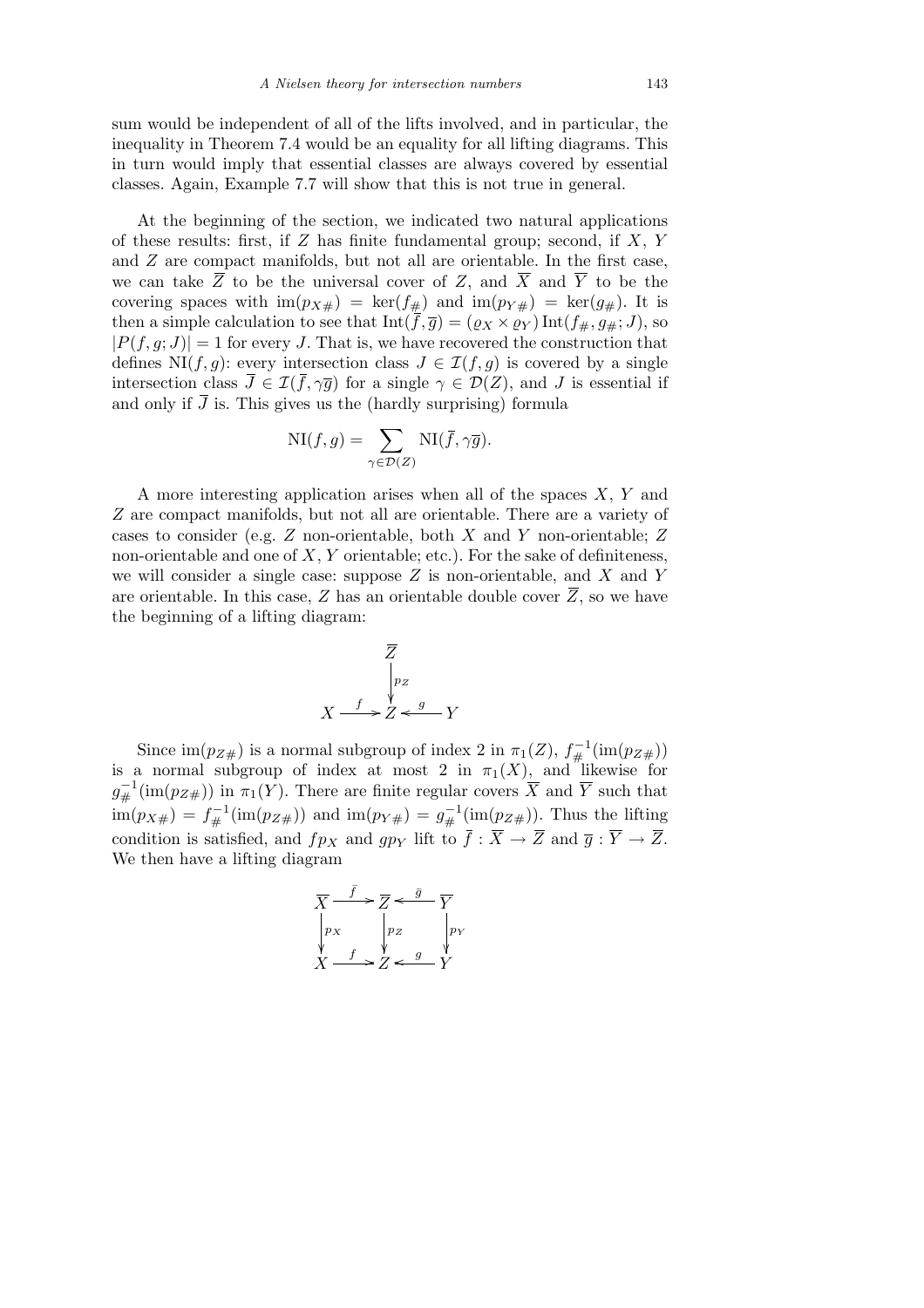in which all of the covering spaces are orientable manifolds; *p<sup>Z</sup>* is a double cover; and  $p<sub>X</sub>$  and  $p<sub>Y</sub>$  are regular covering spaces of order 1 or 2. If  $\dim(X)$ ,  $\dim(Y) > 3$ , then the intersection index can be used to compute Nielsen intersection numbers in  $\overline{Z}$ , and so provide a lower bound for Nielsen intersection numbers in *Z*.

EXAMPLE 7.7. Consider the map  $\alpha : S^1 \to \mathbb{R}P^2$  that generates  $\pi_1(\mathbb{R}P^2)$ . If we represent  $\mathbb{R}P^2$  as a quotient space of the 2-disk  $D^2$ , with the antipodal identification on the boundary, then  $\alpha$  can be represented by the intersection with  $D^2$  of any line through the origin. Any two distinct lines  $\alpha_1, \alpha_2$  intersect transversally at the origin, and at no other points. Thus  $Int(\alpha_1, \alpha_2)$  consists of a single point, and  $\mathcal{I}(\alpha,\alpha)$  consists of a single intersection class. We claim that this class is essential. If  $\alpha'_{i}$  is homotopic to  $\alpha_{i}$ , then  $\alpha'_{i}$  is an essential loop in  $\mathbb{R}P^2$ . It can be represented by a path  $\beta_i$  in  $D^2$  which intersects the boundary circle in at least one pair of antipodal points. Thus  $\beta_1$  must separate  $D^2$ , and in particular, must separate every pair of antipodal boundary points. In particular, it either separates or coincides with the pair of antipodal boundary points of  $\beta_2$ . In either case,  $\beta_1$  and  $\beta_2$  must intersect, so  $\alpha'_1$  and  $\alpha'_2$  must intersect. That is, we cannot remove the intersection of *α*<sub>1</sub> and *α*<sub>2</sub> by a homotopy, so  $\text{NI}(\alpha, \alpha) = \text{NI}(\alpha_1, \alpha_2) = 1$ .

Now, if we take the double covering  $p: S^1 \to S^1$  and the covering  $q: S^2 \to \mathbb{R}P^2$ , then  $\alpha_i$  lifts to  $\tilde{\alpha}_i: S^1 \to S^2$ , and there is a commutative diagram

$$
S^1 \xrightarrow{\tilde{\alpha}_1} S^2 \xleftarrow{\tilde{\alpha}_2} S^1
$$
\n
$$
\downarrow p
$$
\n
$$
S^1 \xrightarrow{\alpha_1} \mathbb{R} P^2 \xleftarrow{\alpha_2} S^1
$$

Since  $\alpha_1$  and  $\alpha_2$  are two distinct lines through the origin in  $\mathbb{R}P^2$ , their lifts  $\tilde{\alpha}_1$  and  $\tilde{\alpha}_2$  are two distinct great circles in  $S^2$ . As such, they intersect twice, with opposite orientation. Since  $S^2$  is simply connected, these two intersection points must lie in the same intersection class. That class must then be algebraically inessential. Moreover, it is topologically inessential: any two images of  $S^1$  in  $S^2$  can be deformed to be disjoint. Thus  $\text{NI}(\widetilde{\alpha}_1, \widetilde{\alpha}_2) = 0$ , and the same is true if we compose  $\tilde{\alpha}_2$  with the covering transformation  $\gamma(x) = -x$ : NI( $\tilde{\alpha}_1, -\tilde{\alpha}_2$ ) = 0.

The formula in Theorem 7.4 in this case yields the result

$$
1 = NI(\alpha, \alpha) \ge \sum_{\gamma \in \mathcal{D}(Z)} NI(\overline{\alpha}, \gamma \overline{\alpha}) = 0.
$$

That is, the formula does not always produce equality. And, in this example, the failure of equality to obtain can be traced back to the failure of essential classes to lift to essential classes: the single transverse intersection of  $\alpha_1$  and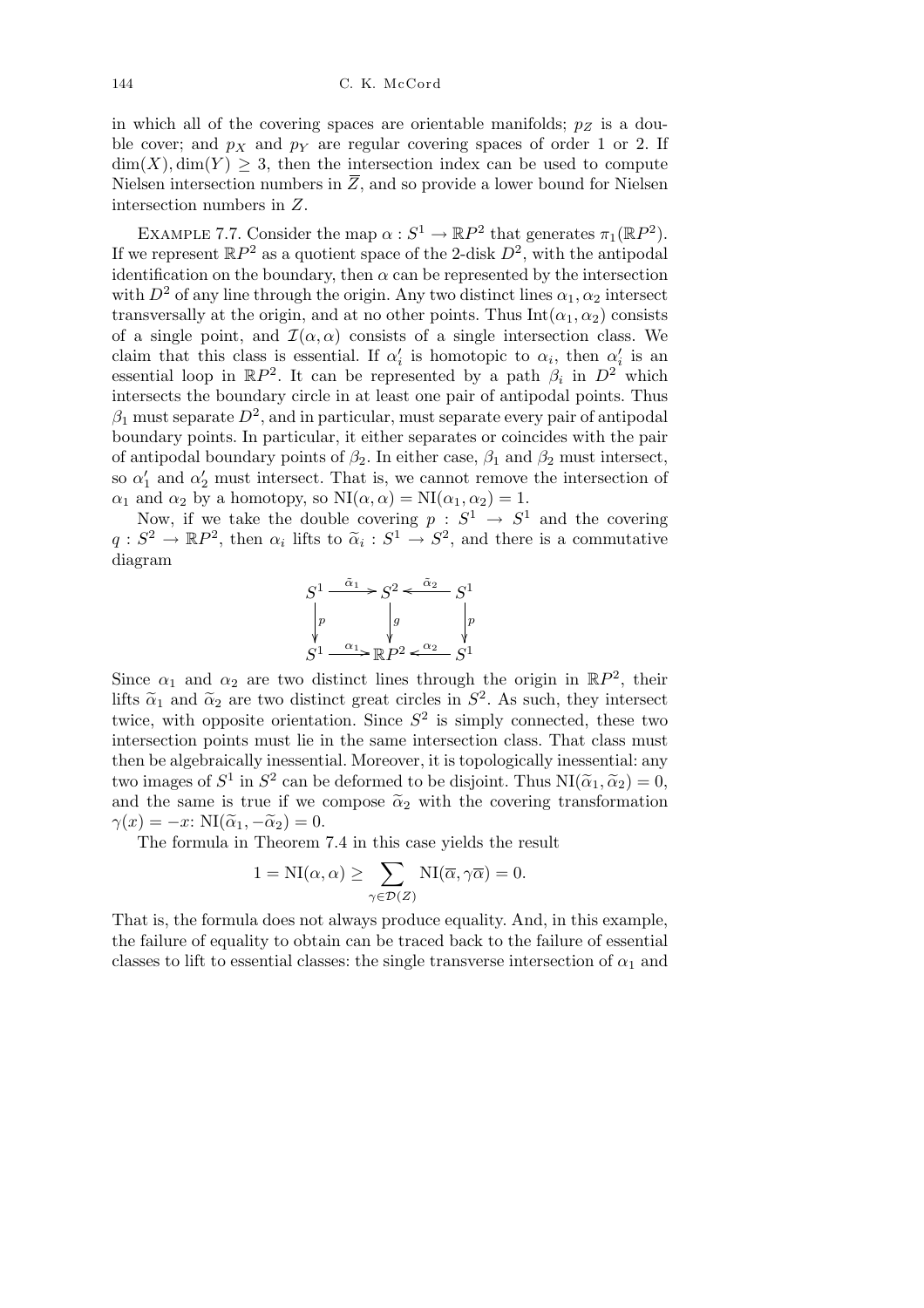$\alpha_2$  in  $\mathbb{R}P^2$  is lifted to two transverse intersections in  $S^2$ . These lay in the same intersection class, but had opposite orientation, so the essential class in  $\mathbb{R}P^2$  was covered by an inessential class in  $S^2$ .

**8. Fibrations.** Finally, we want to consider intersection numbers for fibrations. Suppose we have the following diagram:

$$
D \xrightarrow{f} F \xleftarrow{g} E
$$
\n
$$
\downarrow \qquad \qquad F \xleftarrow{g} F
$$
\n
$$
\downarrow \qquad \qquad Y
$$
\n
$$
\downarrow \qquad \qquad Y
$$
\n
$$
\downarrow \qquad \qquad Y
$$
\n
$$
\downarrow \qquad \qquad \downarrow \qquad \qquad Y
$$
\n
$$
\downarrow \qquad \qquad \downarrow \qquad \qquad Y
$$
\n
$$
\downarrow \qquad \qquad \downarrow \qquad \qquad \downarrow \qquad \qquad \downarrow \qquad \downarrow \qquad \downarrow \qquad \downarrow \qquad \downarrow \qquad \downarrow \qquad \downarrow \qquad \downarrow \qquad \downarrow \qquad \downarrow \qquad \downarrow \qquad \downarrow \qquad \downarrow \qquad \downarrow \qquad \downarrow \qquad \downarrow \qquad \downarrow \qquad \downarrow \qquad \downarrow \qquad \downarrow \qquad \downarrow \qquad \downarrow \qquad \downarrow \qquad \downarrow \qquad \downarrow \qquad \downarrow \qquad \downarrow \qquad \downarrow \qquad \downarrow \qquad \downarrow \qquad \downarrow \qquad \downarrow \qquad \downarrow \qquad \downarrow \qquad \downarrow \qquad \downarrow \qquad \downarrow \qquad \downarrow \qquad \downarrow \qquad \downarrow \qquad \downarrow \qquad \downarrow \qquad \downarrow \qquad \downarrow \qquad \downarrow \qquad \downarrow \qquad \downarrow \qquad \downarrow \qquad \downarrow \qquad \downarrow \qquad \downarrow \qquad \downarrow \qquad \downarrow \qquad \downarrow \qquad \downarrow \qquad \downarrow \qquad \downarrow \qquad \downarrow \qquad \downarrow \qquad \downarrow \qquad \downarrow \qquad \downarrow \qquad \downarrow \qquad \downarrow \qquad \downarrow \qquad \downarrow \qquad \downarrow \qquad \downarrow \qquad \downarrow \qquad \downarrow \qquad \downarrow \qquad \downarrow \qquad \downarrow \qquad \downarrow \qquad \downarrow \qquad \downarrow \qquad \downarrow \qquad \downarrow \qquad \downarrow \qquad \downarrow \qquad \downarrow \qquad \downarrow \qquad \downarrow \qquad \downarrow \qquad \downarrow \qquad \downarrow \qquad \downarrow \qquad \downarrow \qquad \downarrow \qquad \downarrow \qquad \downarrow \qquad \downarrow \qquad \downarrow \qquad \downarrow \qquad \downarrow
$$

The columns are fibrations, and the maps *f* and *g* are fiber-preserving. The natural questions are:

• For  $(a, b) \in \text{Int}(\overline{f}, \overline{g})$ , let  $f_a : D_a \to F_c$  and  $g_b : E_b \to F_c$  denote the corresponding fiber maps. Under what conditions is  $NI(f_a, g_b)$  constant across Int $(f, \overline{q})$ ?

• If  $\text{NI}(f_a, g_b)$  is constant across  $\text{Int}(\bar{f}, \bar{g})$ , when does the equality  $\text{NI}(f, g)$  $= NI(\bar{f}, \bar{g}) NI(f_a, g_b) hold?$ 

• If this naive product formula does not hold, do modifications analogous to those of [12] hold?

We do not by any means attempt here an exhaustive investigation of these questions. Instead, we will content ourselves with some partial results on the first two points. For this first investigation, we will assume that all of the fibrations are locally trivial fiber bundles, and the spaces involved are compact orientable manifolds, with  $\dim(A) + \dim(B) = \dim(C)$  and  $dim(D) + dim(E) = dim(F).$ 

PROPOSITION 8.1. *If*  $(a, b)$  *and*  $(a', b')$  *are in the same intersection class* in  $\mathcal{I}(\bar{f},\bar{g})$ , then  $\text{NI}(f_a,g_b) = \text{NI}(f_{a'},g_{b'})$ . If  $Z \stackrel{r}{\rightarrow} C$  is an orientable fibration, then  $\text{NI}(f_a, g_b) = \text{NI}(f_{a'}, g_{b'})$  for all  $(a, b)$  and  $(a', b')$  in  $\text{Int}(\bar{f}, \bar{g})$ .

Proof. For any two  $(a, b), (a', b') \in \text{Int}(\bar{f}, \bar{g})$ , choose paths  $\alpha$  from  $a$  to  $a'$  and  $\beta$  from *b* to *b*<sup> $\prime$ </sup>. There is then a homotopy-commutative diagram

$$
D_a \xrightarrow{f_a} F_c \xleftarrow{g_b} E_b
$$
  
\n
$$
\downarrow{\tau_\alpha}
$$
  
\n
$$
\downarrow{\tau_\beta}
$$
  
\n
$$
D_{a'} \xrightarrow{f_{a'}} F_{c'} \xleftarrow{g_{b'}} E_{b'}
$$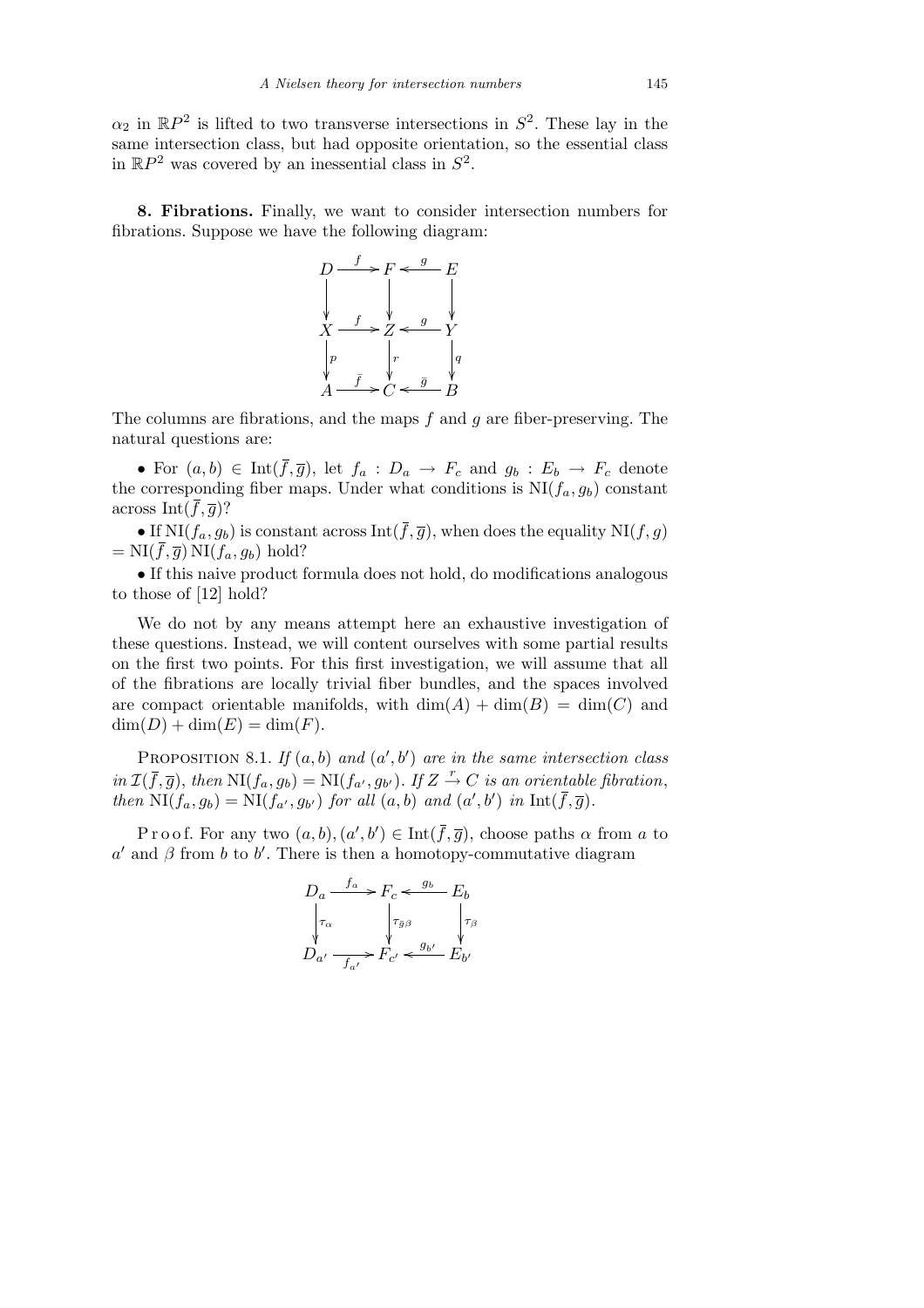with the fiber translation maps  $\tau$  all homeomorphisms. Now, under either hypothesis,  $\tau_{\bar{f}\alpha} \simeq \tau_{\bar{g}\beta}$ , so

$$
\mathrm{NI}(f_{a'}, g_{b'}) = \mathrm{NI}(\tau_{\bar{f}\alpha} f_a \tau_{\alpha^{-1}}, \tau_{\bar{g}\beta} g_b \tau_{\beta^{-1}}) = \mathrm{NI}(\tau_{\bar{f}\alpha} f_a \tau_{\alpha^{-1}}, \tau_{\bar{f}\alpha} g_b \tau_{\beta^{-1}}).
$$

But pre- and post-composition by homeomorphisms does not change the Nielsen number (see Proposition 3.7), so

$$
\mathrm{NI}(\tau_{\bar{f}\alpha}f_a\tau_{\alpha^{-1}}, \tau_{\bar{f}\alpha}g_{b'}\tau_{\beta^{-1}})=\mathrm{NI}(f_a, g_b).
$$

COROLLARY 8.2. If  $NI(\bar{f}, \bar{g}) = 1$ , or if  $r : Z \rightarrow C$  is orientable, then  $\text{RI}(f_a, g_b)$  *and*  $\text{NI}(f_a, g_b)$  *are constant across*  $(a, b) \in \text{Int}(\bar{f}, \bar{g})$ *.* 

We turn now to the "naive product formula"

$$
\mathrm{NI}(f,g) = \mathrm{NI}(\overline{f},\overline{g})\,\mathrm{NI}(f_a,g_b).
$$

Certainly, experience with the product formula for Nielsen fixed point numbers suggests that this product formula will not hold in general. We limit ourselves here to some simple sufficient conditions for the naive product formula.

Actually, we will start with the "naive addition formula", analogous to the formula in [6] for fixed points. For this, we do not require  $NI(f_a, g_b)$  to be independent of the intersection class in  $\mathcal{I}(\bar{f}, \bar{g})$ . Instead, if  $\bar{J}_1, \ldots, \bar{J}_N$  are the essential intersection classes of  $Int(f, \overline{g})$ , choose representatives  $(a_i, b_i) \in$  $\overline{J}_i$ . The naive addition formula is satisfied if  $\text{NI}(f,g) = \sum_i \text{NI}(f_{a_i}, g_{b_i})$ . Of course, the naive product formula follows if  $N I(f_a, g_b)$  is independent of *i*. To obtain conditions that imply the naive addition formula, we need the following to be true:

1. Every intersection class in  $Int(f, g)$  projects to a single intersection class in Int( $\bar{f}, \bar{g}$ ), and intersects each fiber in a single intersection class.

2. An intersection class in  $Int(f, g)$  is essential if and only if its projection is essential in  $Int(\bar{f}, \bar{g})$ , and its intersection with a fiber is essential in  $Int(f_a, g_b).$ 

Of course, if the map  $\pi_1(F) \to \pi_1(Z)$  is injective, Proposition 6.4 shows that the first condition is satisfied if

$$
\mathrm{Int}(\bar{f}_{\#},\overline{g}_{\#};(p\times q)(J))=(p_{\#}\times q_{\#})(\mathrm{Int}(f_{\#},g_{\#};J)).
$$

For the second, we know from Proposition 6.5 that if *J* is an essential class in  $\mathcal{I}(f,g)$ , then its projection is an essential class in  $\mathcal{I}(f,\overline{g})$ . However, to say more, we need the additional structure of the intersection index.

Proposition 8.3. *Suppose the bases A*, *B*, *C and the fibers D*, *E*, *F are all compact orientable manifolds, with*  $\dim(A) + \dim(B) = \dim(C)$  *and*  $\dim(D) + \dim(E) = \dim(F)$ . Let *J* be an intersection class in  $\mathcal{I}(f,g)$  such *that, for every*  $(a, b) \in (p \times q)(J)$ ,  $J \cap (D_a \times E_b)$  *is a single intersection class in*  $\mathcal{I}(f_a, g_b)$ *. Then J is an algebraically essential intersection class if and*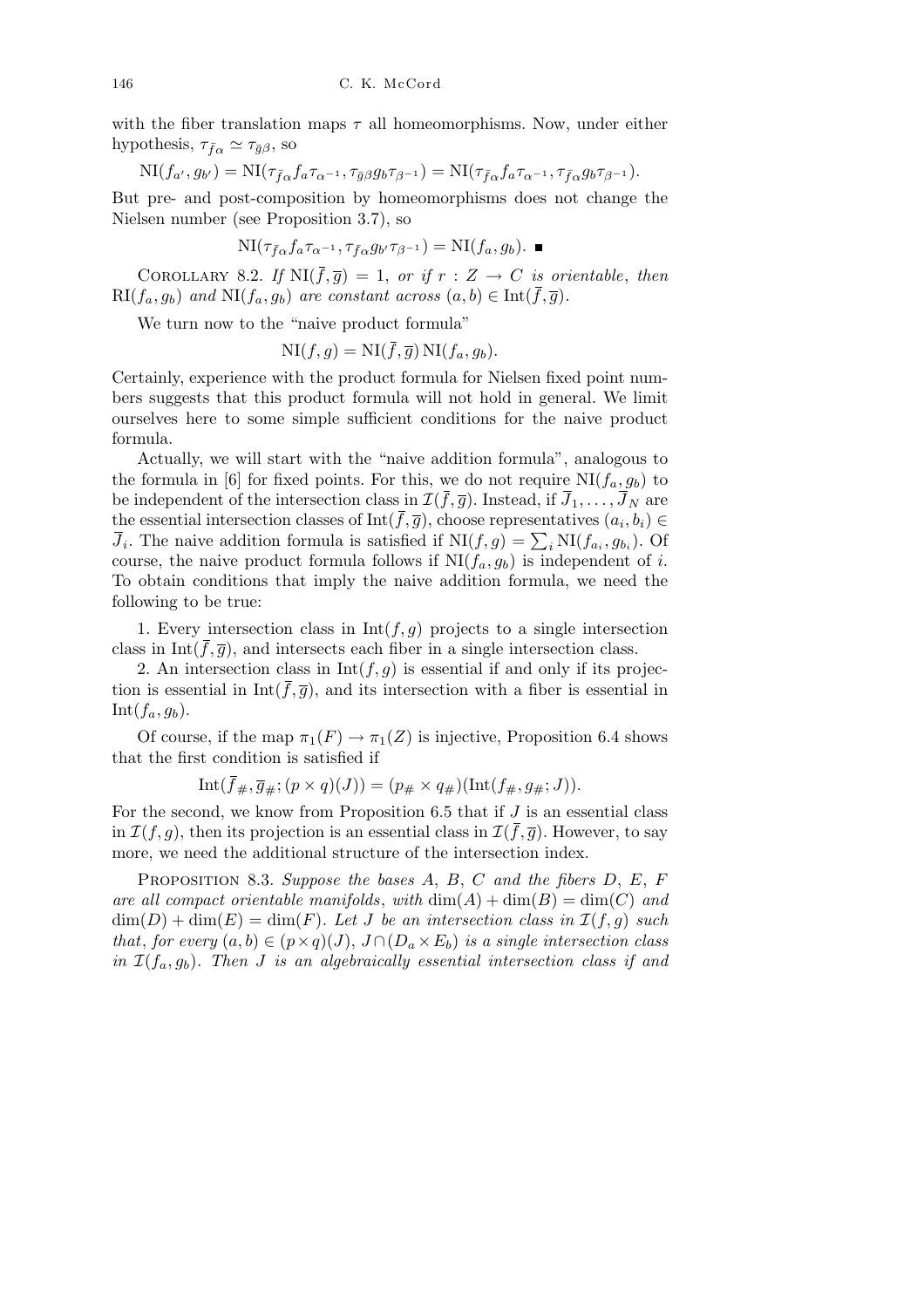*only if*  $(p \times q)(J)$  *and*  $J \cap (D_a \times E_b)$  *are algebraically essential intersection classes.*

P r o o f. We may assume without loss that  $\bar{f}$  and  $\bar{g}$  intersect transversely, and that  $f_a$  and  $g_b$  intersect transversely. Then  $(p \times q)(J) = \{(a_1, b_1), \ldots\}$ ...,  $(a_n, b_n)$ , and  $J_i = J \cap (D_{a_i} \times E_{b_i}) = \{(d_{i1}, e_{i1}), \dots, (d_{im}, e_{im})\}$ . In a neighborhood of  $(d_{ij}, e_{ij})$ ,  $f$  and  $g$  can be identified with  $\bar{f} \times f_i$  and  $\bar{g} \times g_i$ , so

$$
\operatorname{Ind}(f, g; (d_{ij}, e_{ij})) = \operatorname{Ind}(\overline{f}, \overline{g}; (a_i, b_i)) \operatorname{Ind}(f_i, g_i; (d_{ij}, e_{ij})).
$$

Thus

$$
Ind(f, g; J_i) = Ind(\overline{f}, \overline{g}; (a_i, b_i)) Ind(f_i, g_i; J_i)
$$

and

$$
\operatorname{Ind}(f,g;J) = \sum_{i=1}^{n} \operatorname{Ind}(\overline{f}, \overline{g}; (a_i, b_i)) \operatorname{Ind}(f_i, g_i; J_i).
$$

Now Ind $(f_i, g_i; J_i)$  is constant over  $(p \times q)(J)$  (since all of the maps  $f_i$  are homotopic, as are all of the maps  $g_i$ , and the classes  $J_i$  are  $(F, G)$ -related), so

$$
\text{Ind}(f, g; J) = \sum_{i=1}^{n} \text{Ind}(\bar{f}, \bar{g}; (a_i, b_i)) \text{Ind}(f_i, g_i; J_i)
$$

$$
= \text{Ind}(f_i, g_i; J_i) \sum_{i=1}^{n} \text{Ind}(\bar{f}, \bar{g}; (a_i, b_i))
$$

$$
= \text{Ind}(f_i, g_i; J_i) \text{Ind}(\bar{f}, \bar{g}; (p \times q)(J)).
$$

Clearly, then, *J* is algebraically essential in  $X \times Y$  if and only if  $(p \times q)(J)$ is algebraically essential in  $A \times B$  and  $J_i$  is algebraically essential in  $D \times E$ .

Theorem 8.4. *Consider the diagram*

$$
D \xrightarrow{f} F \xleftarrow{g} E
$$
  
\n
$$
\downarrow \qquad \qquad F \xleftarrow{g} F
$$
  
\n
$$
\downarrow \qquad \qquad Y \xleftarrow{g} Y
$$
  
\n
$$
\downarrow \qquad \qquad \downarrow \qquad \qquad Y
$$
  
\n
$$
\downarrow \qquad \qquad \downarrow \qquad \qquad \downarrow \qquad \qquad \downarrow
$$
  
\n
$$
A \xrightarrow{f} C \xleftarrow{g} B
$$

*Suppose that the columns are fibrations*, *the maps f and g are fiber-preserving*, *and the bases A*, *B*, *C and the fibers D*, *E*, *F are all compact orientable manifolds, with*  $dim(A) + dim(B) = dim(C)$  *and*  $dim(D) + dim(E) =$  $\dim(F)$ *. Let*  $\{(a_i,b_i)\}$  *be a set of representatives of the essential intersection*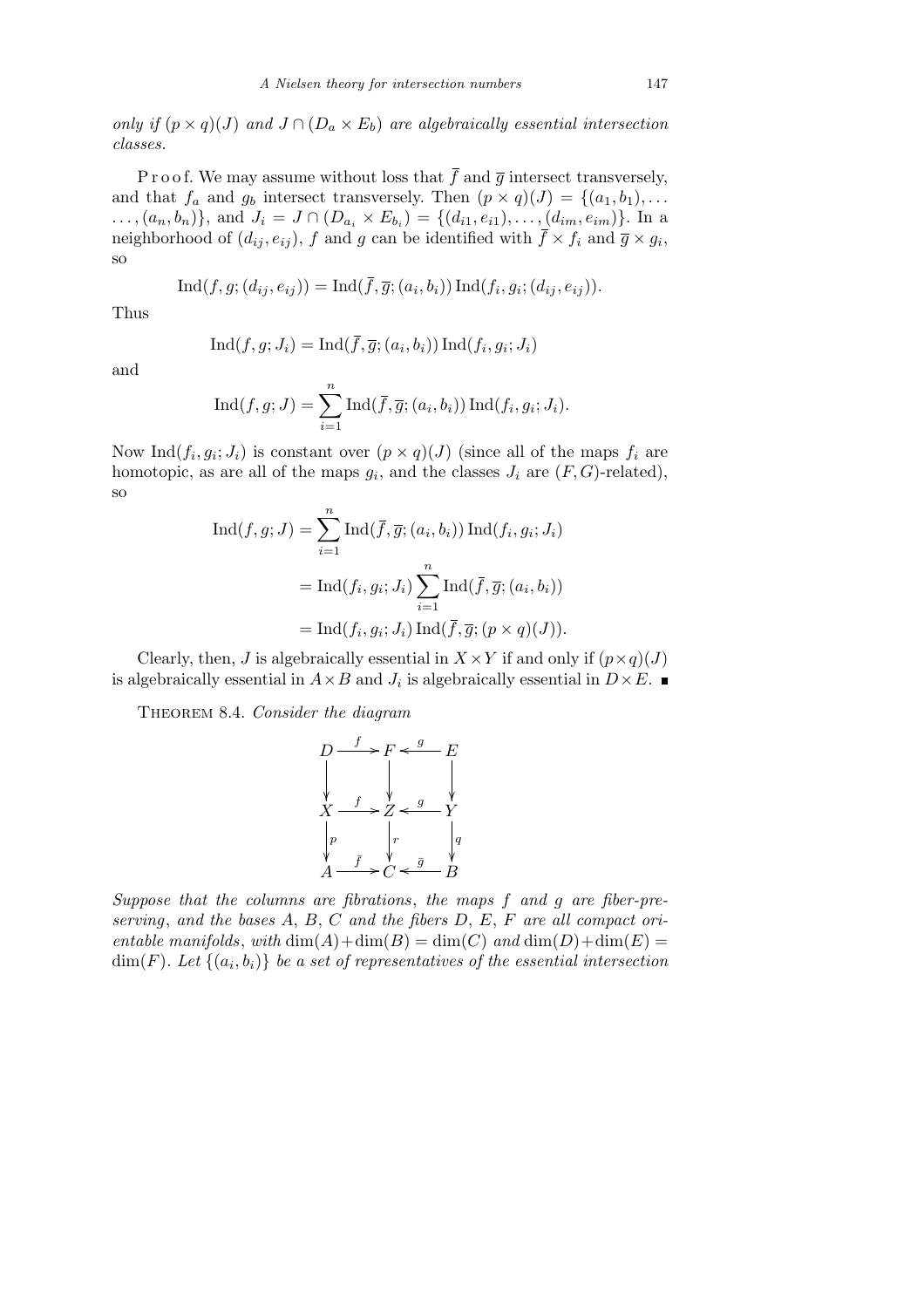*classes of* Int $(\bar{f}, \bar{g})$ *. Then* 

$$
\mathrm{NI}(f,g) = \sum_{i} \mathrm{NI}(f_{a_i}, g_{b_i})
$$

*provided*

1.  $\pi_1(F) \to \pi_1(Z)$  *is injective*; 2. Int $(\bar{f}_{\#}, \bar{g}_{\#}; (p \times q)(J)) = (p_{\#} \times q_{\#})(\text{Int}(f_{\#}, g_{\#}; J))$  for every  $J \in$ *I*(*f, g*);

3. max $\{\dim(A), \dim(B)\}, \max\{\dim(D), \dim(E)\} \ge 3$ .

P r o o f. The first two conditions give the product formula on Reidemeister classes, leaving only the need to show that essential classes in  $X \times Y$ correspond to essential classes in  $A \times B$  and  $D \times E$ . The restrictions on the dimensions are of course required to guarantee that topologically essential classes correspond to algebraically essential classes. With that, the previous proposition completes the proof.

Corollary 8.5. *If* , *in addition to the hypotheses of Theorem* 8.4, *the fibration*  $F \to Z \to C$  *is orientable, then* 

$$
\mathrm{NI}(f,g) = \mathrm{NI}(\overline{f}, \overline{g}) \,\mathrm{NI}(f_a, g_b).
$$

**9. Concluding remarks.** These results show that the ideas of Nielsen theory can be applied in a natural way to the study of intersections. However, they by no means establish the entire Nielsen canon in the intersection number setting. A number of further developments and applications suggest themselves at this point.

First, there are several noticeable gaps in the theory presented here. Most obviously, the naive product formula presented can certainly be refined, *`a la* You [12], to a more general product formula. Since this will presumably involve mod K intersection classes, the theory of mod K classes, and more generally, the full functoriality of the Nielsen intersection numbers, needs to be established. And finally, as the last hypothesis in Theorem 8.4 reflects, there is an awkward gap in the theory for low-dimensional manifolds. If *X*, *Y* and *Z* are compact orientable manifolds, then we have defined what it means for an intersection class to be algebraically essential, and to be topologically essential. But if  $1 \leq \dim(X)$ ,  $\dim(Y) \leq 2$ , we do not know if those two concepts agree. Of course, if a class is algebraically essential, then it must be topologically essential. But is the converse true? Similarly, is the Wecken theorem true for intersections on low-dimensional manifolds? Since low-dimensional manifolds are likely to be of particular interest in applications, these are questions that are well worth resolving. At the same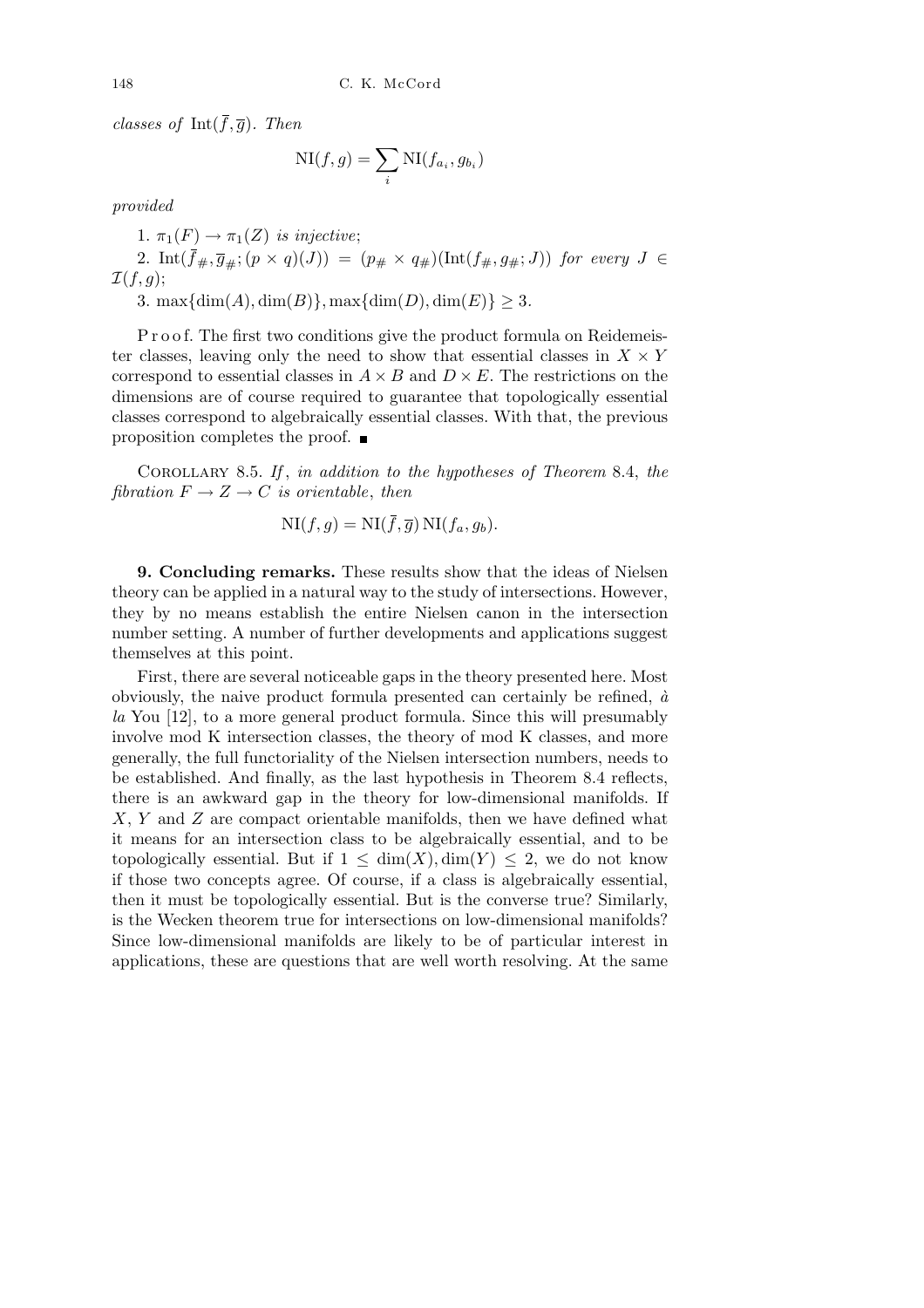time, the well-known difficulties for Nielsen fixed point theory on surfaces suggest that these questions are also likely to prove difficult.

In this paper, an attempt was made to suggest the analogues in the intersection problem for many of the basic results in Nielsen fixed point theory. However, there are some topics in Nielsen fixed point theory that have not been considered here at all: relative Nielsen numbers; equivariant Nielsen numbers; Nielsen numbers for compact maps on non-compact domains; *. . .* All of these are reasonable directions for further work.

Clearly, the Nielsen theory for intersections owes much to the already established theories for coincidences and roots. The definitions, the results presented, and the future directions suggested are all based on analogies with the other domains of Nielsen theory. However, the connection between Nielsen intersection theory and the other subjects is more than just reasoning by analogy. It is possible, in a very explicit way, to transform a problem from any one of these three subjects into a problem in one of the other subjects. That is, given any intersection problem, there is a natural transformation into a coincidence problem so that the intersection set of one corresponds to the coincidence set of the other. How do the Nielsen numbers behave under these transformations? Are Nielsen coincidence numbers, intersection numbers and root numbers all, in some sense, "the same thing"? This will be explored in [10].

To be of real use, Nielsen theory must be able to reach beyond itself, and make contact with other problems. One direction for Nielsen intersection theory is the study of embeddings. Given  $f : X \to Z$ , when can f be deformed to an embedding? As an indication that Nielsen theory may be able to make a contribution to this problem, we present the following results, which give necessary conditions, in terms of Nielsen intersection numbers, for a map to be deformable to an embedding.

THEOREM 9.1. *If*  $f: X \to Z$  *has*  $N I(f, f) \geq 2$ , *then f is not homotopic to an embedding.*

Proof. If *f* is an embedding, then  $Int(f, f)$  is the diagonal in  $X \times X$ . Since Int $(f, f)$  is thus path-connected, there is only one intersection class. and hence at most one essential class.  $\blacksquare$ 

Theorem 9.2. *If X and Z are compact orientable manifolds such that*  $2 \dim(X) = \dim(Z) \geq 6$ , and  $f: X \to Z$  has  $N(f, f) \neq 0$ ,  $L(f, f) = 0$ , *then f is not homotopic to an embedding.*

P r o o f. As in the previous argument, if  $f$  is an embedding, then  $Int(f, f)$ is the diagonal in  $X \times X$ . There is then a single intersection class, and that intersection class has intersection index  $LI(f, f)$ . If  $LI(f, f) = 0$ , then  $\mathcal{I}(f, f)$ has no essential intersection classes, and  $N I(f, f) = 0$ .